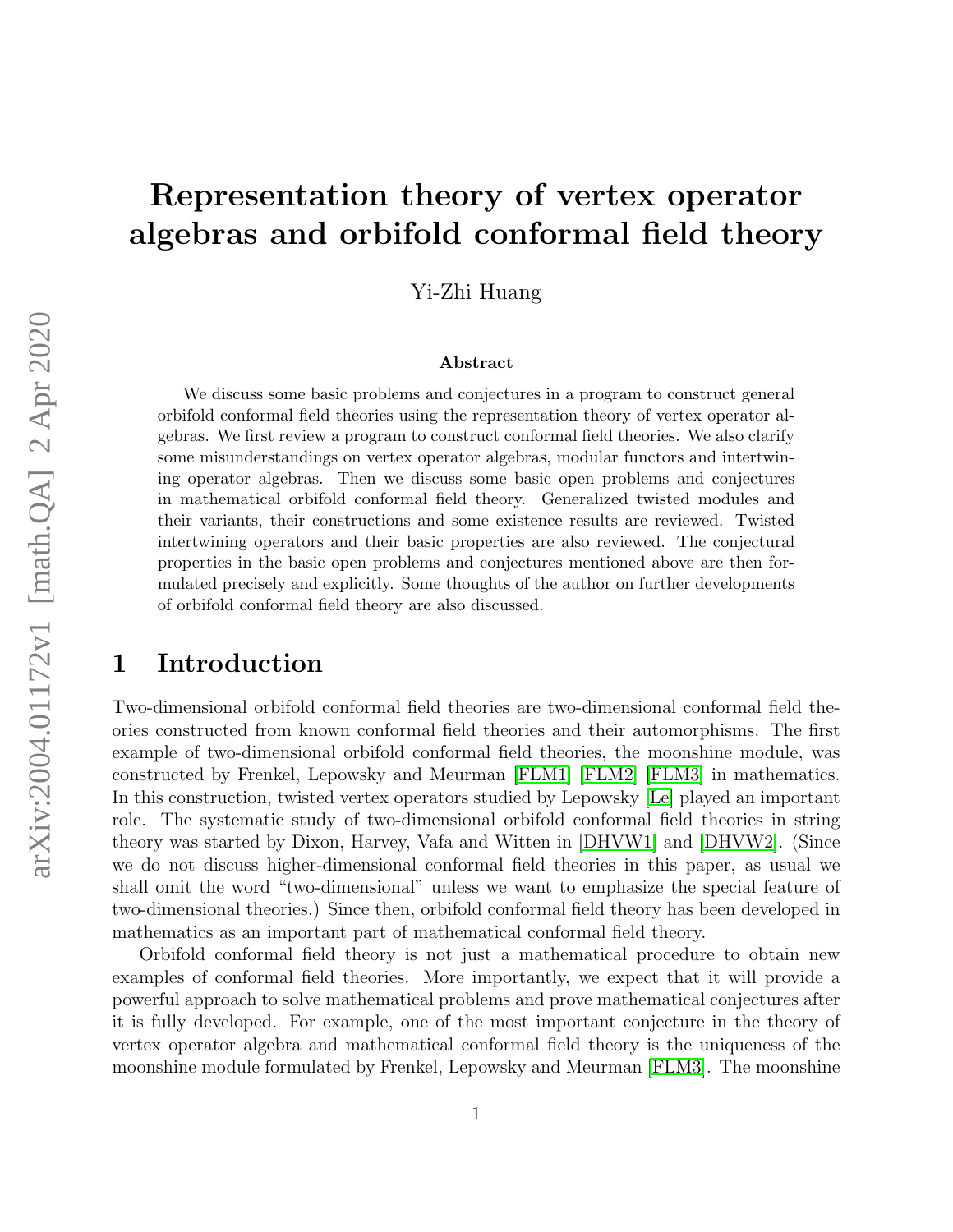module is constructed as an orbifold conformal field theory from the Leech lattice vertex operator algebra and its automorphism induced from the point reflection in the origin of the Leech lattice (see [\[FLM3\]](#page-29-2)). From the viewpoint of orbifold conformal field theory, the uniqueness means that every vertex operator algebra obtained as an orbifold conformal field theory satisfying the three conditions in the uniqueness conjecture must be isomorphic to the moonshine module as a vertex operator algebra. In particular, we have to study general orbifold conformal field theories satisfying the three conditions in this uniqueness conjecture. Such a study in turn means that we have to develop a general orbifold conformal field theory.

We would like to emphasize that to solve mathematical problems and prove mathematical conjectures, it is important to develop mathematical techniques that might not be most interesting in physics. For example, existence of orbifold conformal field theories must be proved, not assumed. Since the state spaces of orbifold conformal field theories are always infinite dimensional, it is important to prove, not assume, the convergence of series appearing in mathematical constructions and proofs.

On the other hand, the ideas from physics will undoubtedly play a crucial role in this development of general orbifold conformal field theory. In the last thirty years, mathematicians have witnessed the power of ideas coming from quantum field theory. Quantum field theory not only provides beautiful interpretations of many deep mathematical results, but also suggests new approaches to many difficult mathematical problems. Since topological quantum field theory has been understood quite well in mathematics, the approaches developed using topological quantum field theory have been very successful in solving mathematical problems. On the other hand, although the ideas and conjectures from nontopological quantum field theories such as two-dimensional conformal field theory and four-dimensional Yang-Mills theory have led to solutions of some important problems in mathematics, the nontopological quantum-field-theoretic approaches themselves have not been completely developed and some related mathematical problems were solved using approaches different from the stillto-be-developed quantum-field-theoretic approaches. In the author's opinion, to understand completely the beautiful mathematical structures suggested by nontopological quantum field theories and to solve completely the deep mathematical problems coming from nontopological quantum-field-theoretic ideas, it is necessary to construct these nontopological quantum field theories mathematically and to develop them into new mathematical approaches and tools for mathematical problems.

Conformal field theory is the main nontopological quantum field theory that has been developed substantially in mathematics. We expect that after the mathematical constructions are completed, conformal field theory can be further developed to have the power to solve a number of difficult mathematical problems. Orbifold conformal field theory as an important part of conformal field theory will be crucial in this further development.

In the construction of conformal field theories using the representation theory of vertex operator algebras, chiral conformal field theories are in fact the same as the theory of intertwining operators. Intertwining operators among modules for a vertex operator algebra together with their properties can be used as a working definition of chiral conformal field theory. See Section 2 for a discussion about a program to construct conformal field theories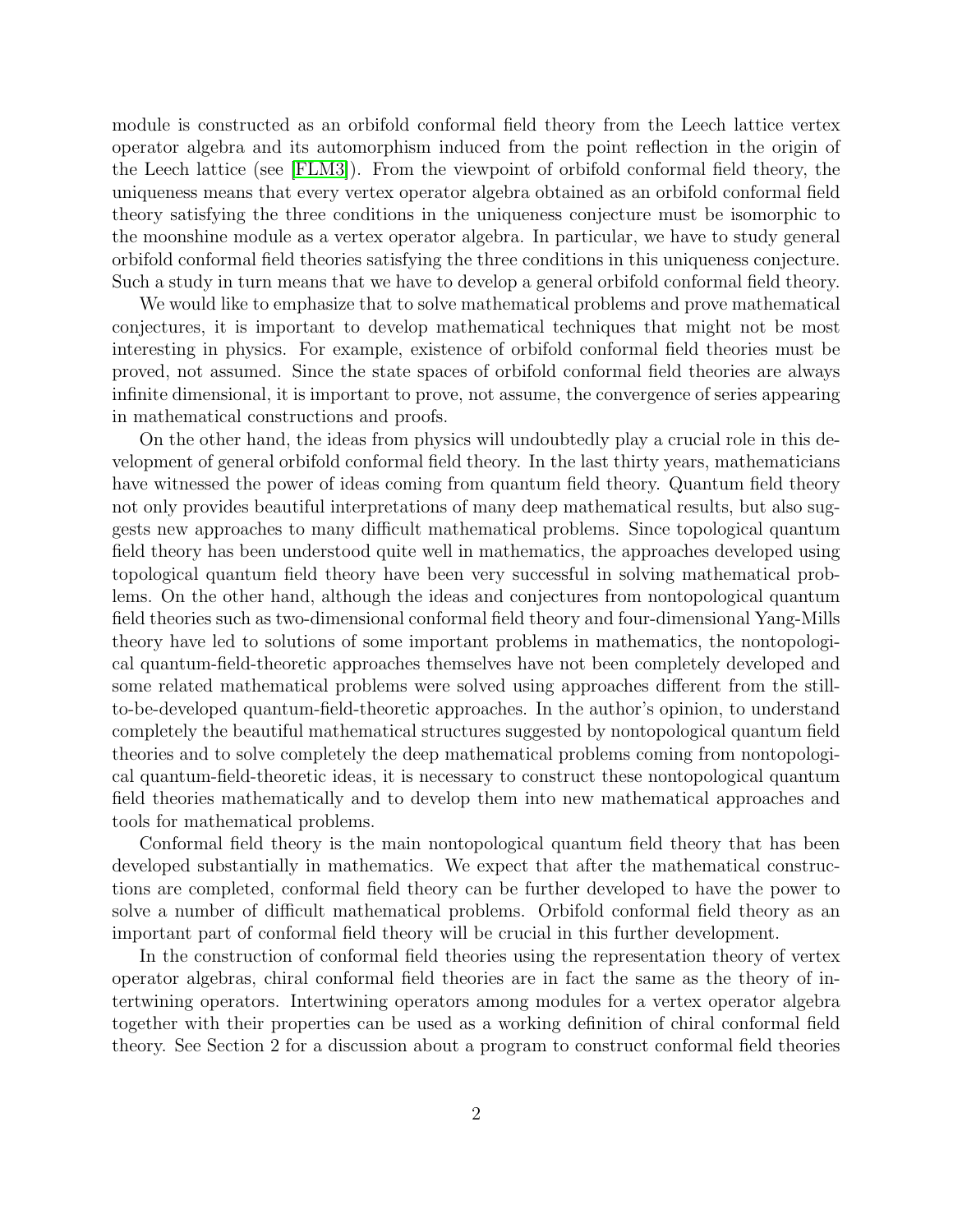using the representation theory of vertex operator algebras. This program is very successful for rational conformal field theories and their logarithmic generalizations.

We know much less about orbifold conformal field theories. In fact, only orbifold conformal field theories associated to finite cyclic groups have been fully constructed by van Ekeren, Möller and Scheithauer [\[EMS\]](#page-29-3) and by Möller [\[Mo\]](#page-34-0) based on the basic constructions and results on rational conformal field theories obtained by the author in [\[H11\]](#page-30-0), [\[H12\]](#page-30-1), [\[H13\]](#page-30-2) and [\[H14\]](#page-30-3). Although there are examples of nonabelian orbifold conformal field theories (see for example the one constructed from a lattice of rank 72 and a nonabelian finite group of its automorphisms by Gemünden and Keller  $|GK|$ , the full development of mathematical orbifold conformal theory, especially those associated to nonabelian automorphism groups, is still in the beginning stage.

In the present paper, we discuss some basic problems and conjectures in a program to construct general orbifold conformal field theories using the representation theory of vertex operator algebras. Most of the problems and conjectures discussed in this paper were proposed but were not formulated explicitly in the paper [\[H19\]](#page-31-0). These problems and conjectures are the foundation for future mathematical developments of orbifold conformal field theory. As in the case of conformal field theories mentioned above, our approach is to view chiral orbifold conformal field theories as the theory of twisted intertwining operators. We use twisted intertwining operators among twisted modules for a vertex operator algebra and a group of its automorphisms and their (conjectural) properties as a working definition of chiral orbifold conformal field theory. Constructing a chiral orbifold conformal field theory is the same as proving the conjectural properties of twisted intertwining operators.

At the end of Section 2, we also clarify some misunderstandings on vertex operator algebras, modular functors and intertwining operator algebras, which for many years, in the author's opinion, have often become an obstruction to the mathematical development of conformal field theory and the representation theory of vertex operator algebras.

The present paper is organized as follows: In Section 2, we review a program to construct conformal field theories using the representation theory of vertex operator algebras. The basic problems and conjectures on a general construction of orbifold conformal field theories are given in Section 3. These problems and conjectures are formulated using suitable twisted modules and twisted intertwining operators. So in Sections 4 and 5, we recall the basic notions and general results about suitable twisted modules and twisted intertwining operators, respectively. In Section 6, we formulate and discuss in details the conjectural properties of twisted intertwining operators stated in the problems and conjectures in Section 3. Although there is no result in Section 6 and the formulations are simple generalizations of those in the untwisted case, the material in this section has not appeared in any other publications. In Section 7, we discuss some thoughts of the author on further developments based on these problems and conjectures.

Acknowledgments The author is grateful to Drazen Adamovic and Antun Milas for their invitation to the conference "Representation Theory XVI" held in Dubrovnik in June 2019.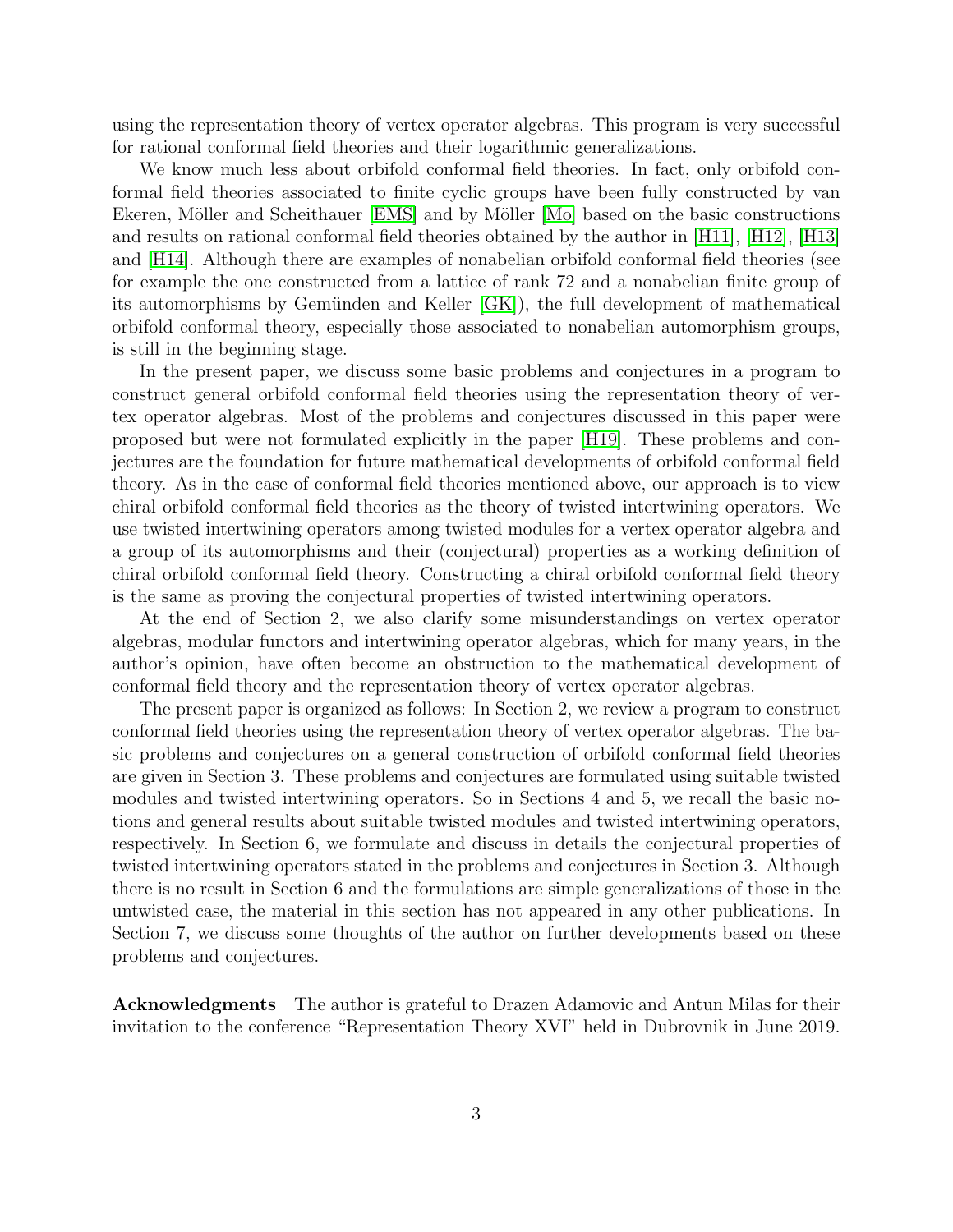#### 2 A program to construct conformal field theories

Vertex operator algebras were introduced in mathematics by Borcherds [\[Bo\]](#page-28-2) and Frenkel, Lepowsky and Meurman [\[FLM3\]](#page-29-2) in the study of the moonshine module underlying the Monster finite simple group. They are also algebraic structures appearing in physics in the study of conformal field theory in the work of Belavin, Polyakov and Zamolodchikov [\[BPZ\]](#page-28-3) and Moore and Seiberg [\[MS\]](#page-34-1). Mathematically, Kontsevich and G. Segal [\[S\]](#page-34-2) formulated a definition of conformal field theory. A conformal field theory is, roughly speaking, an algebra over the operad of Riemann surfaces with parametrized boundaries satisfying certain additional conditions (see [\[S\]](#page-34-2), [\[H3\]](#page-29-5), [\[H4\]](#page-29-6) and [\[H5\]](#page-30-4)). Conformal field theories can be constructed and studied using intertwining operators (or chiral vertex operators in [\[MS\]](#page-34-1)) among modules for vertex operator algebras satisfying suitable conditions.

The first main problem in the mathematical study of conformal field theory is to give a mathematical construction. A program to construct conformal field theories using the representation theory of vertex operator algebras has been quite successful in the past thirty years. In this program, the construction of a chiral conformal field theory can be divided into the following steps: (i) Construct a vertex operator algebra and study their modules. (ii) Prove the associativity (or operator product expansion) of intertwining operators among modules for this vertex operator algebra. (iii) Prove the modular invariance of products of intertwining operators. (iv) Prove a higher-genus convergence property (this is still a conjecture even for a rational chiral conformal field theory). To construct a full conformal field theory, one needs to further construct a nondegenerate bilinear form or Hermitian form on the space of intertwining operators satisfying certain conditions so that a chiral conformal field theory and an antichiral conformal field theory can be put together to give a full conformal field theory. See [\[H3\]](#page-29-5), [\[H4\]](#page-29-6), [\[H8\]](#page-30-5) and [\[H17\]](#page-30-6) for expositions on this program and [\[H19\]](#page-31-0) for some of the remaining main open problems in this program.

Many results in the representation theory of vertex operator algebras also hold for more general grading-restricted vertex algebras and Möbius vertex algebras. So here we recall the the notion of vertex operator algebra by first recalling these notions. See [\[FHL\]](#page-29-7), and [\[HLZ2\]](#page-32-0), [\[H18\]](#page-30-7) and [\[H24\]](#page-31-1) for details. Roughly speaking, a grading-restricted vertex algebra is a Zgraded vector space  $V = \coprod_{n \in \mathbb{Z}} V_{(n)}$  satisfying the grading-restriction conditions dim  $V_{(n)} < \infty$ for  $n \in \mathbb{Z}$  and  $V_{(n)} = 0$  for n sufficiently negative, equipped with a vertex operator map

$$
Y_V: V \otimes V \rightarrow V[[z, z^{-1}]],
$$
  

$$
u \otimes v \rightarrow Y(u, z)v.
$$

(analogous to the multiplication for an associative algebra but parametrized by  $z$ ), a vacuum  $1 \in V_{(0)}$  (analogous to the identity in an associative algebra) satisfying axioms similar to those for commutative associative algebras and also axioms on the derivatives of vertex operators with respect to z and the meromorphicity of the correlation functions obtained from products of vertex operators. A Möbius vertex algebra is a grading-restricted vertex algebra V equipped with a compatible structure of  $\mathfrak{sl}_2$ -module. A vertex operator algebra is a Möbius vertex algebra equipped with a compatible conformal vector such that the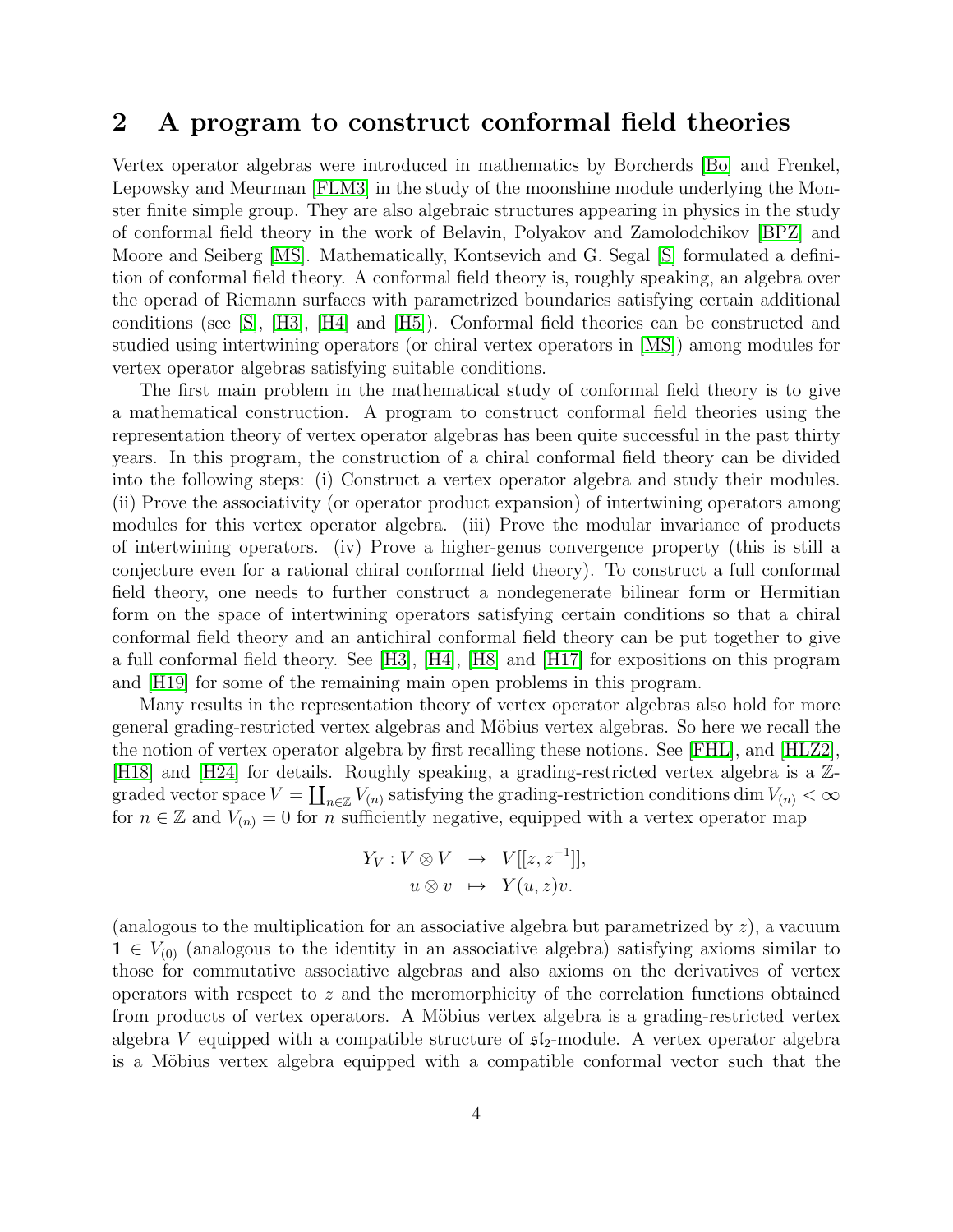components of the vertex operator of the conformal vector satisfy the Virasoro relations and some other properties. These algebras are in fact analogues of commutative associative algebras with their multiplications controlled by Riemann spheres with three punctures and local coordinates vanishing at the punctures. See [\[H4\]](#page-29-6) for details.

We now discuss axioms for these algebras. For example, we have two axioms for the vacuum: For  $u \in V$ ,  $Y(1, z)u = u$  and  $\lim_{z\to 0} Y(u, z)1 = u$ . These are analogues of the axioms for the identity in an associative algebra. The main axiom is the associativity (the analogue of the associativity for an associative algebra). It says that for  $u_1, u_2, u_3 \in V$  and  $u' \in V'$  (the graded dual of V),

$$
\langle u', Y(u_1, z_1) Y(u_2, z_2) u_3 \rangle
$$

and

$$
\langle u', Y(Y(u_1, z_1 - z_2)u_2, z_2)u_3 \rangle
$$

are absolutely convergent in the regions  $|z_1| > |z_2| > 0$  and  $|z_2| > |z_1 - z_2| > 0$ , respectively, to a common rational function in  $z_1, z_2$  with the only possible poles at  $z_1 = 0, z_2 = 0$  and  $z_1 = z_2$ . Another main axiom is the commutativity (the analogue of the commutativity for a commutative associative algebra in a more subtle sense). Roughly speaking, it says that for  $u_1, u_2 \in V$ , we require that the rational functions obtained by analytically extending

$$
\langle u', Y(u_1, z_1) Y(u_2, z_2) u_3 \rangle
$$

and

 $\langle u', Y(u_2, z_2) Y(u_1, z_1) u_3 \rangle$ 

are the same. In addition, we have the  $L_V(-1)$ -derivative property

$$
\frac{d}{dz}Y(u,z) = Y(L_V(-1)u,z)
$$

for  $v \in V$ , where

$$
L_V(-1)v = \lim_{x \to 0} Y_V(v, z)\mathbf{1}
$$

for  $v \in V$ . This property means that  $L_V(-1)$  corresponding to the derivative or infinitesimal translation of the variable z) For a Möbius vertex algebra, let  $L_V(1)$ ,  $L_V(0)$ ,  $L_V(-1)$  be the operators giving the  $\mathfrak{sl}_2$ -module structure. Then

$$
L_V(-1)v = \lim_{z \to 0} Y_V(v, z)\mathbf{1}
$$

for  $v \in V$ ,  $L_V(0)$  is the operator giving the grading of V and

$$
[L_V(1), Y_V(v, z)] = Y_V(L_V(1)v, z) + 2zY_V(L_V(0)v, z) + z^2Y_V(L_V(-1)v, z).
$$

For a vertex operator algebra, we have the axioms for the conformal symmetry. For example, if we let  $L_V(n) = \text{Res}_z z^{n+1} Y_V(\omega, z)$ , then

$$
[L_V(m), L_V(n)] = (m - n)L_V(m + n) + \frac{c}{12}(m^3 - m)\delta_{m + b, 0}
$$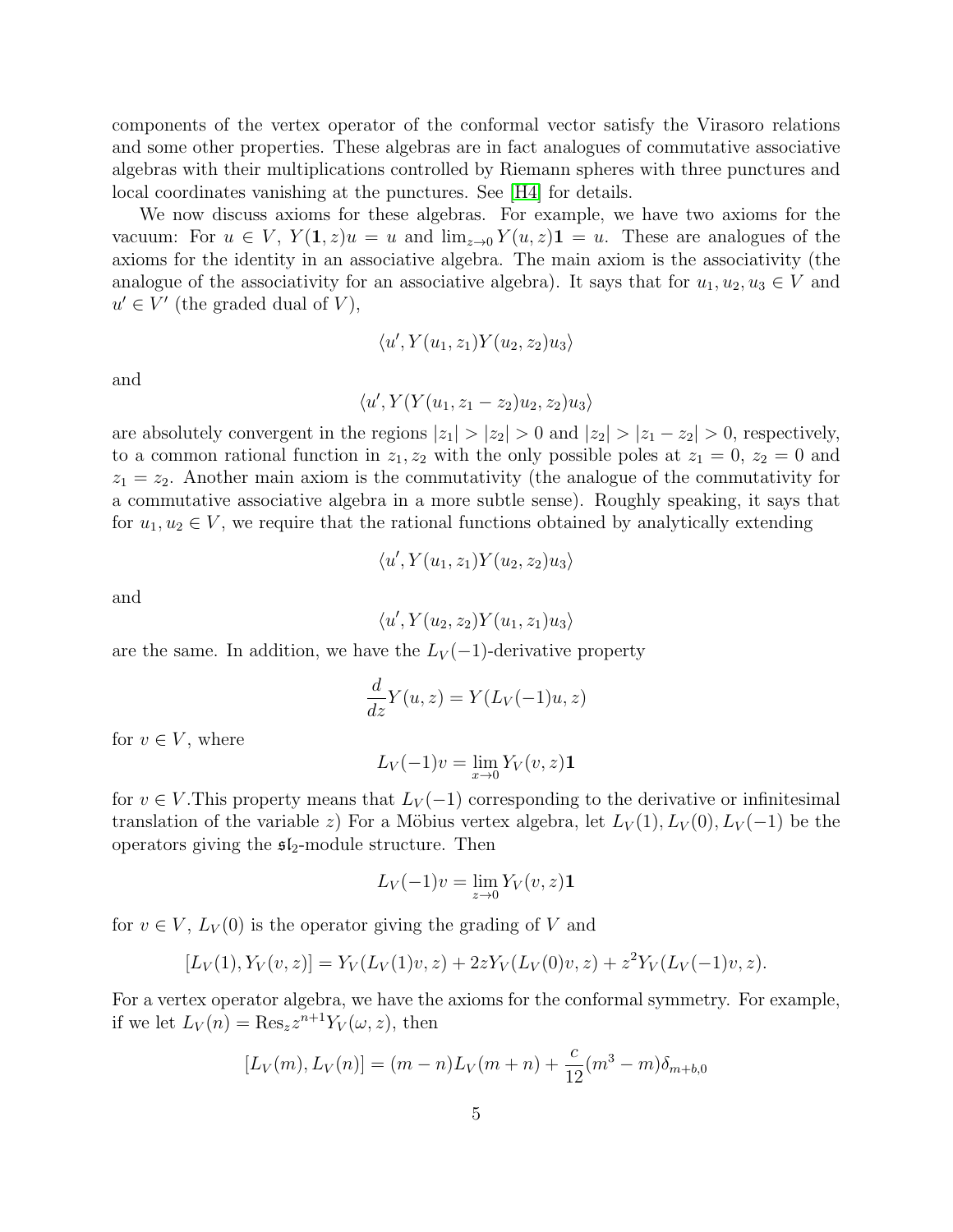(the Virasoro relation). Also the Virasoro operators  $L_V(1)$ ,  $L_V(0)$  and  $L_V(-1)$  should be the same as those operators for the underlying Möbius vertex algebra.

A module for a vertex operator algebra V is roughly speaking a  $\mathbb{C}$ -graded vector space and a vertex operator map  $Y_W : V \otimes W \to W[[z, z^{-1}]]$  satisfying all the axioms that still make sense. For three modules  $W_1, W_2$  and  $W_3$ , an intertwining operator of type  $\begin{pmatrix} W_3 \\ W_1 W_2 \end{pmatrix}$  is a linear map  $\mathcal{Y}: W_1 \otimes W_2 \to W_3\{z\}$  [log z] (here  $W_3\{z\}$  means series in complex powers of z with coefficients in  $W_3$ ) satisfying all axioms for modules that still make sense.

The intertwining operators of type  $\binom{W_3}{W_1W_2}$  form a vector space. This is in fact the space of conformal blocks on the Riemann sphere with three marked points labeled with the equivalence classes of the modules  $W_1$ ,  $W_2$  and  $W'_3$ . Its dimension is called a fusion rule. Intertwining operators were called chiral vertex operators in [\[MS\]](#page-34-1) and were introduced mathematically in [\[FHL\]](#page-29-7). If a set of modules for a vertex operator algebra equipped with subspaces of intertwining operators among modules in this set satisfying the associativity and commutativity, we call it an intertwining operator algebra (see [\[H3\]](#page-29-5), [\[H5\]](#page-30-4) and [\[H7\]](#page-30-8) and see also [\[DL\]](#page-28-4) for a special type of intertwining operator algebras called abelian intertwining algebras). Here by associativity of intertwining operators, we mean, roughly, for any intertwining operators  $\mathcal{Y}_1$  and  $\mathcal{Y}_2$ , there exist intertwining operators  $\mathcal{Y}_3$  and  $\mathcal{Y}_4$  such that for  $w_1, w_2, w_3$  and  $w'_4$  in suitable modules,

$$
\langle w_4',\mathcal{Y}_1(w_1,z_1)\mathcal{Y}_2(w_2,z_2)w_3\rangle
$$

and

$$
\langle w_4',\mathcal{Y}_3(\mathcal{Y}_4(w_1,z_1-z_2)w_2,z_2)w_3\rangle
$$

are absolutely convergent in the regions  $|z_1| > |z_2| > 0$  and  $|z_2| > |z_1 - z_2| > 0$ , respectively. Moreover, these functions can be analytic extended to a common multivalued analytic function with the only possible singular points at  $z_1 = 0, z_2 = 0$  and  $z_1 = z_2$ . The associativity of intertwining operators is equivalent to the operator product expansion of chiral vertex operators, one of the two major assumptions or conjectures in the important work [\[MS\]](#page-34-1) of Moore and Seiberg. Mathematically it was first introduced and proved under suitable conditions in [\[H1\]](#page-29-8). By commutativity of intertwining operators, we mean, roughly, for any intertwining operators  $\mathcal{Y}_1$  and  $\mathcal{Y}_2$ , there exist intertwining operators  $\mathcal{Y}_3$  and  $\mathcal{Y}_4$  such that

$$
\langle w_4',\mathcal{Y}_1(w_1,z_1)\mathcal{Y}_2(w_2,z_2)w_3\rangle
$$

and

$$
\langle w_4',\mathcal{Y}_3(w_2,z_2)\mathcal{Y}_4(w_1,z_1)w_3\rangle
$$

are analytic extensions of each other. The commutativity of intertwining operators is an easy consequence of the associativity and skew-symmetry of intertwining operators (see [\[H7\]](#page-30-8)).

Intertwining operator algebras give vertex tensor category structures which in turn give braided tensor category structures. Vertex tensor categories can be viewed as analogues of symmetric tensor categories with their tensor product bifunctors controlled by Riemann surfaces with three punctures and local coordinates vanishing at the punctures. See [\[HL2\]](#page-31-2), [\[H14\]](#page-30-3) and [\[HLZ9\]](#page-33-1) for details.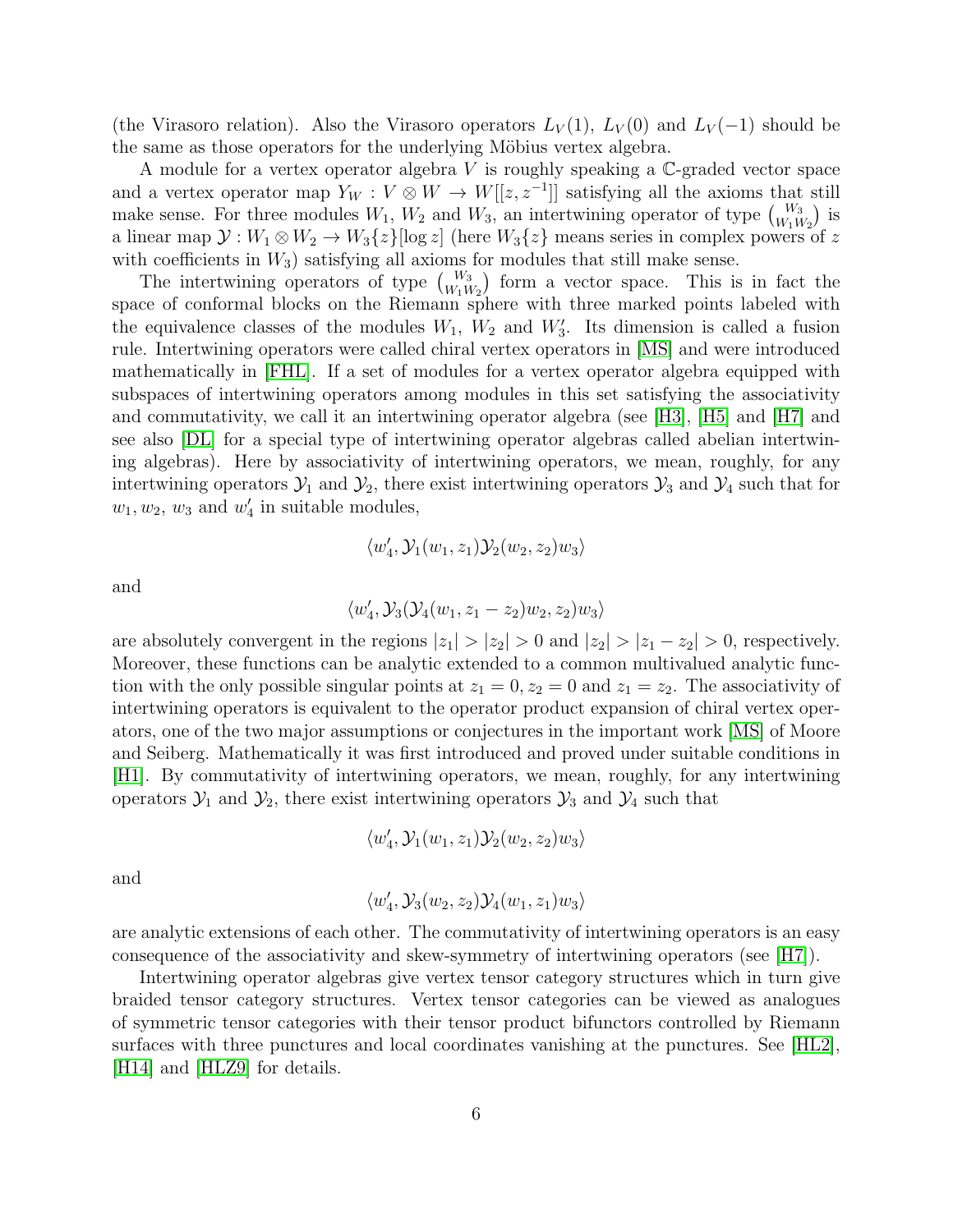Intertwining operator algebras are equivalent to chiral genus-zero conformal field theories (see [\[H5\]](#page-30-4)). In the program to construct conformal field theories using the representation theory of vertex operator algebras, after the first step of constructing a vertex operator algebra and studying its modules are finished, the second step of proving the associativity (or operator product expansion) of intertwining operators is equivalent to constructing an intertwining operator algebra. To prove the associativity, the main properties that need to be established first are a convergence and extension property for products of an arbitrary number of intertwining operators (see [\[H11\]](#page-30-0) in the rational case, [\[HLZ8\]](#page-32-1) for the adaption of the proof in [\[H11\]](#page-30-0) in the logarithmic case and  $[Y]$  for a generalization to vertex algebras with infinite-dimensional homogeneous subspaces with respect to conformal weights but with finite-dimensional homogeneous subspaces with respect to an additional horizontal grading) and a property stating that suitable lower-bounded generalized modules are in the category of modules that we start with (see [\[H1\]](#page-29-8) for the rational case, [\[HLZ8\]](#page-32-1) and [\[H20\]](#page-31-3) for the generalization to the logarithmic case). The associativity is proved using these properties (see [\[H1\]](#page-29-8) for the rational case and [\[HLZ7\]](#page-32-2) for the generalization to the logarithmic case).

The next step is to construct the chiral genus-one conformal field theories. The main properties that need to be established are the convergence and analytic extensions of q-traces or pseudo-q-traces of products of geometrically-modified intertwining operators (see [\[H12\]](#page-30-1) for the rational case and [\[F1\]](#page-29-9) and [\[F2\]](#page-29-10) for the generalization to the logarithmic case) and the modular invariance of the analytic extensions of these  $q$ -traces or pseudo- $q$ -traces (see [\[H12\]](#page-30-1) for the rational case). The genus-one associativity and commutativity are easy consequences of the convergence and analytic extensions of these  $q$ -traces or pseudo- $q$ -traces (see [\[H12\]](#page-30-1) and [\[F1\]](#page-29-9) and [\[F2\]](#page-29-10) for the generalization to the logarithmic case).

The main open problem in the construction of chiral higher-genus rational conformal field theories is the convergence of multi q-traces of products of geometrically-modified intertwining operators. The invariance under the action of the mapping class groups is an easy consequence of this convergence, the associativity of intertwining operators and the modular invariance of the q-traces of products of geometrically-modified intertwining operators. The future solution of this problem will depend on the further study of the moduli space of Riemann surfaces with parametrized boundaries, including in particular the study of a conjecture by the author on meromorphic functions on this moduli space. See [\[RS1\]](#page-34-3)–[\[RS3\]](#page-34-4) and [\[RSS1\]](#page-34-5)–[\[RSS5\]](#page-34-6) for results on this moduli space.

Another problem is the construction of locally convex topological completions of modules for the vertex operator algebra such that intertwining operators and higher-genus correlation functions give maps between these completions. Such completions of vertex operator algebras and their modules using only the correlation functions given by the algebras and modules were given in [\[H6\]](#page-30-9) and [\[H9\]](#page-30-10). If we assume the convergence of multi  $q$ -traces of products of geometrically-modified intertwining operators discussed above, then the same method as in [\[H6\]](#page-30-9) and [\[H9\]](#page-30-10) works when we add those elements coming from genus-zero and genus-one correlation functions obtained using intertwining operators. The author conjectured that these completions obtained using all genus-zero and genus-one correlation functions are the same as the Hilbert space completions if the chiral conformal field theory is unitary (see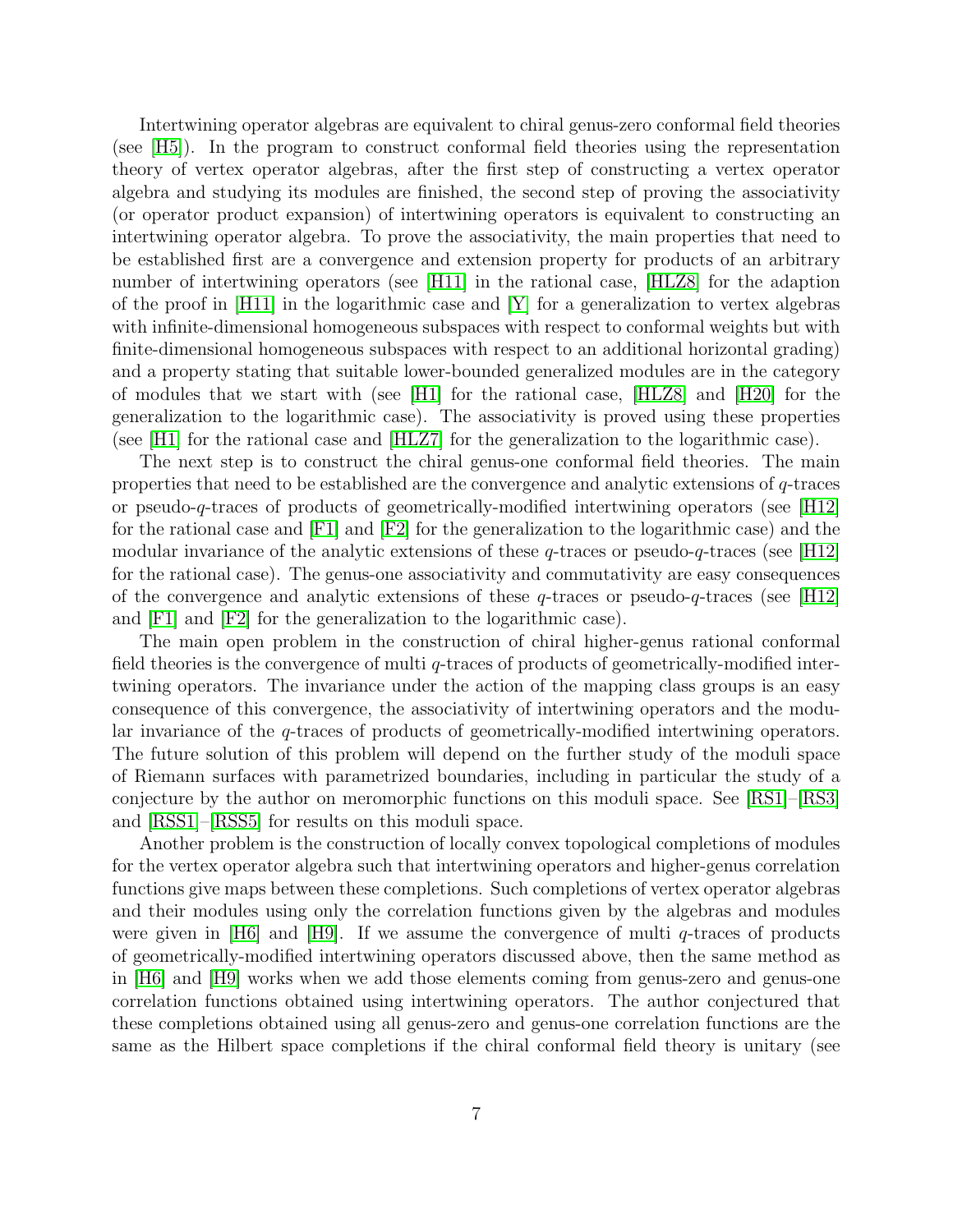$|H25|$ ).

The discussions above are about the construction of chiral conformal field theories. We also need to construct full conformal field theories and open-closed conformal field theories. To construct a genus-zero full rational conformal field theory, the main property that needs to be proved is the nondegeneracy of an invariant bilinear from on the space of intertwining operators. This nondegeneracy in fact needs a formula used by the author to prove the Verlinde formula in [\[H13\]](#page-30-2) or equivalently the rigidity of the braided tensor category of modules for the vertex operator algebra proved in [\[H14\]](#page-30-3). The construction of genus-one and higher-genus full conformal field theories can then be obtained easily from genus-zero full conformal field theories and chrial genus-one and higher-genus conformal field theories (see  $[HK2]$  and  $[HK3]$ ).

Finally, to construct open-closed conformal field theories, one needs to construct openstring vertex operator algebras from intertwining operator algebras (see [\[HK1\]](#page-33-4)). Then one has to prove that with the choices of the open-string vertex algebra (the open part) and the full conformal field theory (the closed part), Cardy's condition on the compatibility between the closed part and open part is satisfied (see [\[Ko1\]](#page-33-5) and [\[Ko2\]](#page-33-6)).

From the discussion above, we see that intertwining operators are the main objects to study in conformal field theory and also in the representation theory of vertex operator algebras. In fact, conformal field theory is essentially the theory of intertwining operators. Therefore intertwining operators with all their properties can be viewed as a working definition of chiral conformal field theory. Constructing a chiral conformal field theory is the same as proving all the properties of intertwining operators. This will also be our approach in this paper to the construction of orbifold conformal field theories.

Before we end this section, the author would like to correct some misunderstandings about conformal field theories and vertex operator algebras because for a long time, opinions formed based on these and other misunderstandings have often been used mistakenly by journals, organizations and the mathematical community to evaluate researches in this area.

The first misunderstanding is about the role of vertex operator algebras in conformal field theory. A vertex operator algebra in general is certainly not even a chiral conformal field theory. This can be seen easily from the modular invariance of the space of characters of integrable highest weight modules for affine Lie algebras (see [\[Ka\]](#page-33-7)) and from Zhu's modular invariance theorem (see  $Z$ ) on q-traces of vertex operators acting on modules for a vertex operator algebra. Also many poweful methods used to study vertex operator algebras do not work for intertwining operators. For example, since vertex operator algebras involve only rational functions, the method of multiplying a polynomial to cancel the denominator of a rational function works very well. But this method in general does not work for products of at least two intertwining operators. Also for rational functions, one can use the global expressions of rational functions instead of analytic extensions but for multivalued functions obtained from products of at least two intertwining operators, one has to carefully use analytic extensions to obtain the correct results. In fact, fatal mistakes occurred in papers published in major mathematical journals claiming to simplify major results on intertwining operators without using complex analysis exactly because the methods that work only for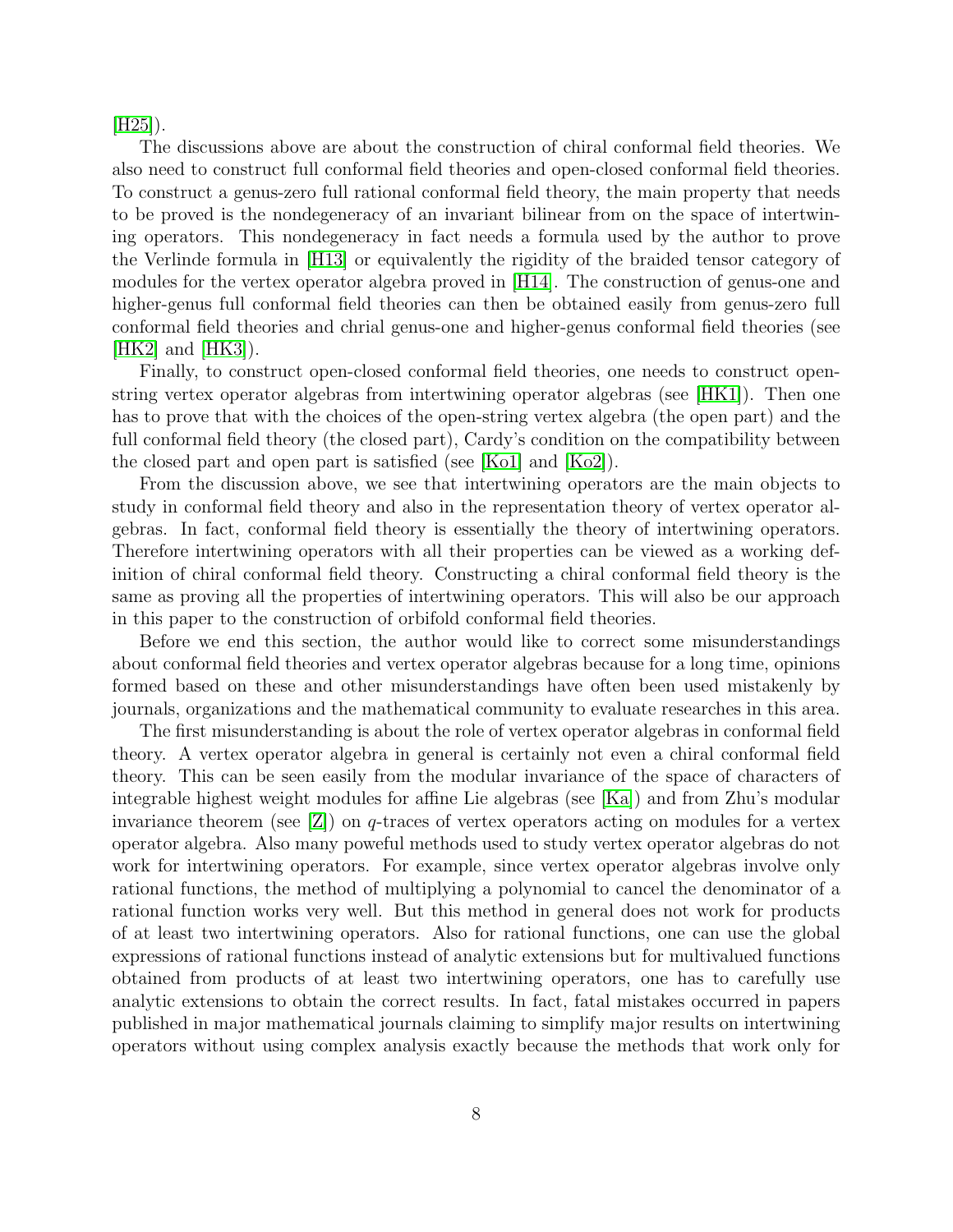vertex operator algebras were applied to the study of products of two intertwining operators. One mistake is to assume that intertwining operators involve only integral powers of the variable, which is not even true for non-self-dual lattice vertex operator algebras, the simplest minimal model of central charge  $\frac{1}{2}$  and the simplest Wess-Zumino-Witten models for the Lie algebra  $\mathfrak{sl}_2$ . Another mistake is to define maps without using analytic extensions. When working with multivalued analytic functions (not rational functions), one has to use analytic extensions to define a number of maps. Without a careful use of analytic extensions, one cannot even prove that an arbitrarily defined map is linear, not to mention many other properties that these maps should satisfy.

Another more subtle but also more important fact is that a vertex operator algebra in general does not even determine a chiral conformal field theory uniquely. Instead, it is in fact the choices of modules and intertwining operators that determine uniquely such a theory. Therefore to construct a chiral conformal field theory, though we need to start with a vertex operator algebra, the more crucial part is to choose a category of modules and spaces of intertwining operators. One simple example is the chiral conformal field theory associated to irrational tori. The vertex operator algebra for such a chiral conformal field theory is a Heisenberg vertex operator algebra, which is also the vertex operator algebra for the conformal field theory associated to the corresponding Euclidean space. This vertex operator algebra alone does not lead us to a unique chiral conformal field theory since all different irrational tori and the Euclidean space in the same dimension has the same vertex operator algebra. We have to choose the category of modules for this Heisenberg vertex operator algebra to be the category of finite direct sums of irreducible modules generated by the eigenfunctions of the Laplacian on the given irrational torus and the space of intertwining operators among the irreducible modules to be the spaces of all intertwining operators among these modules. Then we obtain the chiral conformal field theory associated to this particular irrational torus.

The second misunderstanding is about modular functors and modular tensor categories. Modular functors are operads formed by holomorphic vector bundles over the moduli space of Riemann surfaces with parametrized boundaries satisfying certain additional conditions and chiral conformal field theories are algebras over such operads satisfying additional conditions (see [\[S\]](#page-34-2) and also [\[H3\]](#page-29-5) and [\[H5\]](#page-30-4) for the genus zero case). But modular functors themselves are not conformal field theories. To construct a chiral conformal field theory, one has to construct a modular functor with a nondegenrate bilinear form. But a modular functor with a nondegenrate bilinear form alone does not give a conformal field theory. Instead, a modular functor with a nondegenrate bilinear form gives a three-dimensional topological field theory. Similarly, modular tensor categories also give only three-dimensional topological field theories and is equivalent to modular functors with nondegenerate bilinear forms. They are far from conformal field theories. Certainly modular functors and modular tensor categories are very useful in the study of conformal-field-theoretic structures. But this happens only when we already proved a lot of results, for example, the convergence, associativity (operator product expansion) and modular invariance, about intertwining operators or some equivalent structures. For example, the modular tensor categories for the Wess-Zumino-Witten models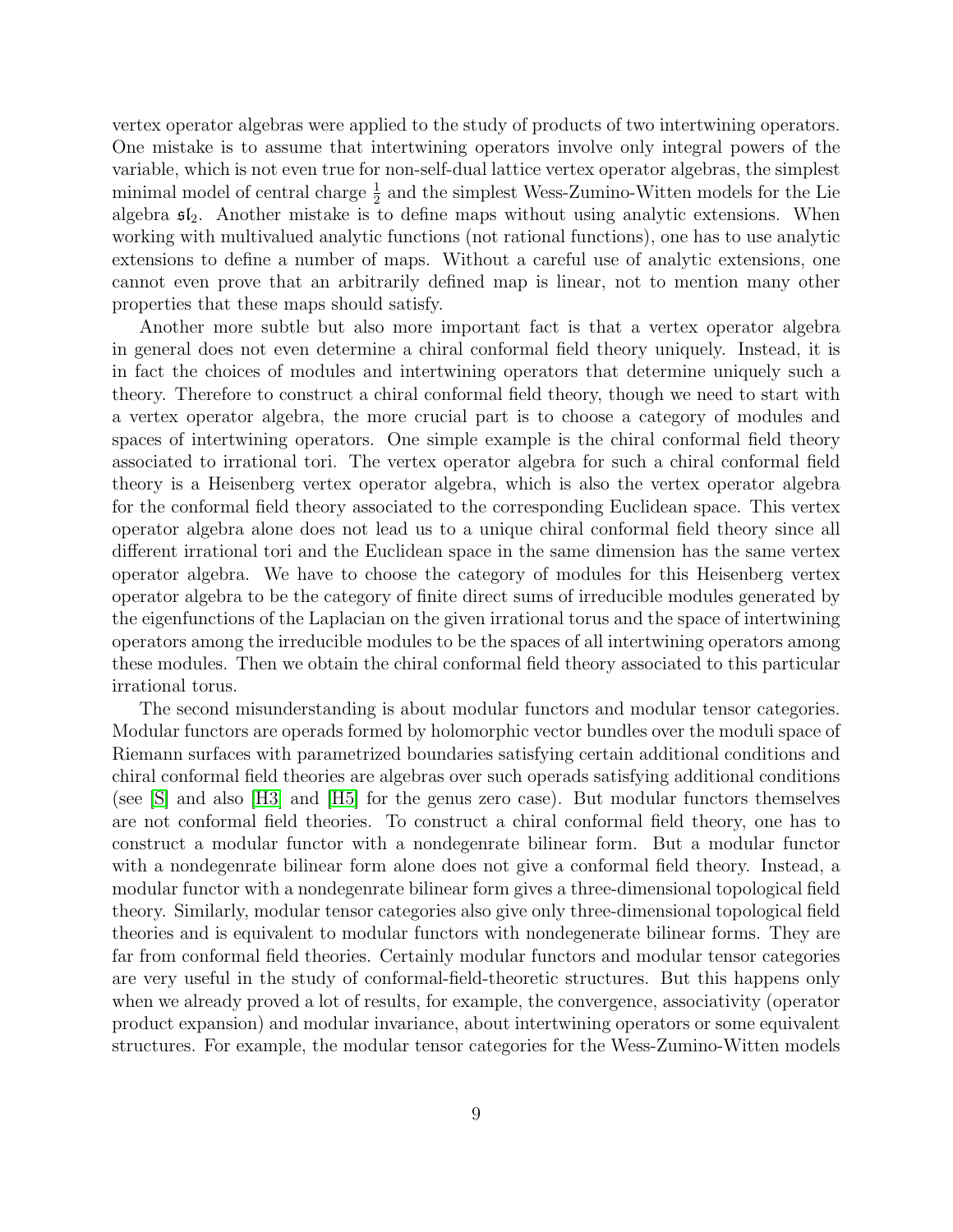can be constructed using representations of quantum groups. The fusion coefficients of these tensor categories are indeed given by the Verlinde formula. But these modular tensor categories do not give us the convergence, associativity (operator product expansion) and modular invariance for intertwining operators.

The third misunderstanding is about the history of intertwining operator algebras. Original papers, books and proposals on intertwining operator algebras have often been rejected based on wrong claims that some much later or nonexistent mathematical works already had this notion or some results before intertwining operator algebras were actually introduced and studied. To correct this misunderstanding, we give a brief history of intertwining operator algebras here. (To be accurate, some of the years below are the years that the papers appeared in the arXiv, not the years that they were published.)

In 1984, operator product expansion of chiral conformal fields was studied by Belavin, Polyakov and Zamolodchikov in [\[BPZ\]](#page-28-3). In 1988, by assuming that two major conjectures the operator product expansion and modular invariance (certainly including implicitly the corresponding convergence) of chiral vertex operators (equivalent to intertwining operators in mathematics)—hold, Moore and Seiberg derived a set of polynomial equations which corresponds to a modular tensor category in the sense of Turaev [\[T1\]](#page-35-2) and obtained the Verlinde formula [\[V\]](#page-35-3) as a consequence. In 1992, Dong and Lepowsky in [\[DL\]](#page-28-4) introduced a special type of intertwining operator algebras called abelian intertwining algebras for which the corresponding braid group representations are one dimensional and gave examples constructed from lattices. In 1995, the author in [\[H1\]](#page-29-8) formulated and proved the associativity of intertwining operators assuming that a convergence and extension property for intertwining operators and another algebraic condition hold. In particular, the operator product expansion of intertwining operators was proved assuming these conditions. At the same time in 1995, the author in [\[H2\]](#page-29-11) proved the convergence and extension property and the other algebraic condition needed in [\[H1\]](#page-29-8) for minimal models. In the same year, the author introduced in [\[H3\]](#page-29-5) the mathematical notion of intertwining operator algebra using the associativity of intertwining operators and discussed its role in the construction of conformal field theories in the sense of Kontsevich and Segal [\[S\]](#page-34-2).

In 1997 the author proved a generalized rationality and a Jacobi identity for intertwining operator algebras. In the same year, Lepowsky and the author in [\[HL6\]](#page-32-3) proved the convergence and extension property and the other algebraic condition needed in [\[H1\]](#page-29-8) for the Wess-Zumino-Witten models. Also in the same year, the author constructed genus-zero modular functors from intertwining operator algebras and proved that intertwining operator algebras are algebras over the partial operads of such genus-zero modular functors. In 1999 and 2000, Milas and the author in [\[HM1\]](#page-33-8) and [\[HM2\]](#page-33-9) proved the convergence and extension property and the other algebraic condition needed in [\[H1\]](#page-29-8) for the Neveu-Schwarz sectors of  $N=1$  and  $N=2$  superconformal minimal models, respectively. In 2001, the author in [\[H10\]](#page-30-11) introduced a notion of dual of an intertwining operator algebra analogous to the dual of a lattice and the dual of a code such that the dual of a vertex operator algebra satisfying suitable conditions is the intertwining operator algebra obtained from all intertwining operators among all irreducible modules. In 2002, the author proved the convergence and extension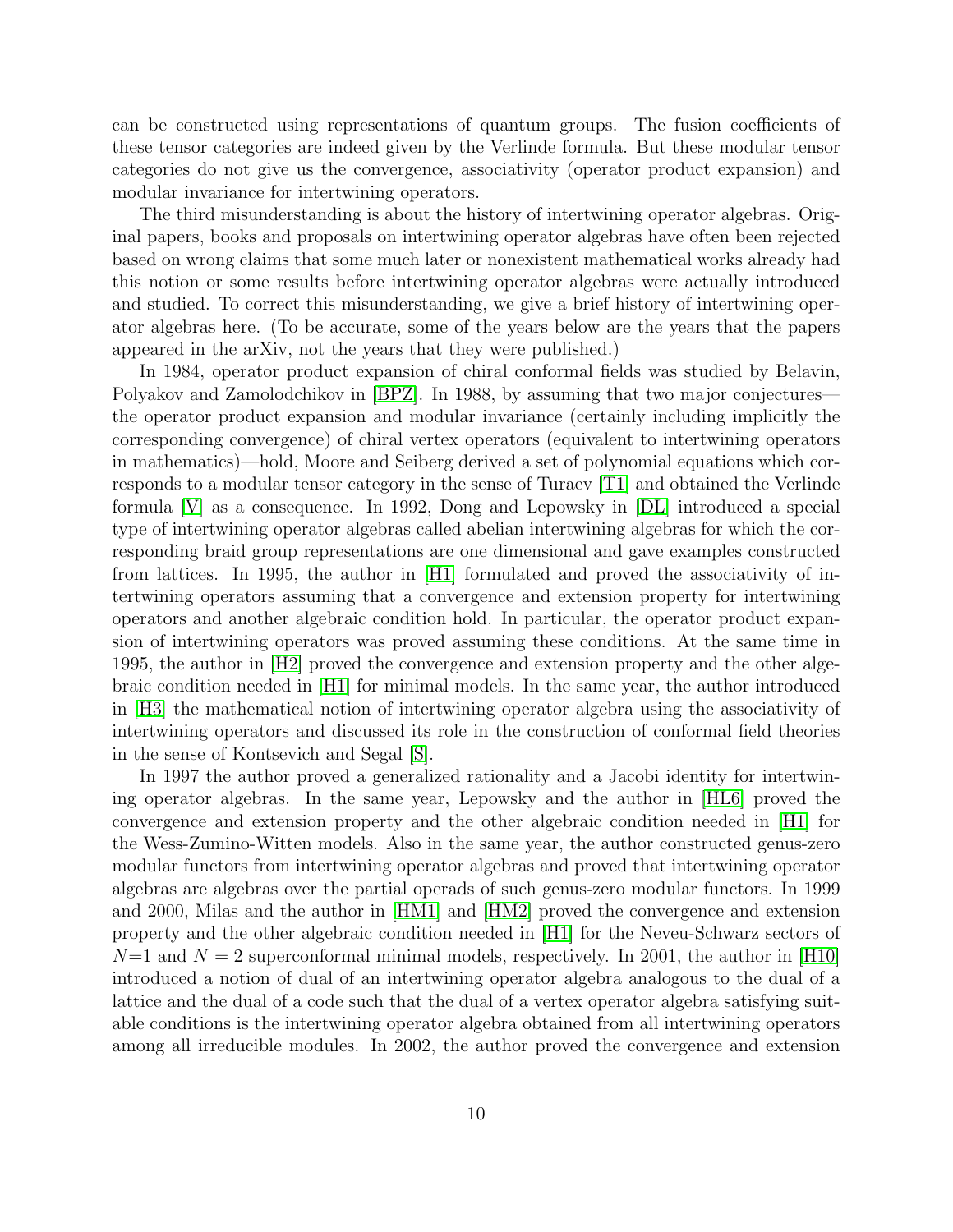property and the other condition needed in [\[H1\]](#page-29-8) for vertex operator algebras for which irreducible modules are  $C_1$ -cofinite (weaker than  $C_2$ -cofinite) and N-gradable weak modules are completely reducible. The convergence and extension property proved in this paper in fact also holds for vertex operator algebras for which grading-restricted generalized modules are  $C_1$ -cofinite but might not be completely reducible (see [\[HLZ8\]](#page-32-1) for a discussion about this fact). In 2003, the author proved the modular invariance for intertwining operator algebras on the direct sum of all (inequivalent representatives of) irreducible modules for a vertex operator algebra satisfying natural finite reductivity conditions, including in particular the  $C_2$ -cofniteness condition and the complete reducibility of N-gradable weak modules. A number of these results on intertwining operator algebras were generalized to the logarithmic and other cases by Lepowsky, Zhang and the author in [\[HLZ1\]](#page-32-4)–[\[HLZ9\]](#page-33-1), by the author in [\[H15\]](#page-30-12) and [\[H20\]](#page-31-3), by Fiordalisi in [\[F1\]](#page-29-9) and [\[F2\]](#page-29-10) and by Yang in [\[Y\]](#page-35-0).

### 3 Basic open problems and conjectures in orbifold conformal field theory

In this section, we discuss some basic open problems and conjectures in orbifold conformal field theory.

Roughly speaking, given a conformal field theory and a group of automorphisms of this theory, we would like to construct a conformal field theory that can be viewed as the original conformal field theory divided by this group of automorphisms. To formulate this notion precisely, we assume that the given conformal field theory is constructed using the representation theory of vertex operator algebras, as is discussed in the preceding section, and the group of automorphisms is a group of automorphisms of the vertex operator algebra.

Here is the main open problem on the construction of orbifold conformal field theories:

<span id="page-10-1"></span>**Problem 3.1** Given a vertex operator algebra V and a group  $G$  of automorphisms of V, construct and classify all the conformal field theories whose vertex operator algebras contain the fixed point vertex operator algebra  $V^G$  as subalgebras.

It is in fact very difficult to study  $V^G$ -modules and intertwining operators among  $V^G$ modules. On the other hand, twisted V-modules and twisted intertwining operators among twisted  $V$ -modules are analogues of  $V$ -modules and intertwining operators among  $V$ -modules, it is easier to study these than  $V^G$ -modules and intertwining operators among them. We expect that  $V^G$ -modules can all be obtained from twisted V-modules (see Theorem 7.1 in [\[H24\]](#page-31-1) and Theorem [4.8](#page-16-0) below for lower-bounded  $V^G$ -modules in the case that G is the cyclic group generated by an automorphism  $q$  of  $V$ ). Thus our conjectures and problems below will be mainly on twisted intertwining operators among twisted modules.

Now we state the first main conjecture on orbifold conformal field theories (see [\[H19\]](#page-31-0)):

<span id="page-10-0"></span>**Conjecture 3.2** Assume that  $V$  is a simple vertex operator algebra satisfying the following conditions: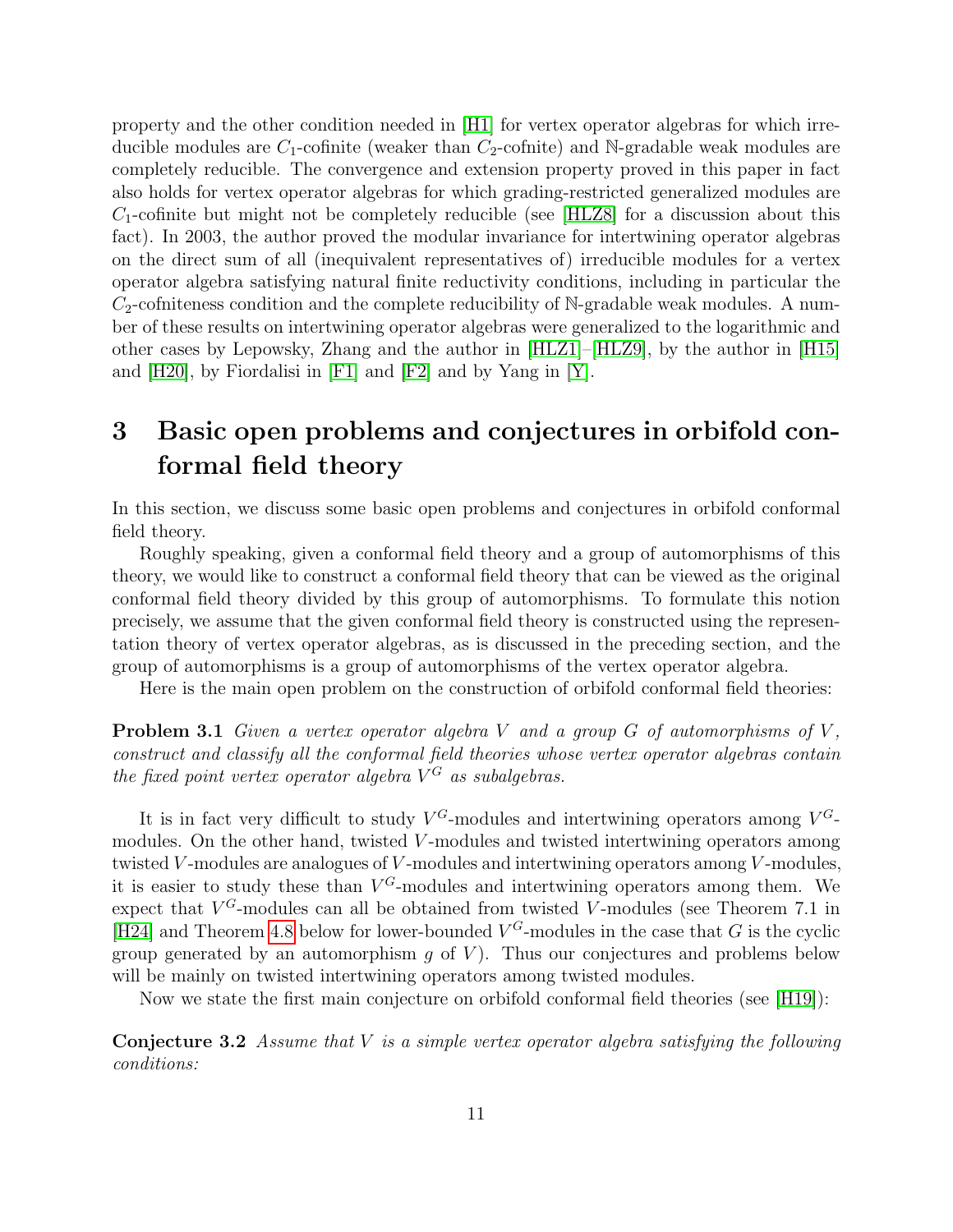- 1.  $V_{(0)} = \mathbb{C}1$ ,  $V_{(n)} = 0$  for  $n < 0$  and the contragredient V', as a V-module, is equivalent to  $V$ .
- 2. V is  $C_2$ -cofinite, that is, dim  $V/C_2(V) < \infty$ , where  $C_2(V)$  is the subspace of V spanned by the elements of the form  $\text{Res}_x x^{-2} Y(u, x)v$  for  $u, v \in V$  and  $Y : V \otimes V \to V[[x, x^{-1}]]$ is the vertex operator map for V .
- 3. Every grading-restricted generalized V -module is completely reducible.

Let  $G$  be a finite group of automorphisms of  $V$ . Then the twisted intertwining operators among the g-twisted V-modules for all  $q \in G$  satisfy the associativity, commutativity and modular invariance property.

The following conjecture (see also [\[H19\]](#page-31-0)) is a consequence of Conjecture [3.2](#page-10-0) (cf. Example 5.5 in [\[Ki\]](#page-33-10)):

<span id="page-11-0"></span>Conjecture 3.3 Let V be a vertex operator satisfying the three conditions in Conjecture [3.2](#page-10-0) and let G be a finite group of automorphisms of V. The the category of q-twisted V-modules for all  $g \in G$  is a G-crossed modular tensor category (see Turaev [\[T2\]](#page-35-4) for G-crossed tensor categories).

These two conjectures given in [\[H19\]](#page-31-0) are both under the complete reducibility assumption and are also about finite groups of automorphisms of V. In the case that grading-restricted generalized V-modules are not complete reducible or  $G$  is not finite, we have the following conjectures and problems:

Conjecture 3.4 Let V be a vertex operator algebra satisfying the first two conditions in Conjecture [3.2](#page-10-0) and let G be a finite group of automorphisms of V. Then the twisted intertwining operators among the grading-restricted generalized g-twisted V-modules for all  $q \in G$ satisfy the associativity, commutativity and modular invariance properties.

**Conjecture 3.5** Let V be a vertex operator algebra satisfying the first two conditions in Conjecture [3.2](#page-10-0) and let G be a finite group of automorphisms of V. Then the category of grading-restricted generalized g-twisted V-modules for all  $g \in G$  has a natural structure of G-crossed tensor category satisfying additional properties.

**Problem 3.6** Let V be a vertex operator algebra and let G be a group of automorphisms of V. If G is an infinite group, under what conditions do the twisted intertwining operators among the grading-restricted generalized g-twisted V-modules for all  $q \in G$  satisfy the associativity, commutativity and modular invariance properties? Under what conditions is the category of g-twisted V-modules for all  $g \in G$  a G-crossed (tensor) category?

**Remark 3.7** In the case of  $G = \{1\}$ , Conjecture [3.2](#page-10-0) is a theorem (see [\[H11\]](#page-30-0) and [\[H12\]](#page-30-1)). From this theorem, the author constructed a modular tensor category (see [\[H14\]](#page-30-3)) and thus Conjecture [3.3](#page-11-0) is also a theorem in this case.

In the remaining part of this paper, we describe in details the construction and study of twisted modules, the basic and conjectural properties of twisted intertwining operators and some thoughts of the author on further developments of orbifold conformal field theory.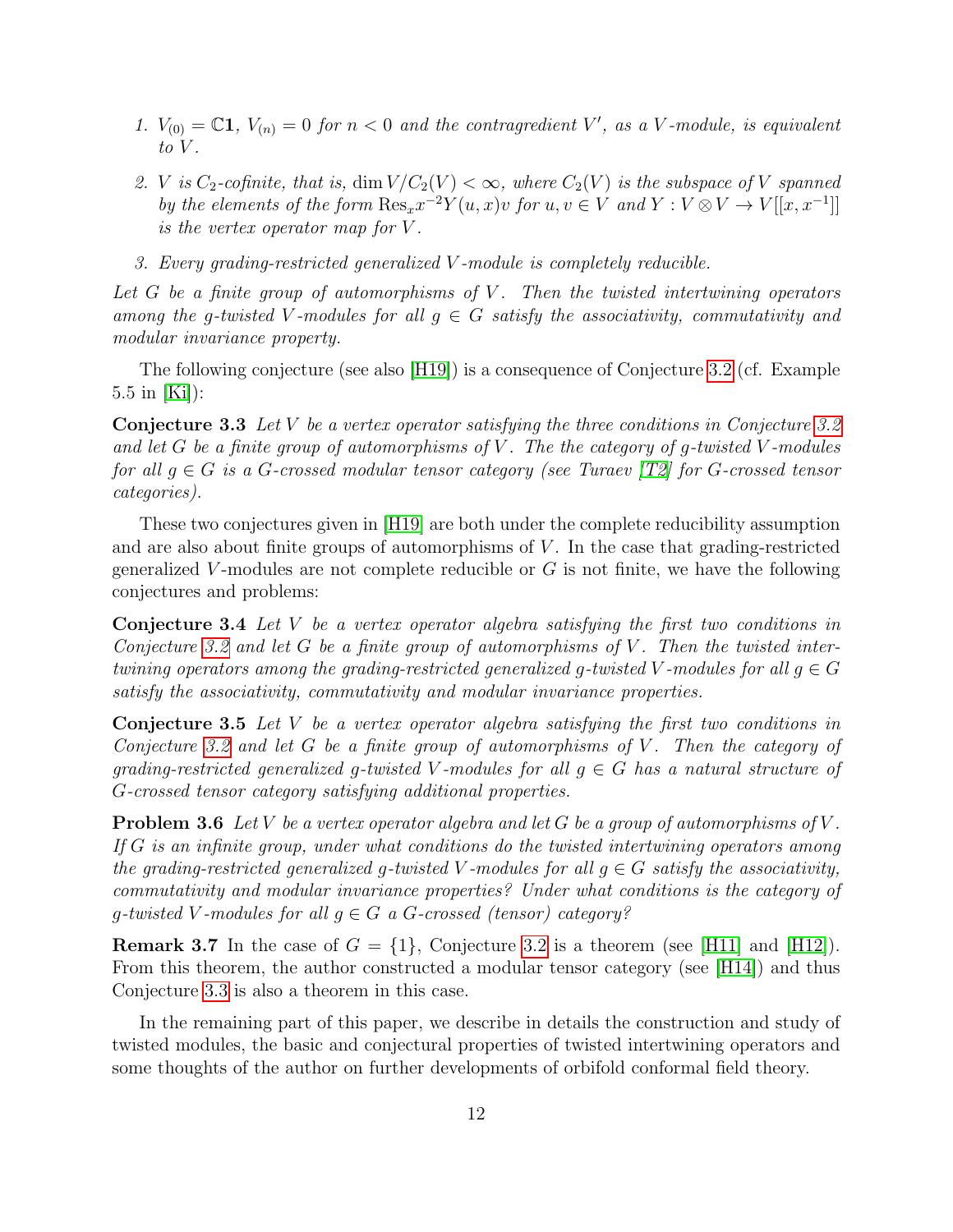### 4 Twisted modules, a general construction and existence results

To construct orbifold conformal field theories, we first have to understand the structures and properties of twisted modules. Twisted modules associated to automorphisms of finite orders of vertex operator algebras appeared first in the works of Frenkel-Lepowsky-Meurman [\[FLM3\]](#page-29-2) and Lepowsky [\[Le\]](#page-33-0). In [\[H16\]](#page-30-13), the author introduced twisted modules associated to automorphisms of arbitrary orders (including in particular, infinite orders). In the case of automorphisms of infinite orders, the logarithm of the variable might appear in twisted vertex operators. Here we recall g-twisted modules and their variants from [\[H16\]](#page-30-13).

Definition 4.1 Let V be a grading-restricted vertex algebra or a vertex operator algebra. A generalized g-twisted V-module is a C-graded vector space  $W = \coprod_{n \in \mathbb{C}} W_{[n]}$  (graded by weights) equipped with a linear map

$$
Y_W^g: V \otimes W \rightarrow W\{x\}[\log x],
$$
  

$$
v \otimes w \rightarrow Y_W^g(v, x)w
$$

satisfying the following conditions:

1. The equivariance property: For  $p \in \mathbb{Z}$ ,  $z \in \mathbb{C}^{\times}$ ,  $v \in V$  and  $w \in W$ ,

$$
(Y_W^g)^{p+1}(gv, z)w = (Y_W^g)^p(v, z)w,
$$

where for  $p \in \mathbb{Z}$ ,  $(Y_W^g)^p(v, z)$  is the *p*-th analytic branch of  $Y_W^g(v, x)$ .

- 2. The *identity property*: For  $w \in W$ ,  $Y<sup>g</sup>(1, x)w = w$ .
- 3. The *duality property*: For any  $u, v \in V$ ,  $w \in W$  and  $w' \in W'$ , there exists a multivalued analytic function with preferred branch of the form

$$
f(z_1, z_2) = \sum_{i,j,k,l=0}^{N} a_{ijkl} z_1^{m_i} z_2^{n_j} (\log z_1)^k (\log z_2)^l (z_1 - z_2)^{-t}
$$

for  $N \in \mathbb{N}$ ,  $m_1, \ldots, m_N$ ,  $n_1, \ldots, n_N \in \mathbb{C}$  and  $t \in \mathbb{Z}_+$ , such that the series

$$
\langle w', (Y_W^g)^p(u, z_1)(Y_W^g)^p(v, z_2)w \rangle, \langle w', (Y_W^g)^p(v, z_2)(Y_W^g)^p(u, z_1)w \rangle, \langle w', (Y_W^g)^p(Y_V(u, z_1 - z_2)v, z_2)w \rangle
$$

are absolutely convergent in the regions  $|z_1| > |z_2| > 0$ ,  $|z_2| > |z_1| > 0$ ,  $|z_2| > |z_1-z_2| >$ 0, respectively, and their sums are equal to the branch

$$
f^{p,p}(z_1, z_2) = \sum_{i,j,k,l=0}^{N} a_{ijkl} e^{m_i l_p(z_1)} e^{n_j l_p(z_2)} l_p(z_1)^k l_p(z_2)^l (z_1 - z_2)^{-t}
$$

of  $f(z_1, z_2)$  in the region  $|z_1| > |z_2| > 0$ , the region  $|z_2| > |z_1| > 0$ , the region given by  $|z_2| > |z_1 - z_2| > 0$  and  $|\arg z_1 - \arg z_2| < \frac{\pi}{2}$  $\frac{\pi}{2}$ , respectively.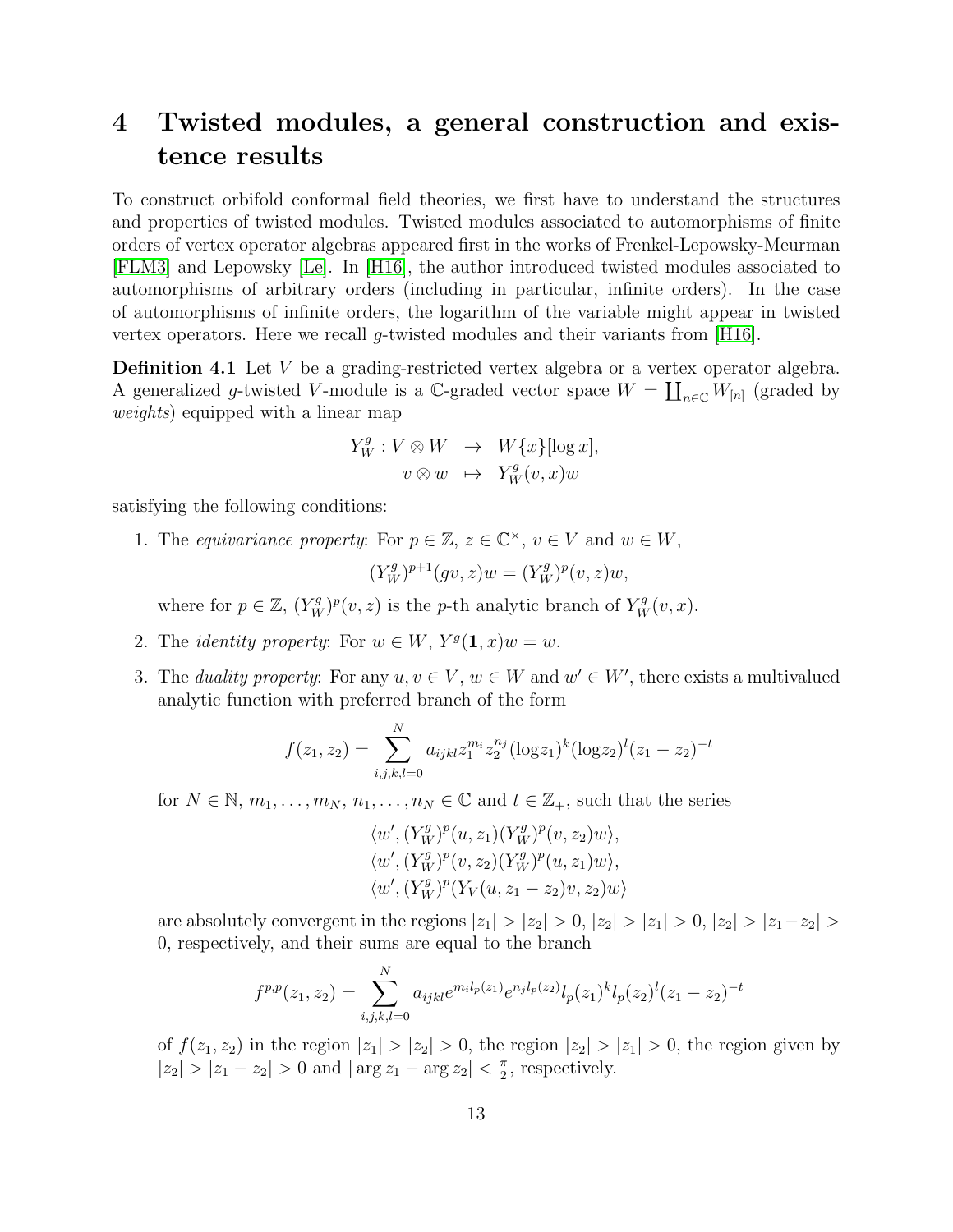- 4. The  $L(0)$ -grading condition and g-grading condition: Let  $L_W^g(0) = \text{Res}_x x Y_W^g(\omega, x)$ . Then for  $n \in \mathbb{C}$  and  $\alpha \in \mathbb{C}/\mathbb{Z}$ ,  $w \in W_{[n]}^{[\alpha]}$  $\mathcal{L}^{[\alpha]}_{[n]}$ , there exists  $K, \Lambda \in \mathbb{Z}_+$  such that  $(L^g_W(0)$  $n)^K w = (g - e^{2\pi \alpha i})^{\Lambda} w = 0.$
- 5. The  $L(-1)$ -derivative property: For  $v \in V$ ,

$$
\frac{d}{dx}Y_W^g(v,x) = Y_W^g(L_V(-1)v,x).
$$

A lower-bounded generalized g-twisted V -module is a generalized g-twisted V -module satisfying the condition  $W_{[n]} = 0$  for  $\Re(n)$  sufficiently negative. A grading-restricted *generalized g-twisted V-module* is a lower-bounded generalized g-twisted V-module satisfying in addition the condition dim  $W_{[n]} < \infty$  for  $n \in \mathbb{C}$ . An ordinary g-twisted V-module or simply a g-twisted V-module is a grading-restricted generalized g-twisted V-module such that  $L_W(0)$  acts on W semisimply.

In [\[Li\]](#page-33-11), Li studied twisted modules associated to automoprhisms of finite order of a vertex operator algebra using the method of weak commutativity and applied this method to such twisted modules for vertex operator (super)algebras obtained from infinite-dimensional Lie (super)algebras. In [\[Ba\]](#page-28-5), Bakalov gave a Jacobi identity for twisted modules associated to automorphisms of possibly infinite order, which can be used to replace the duality property in the definition above. See [\[HY\]](#page-33-12) for a proof.

In the representation theories of associative algebras and of Lie algebras, free modules and Verma modules, respectively, play fundamental roles. For vertex operator algebras, though there had been constructions of twisted modules for some examples of vertex operator algebras, for more than thirty years, no twisted modules analogous to free modules and Verma modules were constructed. In 2019, the author successfully constructed such analogues. These are lower-bounded generalized g-twisted V-modules satisfying a universal property. For the construction in the case that  $V$  is a grading-restricted vertex algebra, we refer the reader to [\[H23\]](#page-31-5). A minor modification of the construction in [\[H23\]](#page-31-5) gives such a universal lower-bounded generalized twisted  $V$ -modules in the case that  $V$  is a vertex operator algebra (see [\[H26\]](#page-31-6)). Here we state and discuss the existence results and some properties, including in particular the universal property, of lower-bounded and grading-restricted generalized *q*-twisted *V*-modules from [\[H23\]](#page-31-5) and [\[H24\]](#page-31-1).

<span id="page-13-0"></span>**Theorem 4.2 ([\[H23\]](#page-31-5))** Let M be a vector space with actions of g and an operator  $L_M(0)$ . Assume that there exist operators  $\mathcal{L}_g$ ,  $\mathcal{S}_g$ ,  $\mathcal{N}_g$  such that on M,  $g = e^{2\pi i \mathcal{L}_g}$  and  $\mathcal{S}_g$  and  $\mathcal{N}_g$ are the semisimple and nilpotent, respectively, parts of  $\mathcal{L}_q$ . Also assume that  $L_M(0)$  can be decomposed as the sum of its semisimple part  $L_M(0)_S$  and nilpotent part  $L_M(0)_N$  and that the real parts of the eigenvalues of  $L_M(0)$  has a lower bound. Let  $B \in \mathbb{R}$  such that B is less than or equal to the real parts of the eigenvalues of  $L_M(0)$  on M. Then there exists a lower-bounded generalized g-twisted V-module  $\widehat{M}_{B}^{[g]}$  satisfying the following universal property: Let  $(W, Y_W^g)$  be a lower-bounded generalized g-twisted V-module such that  $W_{[n]} = 0$ when  $\Re(n) < B$  and let  $M_0$  be a subspace of W invariant under the actions of g,  $S_g$ ,  $\mathcal{N}_g$ ,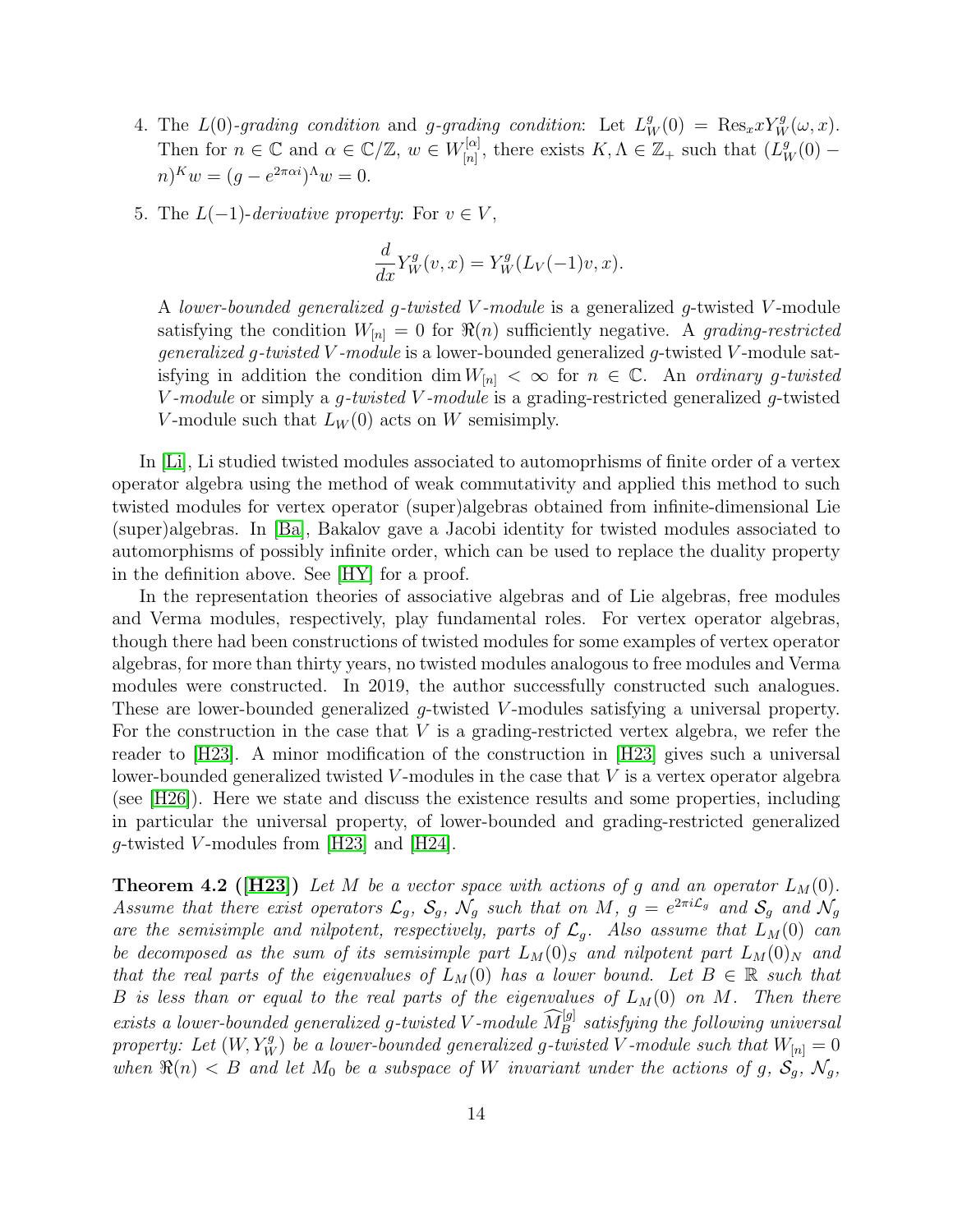$L_W(0)$ ,  $L_W(0)_S$  and  $L_W(0)_N$ . Assume that there is a linear map  $f : M \to M_0$  commuting with the actions of g,  $S_g$ ,  $\mathcal{N}_g$ ,  $L_M(0)$  and  $L_W(0)|_{M_0}$ ,  $L_M(0)_S$  and  $L_W(0)_S|_{M_0}$  and  $L_M(0)_N$ and  $L_W(0)_N$  | $M_0$ . Then there exists a unique module map  $\hat{f}: \widehat{M}_{B}^{[g]} \to W$  such that  $\hat{f}|_M = f$ . If f is surjective and  $(W, Y_W^g)$  is generated by the coefficients of  $(Y^g)_{WV}^W(w_0, x)v$  for  $w_0 \in M_0$ and  $v \in V$ , where  $(Y^g)_{WV}^W$  is the twist vertex operator map obtained from  $Y^g_W$ , then  $\hat{f}$  is surjective.

An explicit construction, not just the existence, of  $\widehat{M}_{B}^{[g]}$  was given in [\[H23\]](#page-31-5) for a gradingrestricted vertex algebra  $V$ . One crucial ingredient in this construction is the twist vertex operators introduced and studied in  $[H22]$ . In the case that V is a vertex operator algebra, see Subsection 4.1 of [\[H26\]](#page-31-6). The lower-bounded generalized g-twisted V-module  $\widehat{M}_{B}^{[g]}$  is also unique up to equivalence by the universal property.

One immediate consequence of Theorem [4.2](#page-13-0) is the following result:

Corollary 4.3 ([\[H23\]](#page-31-5)) Let  $(W, Y_W^g)$  be a lower-bounded generalized g-twisted V-module generated by the coefficients of  $(Y^g)_{WV}^W(w, x)v$  for  $w \in M$ , where  $(Y^g)_{WV}^W$  is the twist vertex operator map obtained from  $Y_W^g$  and M is a  $\mathbb{Z}_2$ -graded subspace of W invariant under the actions of g,  $S_g$ ,  $\mathcal{N}_g$ ,  $L_W(0)$ ,  $L_W(0)_S$  and  $L_W(0)_N$ . Let  $B \in \mathbb{R}$  such that  $W_{[n]} = 0$  when  $\Re(n) < B$ . Then there is a generalized g-twisted V-submodule J of  $\widehat{M}_{B}^{[g]}$  such that W is equivalent as a lower-bounded generalized g-twisted V-module to the quotient module  $\widehat{M}_B^{[g]}/J$ .

The construction of  $\widehat{M}_{B}^{[g]}$  has been used in [\[H24\]](#page-31-1) to solve some open problems of more than twenty years. We now discuss these results. These results are proved in [\[H24\]](#page-31-1) when V is a grading-restricted vertex algebra or a Möbius vertex algebra. But by using the minor modification in [\[H26\]](#page-31-6) of the construction of universal lower-bounded generalized g-twisted V-modules in the case that  $V$  is a vertex operator algebra, the same proofs also work in this case.

The first such open problem is the existence of nonzero lower-bounded generalized gtwisted V-modules. Note that since V itself is a V-module, the existence of nonzero Vmodules is obvious. But it is highly nontrivial why nonzero lower-bounded generalized g-twisted V-modules exist. Assuming that the vertex operator algebra is simple and  $C_2$ cofinite and the automorphism is of finite order, Dong, Li and Mason proved the existence of an irreducible twisted module [\[DLM2\]](#page-29-12). But no progress has been made in the general case for more than twenty years. On the other hand, some classes of vertex operator algebras that are not  $C_2$ -cofinite have a very rich and exciting representation theory. For example, vertex operator algebras associated to affine Lie algebras at admissible levels are not  $C_2$ -cofinite. But the category of ordinary modules for such a vertex operator algebra has a braided tensor category structure with a twist (see [\[CHY\]](#page-28-6)), which is also rigid and in many cases even has a modular tensor category structure (see [\[CHY\]](#page-28-6) for the conjectures and a proof in the case of  $\mathfrak{sl}_2$  and see [\[C\]](#page-28-7) for a proof of the rigidity in the simply-laced case). It is important to study vertex operator algebras that are not  $C_2$ -cofinite. From Theorem [4.2,](#page-13-0) fora general grading-restricted vertex algebra V (not necessarily  $C_2$ -cofinite) we indeed have constructed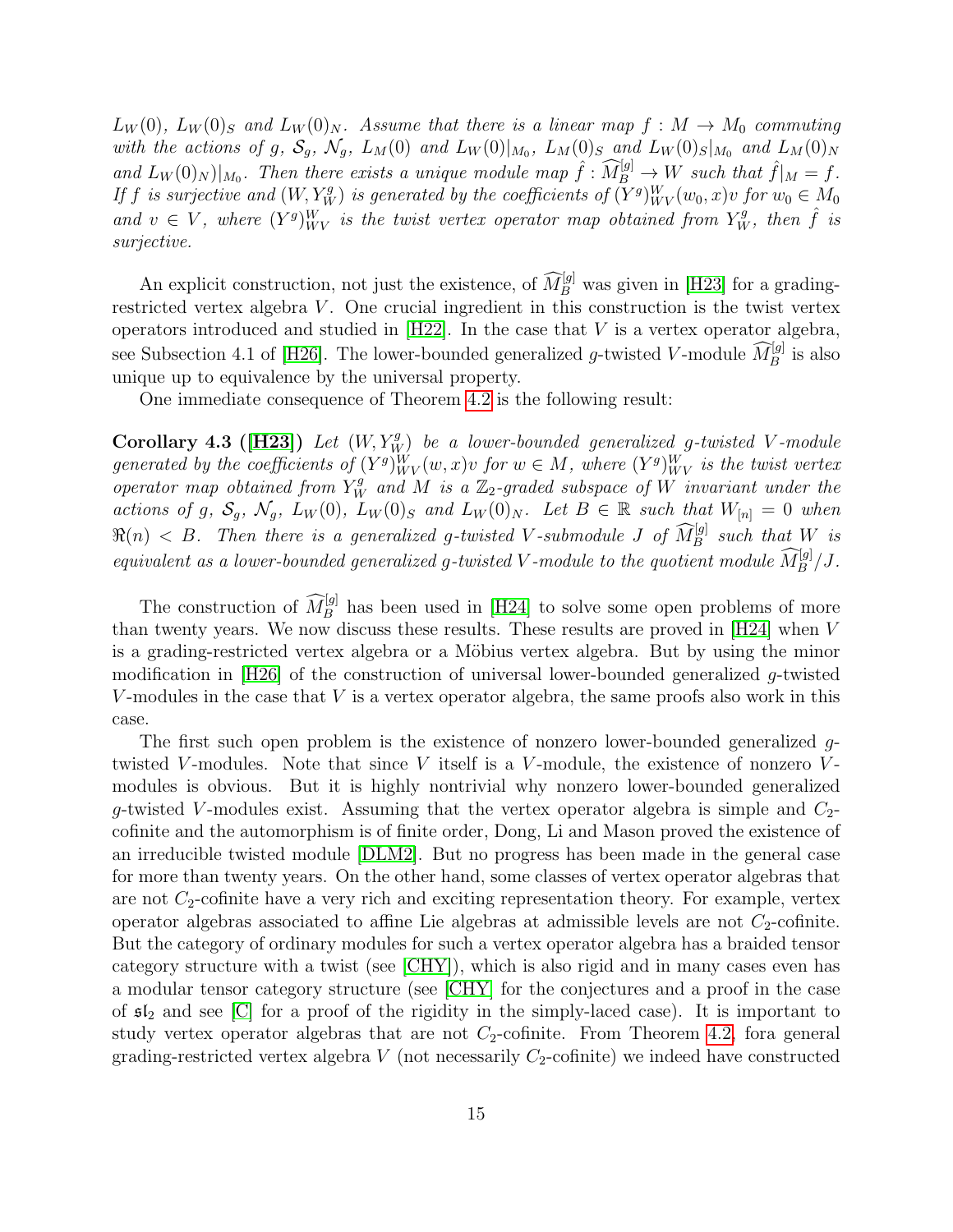lower-bounded generalized g-twisted V-modules. But it is not obvious from the construction in [\[H23\]](#page-31-5) why  $\widehat{M}_B^{[g]}$  is not 0. In [\[H24\]](#page-31-1), the author solved this problem completely.

<span id="page-15-0"></span>**Theorem 4.4 ([\[H24\]](#page-31-1))** The lower-bounded generalized g-twisted V-module  $\widehat{M}_{B}^{[g]}$  is not 0. In particular, there exists nonzero lower-bounded generalized g-twisted V -modules.

In [\[DLM1\]](#page-29-13), Dong, Li and Mason generalized Zhu's algebra  $A(V)$  (see [\[Z\]](#page-35-1)) to a twisted Zhu's algebra  $A_q(V)$  for a vertex operator algebra V and an automorphism g of V of finite order. In [\[HY\]](#page-33-12), Yang and the author introduced twisted zero-mode algebra  $Z_q(V)$  associated to  $V$  and an automorphism  $g$  of  $V$  not necessarily of finite order and also generalized the twisted Zhu's algebra  $A_q(V)$  to the case that g is not of finite order. These two associative algebras are in fact isomorphic (see [\[HY\]](#page-33-12)). In the case that g is of finite order,  $A_q \neq 0$  is stated explicitly as a conjecture in the beginning of Section 9 of the arXiv version of [\[DLM1\]](#page-29-13). In the case that V is  $C_2$ -cofinite and g is of finite order, Dong, Li and Mason proved this conjecture in [\[DLM2\]](#page-29-12). But in general, this conjecture had been open until it was proved in [\[H24\]](#page-31-1) as an immediate consequence of Theorem [4.4.](#page-15-0)

**Corollary 4.5 ([\[H24\]](#page-31-1))** The twisted Zhu's algebra  $A<sub>g</sub>(V)$  or the twisted zero-mode algebra  $Z_g(V)$  is not 0.

Another application of Theorem [4.4](#page-15-0) is on the following existence of irreducible lowerbounded generalized  $g$ -twisted  $V$ -module:

**Theorem 4.6 ([\[H24\]](#page-31-1))** Let W be a lower-bounded generalized q-twisted V-module generated by a nonzero element w (for example,  $\widehat{M}_{B}^{[g]}$  when M is a one dimensional space spanned by an element  $w$  and  $B$  is less than or equal to the real part of the weight of  $w$ ). Then there exists a maximal submodule J of W such that J does not contain w and the quotient  $W/J$ is irreducible.

Though lower-bounded generalized g-twisted V-modules are important in our study of orbifold conformal field theories, we are mainly interested in grading-restricted generalized gtwisted V-modules and ordinary  $g$ -twisted V-modules, because their double contragredients are equivalent to themselves. One important problem is the existence of irreducible gradingrestricted generalized  $q$ -twisted V-modules and irreducible ordinary  $q$ -twisted V-modules. In the case that V is simple,  $C_2$ -cofinite and g is of finite order, Dong, Li and Mason proved in [\[DLM2\]](#page-29-12) the existence of an irreducible ordinary  $g$ -twisted V-module. Their proof used genus-one 1-point functions. Thus the simplicity and  $C_2$ -cofiniteness of V and the finiteness of the order of  $q$  are necessary in their approach. Using our construction of the universal lower-bounded generalized q-twisted V-modules, the author proved in  $[H24]$  the existence of irreducible grading-restricted generalized  $g$ -twisted V-modules and irreducible ordinary g-twisted V -modules under some very weak conditions. In particular, the simplicity and  $C_2$ -cofininess of V and the finiteness of the order of g are not needed.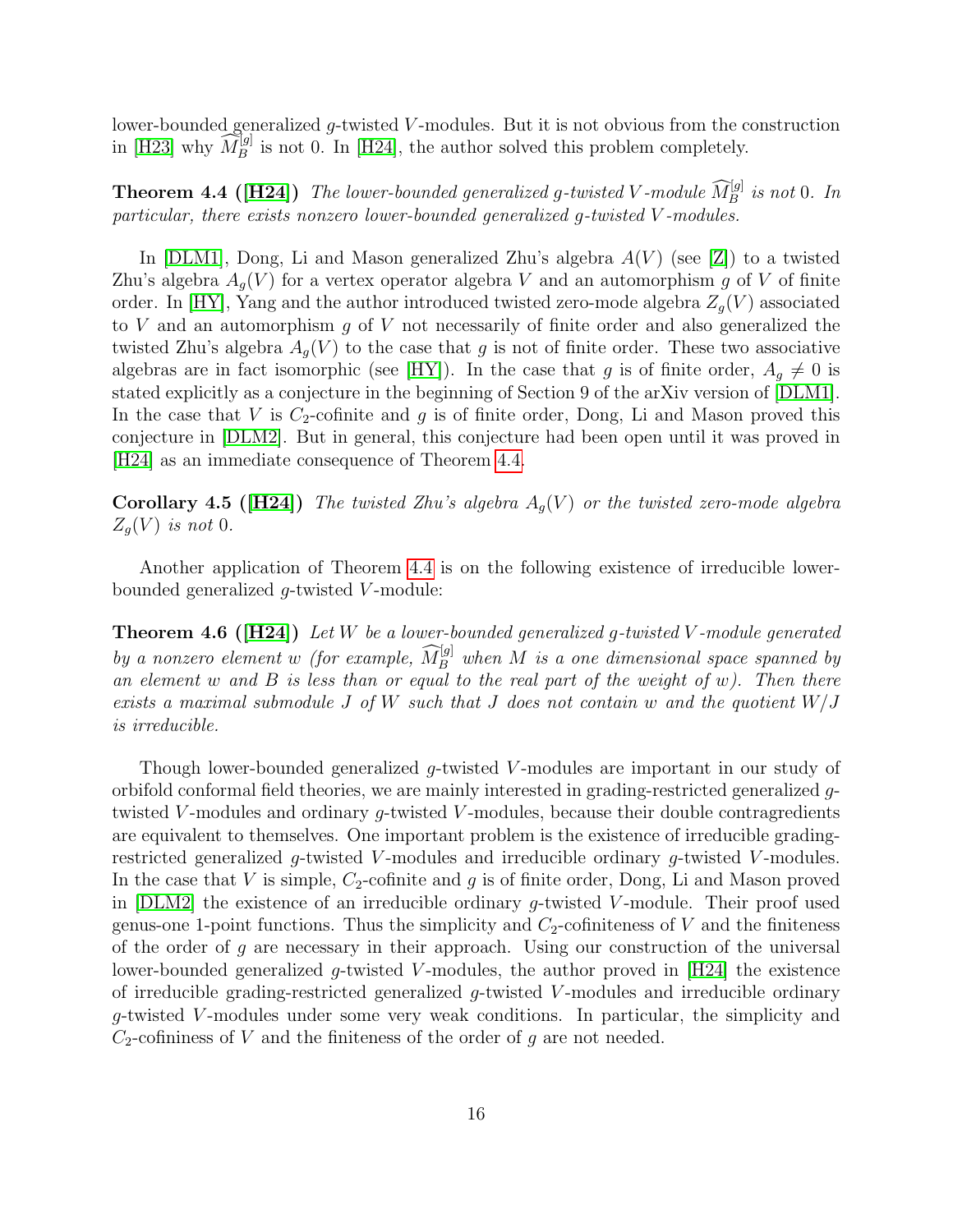**Theorem 4.7** ([\[H24\]](#page-31-1)) Let V be a Möbius vertex superalgebra and g an automorphism of V. Assume that the set of real parts of the numbers in  $P(V)$  has no accumulation point in  $\mathbb R$ . If the twisted Zhu's algebra  $A_q(V)$  or the twisted zero-mode algebra  $Z_q(V)$  is finite dimensional, then there exists an irreducible grading-restricted generalized g-twisted V -module. Such an irreducible grading-restricted generalized g-twisted V -module is an irreducible ordinary gtwisted V -module if g acts on it semisimply. In particular, if g is of finite order, there exists an irreducible ordinary g-twisted V -module.

The author also proved in [\[H24\]](#page-31-1) that a lower-bounded generalized module for the fixedpoint subalgebra  $V^g$  of V can be extended to a lower-bounded generalized g-twisted Vmodule.

<span id="page-16-0"></span>**Theorem 4.8 ([\[H24\]](#page-31-1))** Let V be a grading-restricted vertex algebra and  $W_0$  a lower-bounded generalized  $V^g$ -module (in particular,  $W_0$  has a lower-bounded grading by  $\mathbb{C}$ ). Assume that g acts on  $W_0$  and there are semisimple and nilpotent operators  $S_q$  and  $\mathcal{N}_q$ , respectively, on  $W_0$  such that  $g=e^{2\pi i \mathcal{L}_g}$  where  $\mathcal{L}_g=\mathcal{S}_g+\mathcal{N}_g$ . Then  $W_0$  can be extended to a lower-bounded generalized g-twisted V -module, that is, there exists a lower-bounded generalized g-twisted V-module W and an injective module map  $f: W_0 \to W$  of  $V^g$ -modules.

We have the following open problem:

Problem 4.9 Finding conditions on the vertex operator algebra such that under these conditions, the universal lower-bounded generalized g-twisted V -modules have irreducible quotients whose homogeneous subspaces are finite dimensional.

**Remark 4.10** In the case that V is a grading-restricted vertex algebra or vertex operator algebra associated to an affine Lie algebra, the author solved this problem (see [\[H26\]](#page-31-6)). Since the results in [\[H26\]](#page-31-6) are only for special types of examples of grading restricted vertex algebras or vertex operator algebras, we shall not discuss the details here. The interested reader is referred to the paper [\[H26\]](#page-31-6) for details.

### 5 Twisted intertwining operators

To construct orbifold conformal field theories, one approach is to study the representation theory of fixed point vertex operator algebras. If one can prove that intertwining operators among suitable modules for the fixed-point vertex operator algebra of a vertex operator algebra under a group of automorphisms satisfy the convergence and extension property, the associativity (operator product expansion), the modular invariance property and the highergenus convergence property as is decribed in Section 2, then one can construct and study the corresponding orbifold conformal field theories using the steps described in Section 2. But it is itself a difficult problem to prove these properties using the properties of intertwining operators among modules for the larger vertex operator algebra.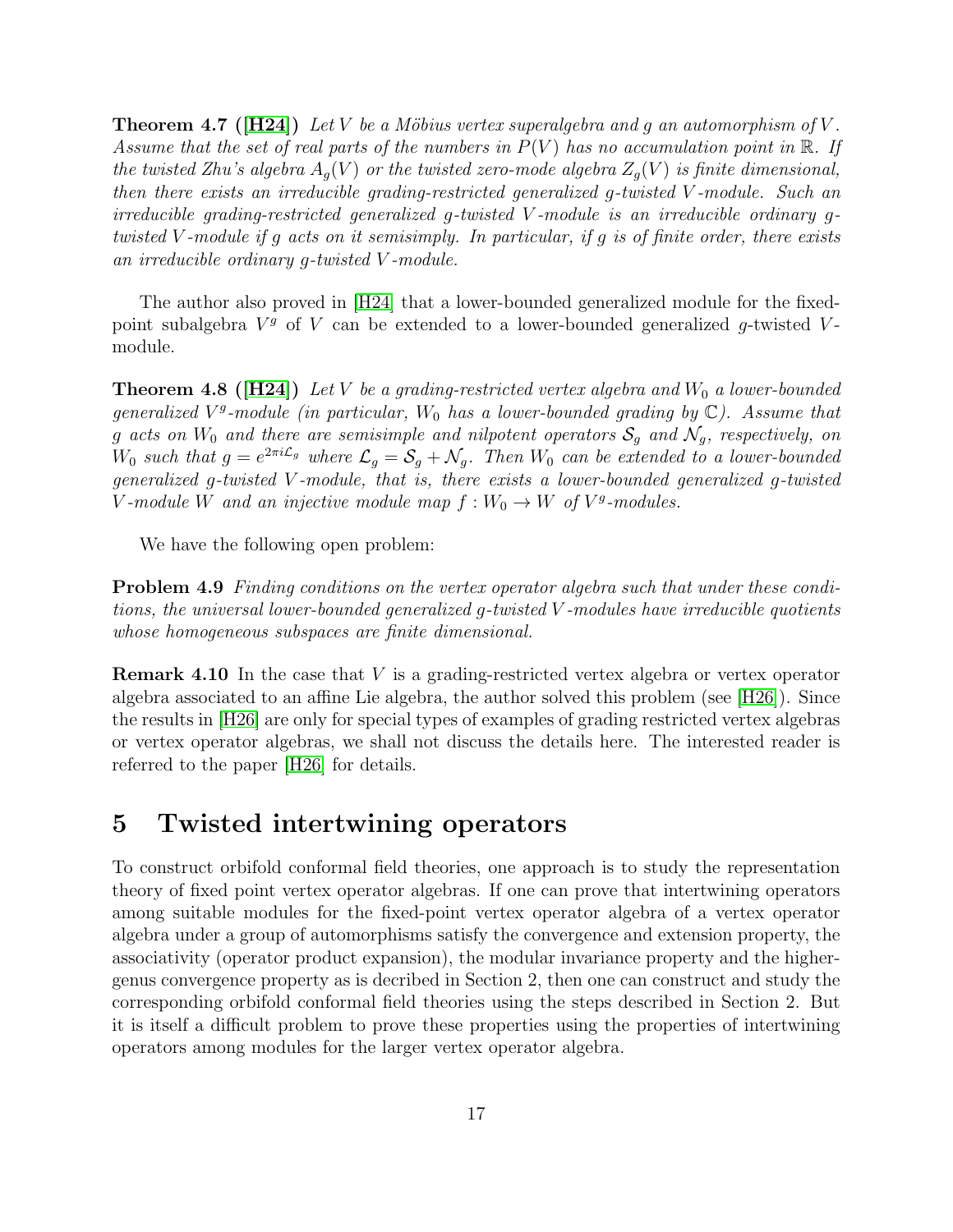On the other hand, as is mentioned in Section 3, since twisted modules for the larger vertex operator algebra are analogues of (untwisted) modules for the vertex operator algebra, we expect that the properties of intertwining operators among twisted modules can be studied by generalizing the results and approach for the intertwining operators among modules. Moreover, we expect that every module for the fixed-point vertex operator algebra can be obtained from a twisted module for the larger vertex operator algebra. In particular, intertwining operators among modules for the fixed-point vertex operator algebra can also be obtained from intertwining operators among twisted modules for the larger vertex operator algebra. Therefore instead of studying intertwining operators among modules for the fixedpoint vertex operator algebra, we study intertwining operators among twisted modules for the larger vertex operator algebra. For simplicity, as in [\[H21\]](#page-31-8), we call intertwining operators among twisted modules twisted intertwining operators.

We still need a precise definition of twisted intertwining operator. By generalizing the Jacobi identity for intertwining operators, Xu introduced the notion of intertwining operators among twisted modules associated to commuting automorphisms of finite orders (see [\[X\]](#page-35-5)). But in general, an orbifold conformal field theory might be associated to a nonabelian group of automorphisms. In particular, we have to introduce and study intertwining operators among twisted modules associated to not-necessarily-commuting automorphisms. Also, the group might not be finite. So we also have to introduce and study intertwining operators among twisted modules associated to automorphisms of infinite orders. The formulation used in [\[FHL\]](#page-29-7) and [\[X\]](#page-35-5) cannot be generalized directly to give a definition of intertwining operators among twisted modules associated to not-necessarily-commuting automorphisms. For more than twenty years, no such definition was given in the literature. This is the reason why orbifold conformal field theories associated to nonabelian groups had not been studied much mathematically in the past.

In [\[H21\]](#page-31-8), the author found a formulation of such a notion of twisted intertwining operators associated to not-necessarily-commuting automorphisms of possibly infinite orders and proved their basic properties. The general theory and construction of orbifold conformal field theories associated to nonabelian groups (including infinite groups) can now be started from such operators.

We first give the precise definition of twisted intertwining operators.

**Definition 5.1** Let  $g_1, g_2, g_3$  be automorphisms of V and let  $W_1$ ,  $W_2$  and  $W_3$  be  $g_1$ -,  $g_2$ - and  $g_3$ -twisted V-modules, respectively. A twisted intertwining operator of type  ${W_3 \choose W_1 W_2}$  is a linear map

$$
\mathcal{Y}: W_1 \otimes W_2 \rightarrow W_3\{x\}[\log x]
$$
  

$$
w_1 \otimes w_2 \rightarrow \mathcal{Y}(w_1, x)w_2 = \sum_{k=0}^K \sum_{n \in \mathbb{C}} \mathcal{Y}_{n,k}(w_1)w_2 x^{-n-1}(\log x)^k
$$

satisfying the following conditions:

1. The lower truncation property: For  $w_1 \in W_1$  and  $w_2 \in W_2$ ,  $n \in \mathbb{C}$  and  $k = 0, \ldots, K$ ,  $\mathcal{Y}_{n+l,k}(w_1)w_2 = 0$  for  $l \in \mathbb{N}$  sufficiently large.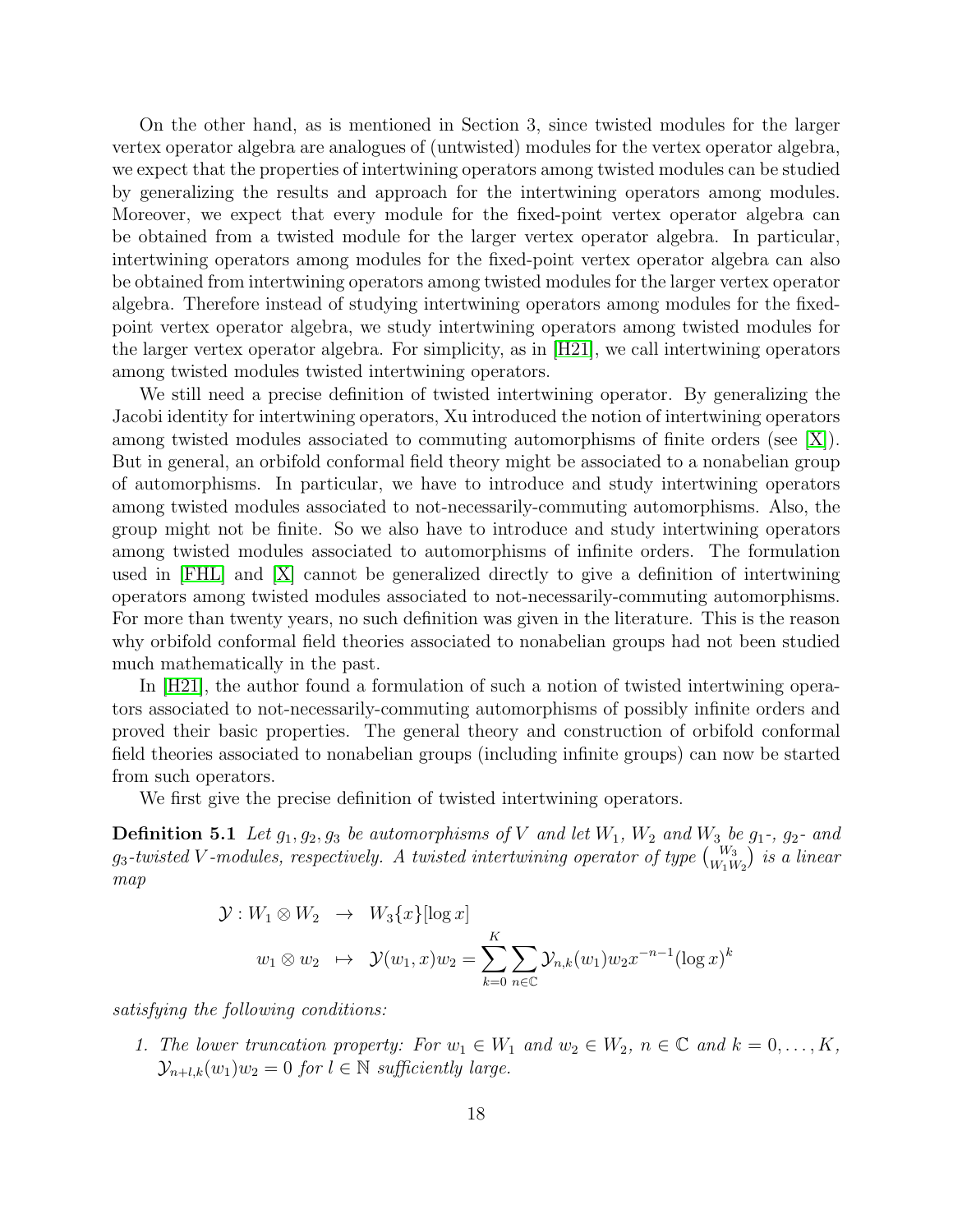2. The duality property: For  $u \in V$ ,  $w_1 \in W_1$ ,  $w_2 \in W_2$  and  $w'_3 \in W'_3$ , there exists a multivalued analytic function with preferred branch

$$
f(z_1, z_2; u, w_1, w_2, w'_3)
$$
  
= 
$$
\sum_{i,j,k,l,m,n=1}^{N} a_{ijklmn} z_1^{r_i} z_2^{s_j} (z_1 - z_2)^{t_k} (\log z_1)^l (\log z_2)^m (\log(z_1 - z_2))^n
$$

for  $N \in \mathbb{N}$ ,  $r_i, s_j, t_k, a_{ijklmn} \in \mathbb{C}$ , such that for  $p_1, p_2, p_{12} \in \mathbb{Z}$ , the series

$$
\langle w_3', (Y^{g_3}_{W_3})^{p_1}(u, z_1) \mathcal{Y}^{p_2}(w_1, z_2) w_2 \rangle, \langle w_3', \mathcal{Y}^{p_2}(w_1, z_2) (Y^{g_2}_{W_2})^{p_1}(u, z_1) w_2 \rangle, \langle w_3', \mathcal{Y}^{p_2}((Y^{g_1}_{W_1})^{p_{12}}(u, z_1 - z_2) v, z_2) w \rangle
$$

are absolutely convergent in the regions  $|z_1| > |z_2| > 0$ ,  $|z_2| > |z_1| > 0$ ,  $|z_2| > |z_1 - z_2| >$ 0, respectively. Moreover, their sums are equal to the branches

$$
f^{p_1,p_2,p_1}(z_1, z_2; u, w_1, w_2, w'_3)
$$
  
\n
$$
= \sum_{i,j,k,l,m,n=1}^N a_{ijklmn} z_1^{r_i} e^{r_i l_{p_1}(z_1)} e^{s_j l_{p_2}(z_2)} e^{t_k l_{p_1}(z_1 - z_2)} (l_{p_1}(z_1))^l (l_{p_2}(z_2))^m (l_{p_1}(z_1 - z_2))^n,
$$
  
\n
$$
f^{p_1,p_2,p_2}(z_1, z_2; u, w_1, w_2, w'_3)
$$
  
\n
$$
= \sum_{i,j,k,l,m,n=1}^N a_{ijklmn} z_1^{r_i} e^{r_i l_{p_1}(z_1)} e^{s_j l_{p_2}(z_2)} e^{t_k l_{p_2}(z_1 - z_2)} (l_{p_1}(z_1))^l (l_{p_2}(z_2))^m (l_{p_2}(z_1 - z_2))^n,
$$
  
\n
$$
f^{p_2,p_2,p_{12}}(z_1, z_2; u, w_1, w_2, w'_3)
$$
  
\n
$$
= \sum_{i,j,k,l,m,n=1}^N a_{ijklmn} z_1^{r_i} e^{r_i l_{p_2}(z_1)} e^{s_j l_{p_2}(z_2)} e^{t_k l_{p_{12}}(z_1 - z_2)} (l_{p_2}(z_1))^l (l_{p_2}(z_2))^m (l_{p_{12}}(z_1 - z_2))^n,
$$

respectively, of  $f(z_1, z_2; u, w_1, w_2, w'_3)$  in the region given by  $|z_1| > |z_2| > 0$  and  $|\arg(z_1 |z_2|$  –  $\arg z_1| < \frac{\pi}{2}$  $\frac{\pi}{2}$ , the region given by  $|z_2| > |z_1| > 0$  and  $-\frac{3\pi}{2} < \arg(z_1 - z_2) - \arg z_2 <$  $-\frac{\pi}{2}$  $\frac{\pi}{2}$ , the region given by  $|z_2| > |z_1 - z_2| > 0$  and  $|\arg z_1 - \arg z_2| < \frac{\pi}{2}$  $\frac{\pi}{2}$ , respectively.

3. The  $L(-1)$ -derivative property:

$$
\frac{d}{dx}\mathcal{Y}(w_1,x) = \mathcal{Y}(L(-1)w_1,x).
$$

The correct notion of twisted intertwining operator should have some basic properties. These properties were proved in [\[H21\]](#page-31-8). In particular, the notion of twisted intertwining operator introduced in [\[H21\]](#page-31-8) is indeed the correct one.

The first property is the following: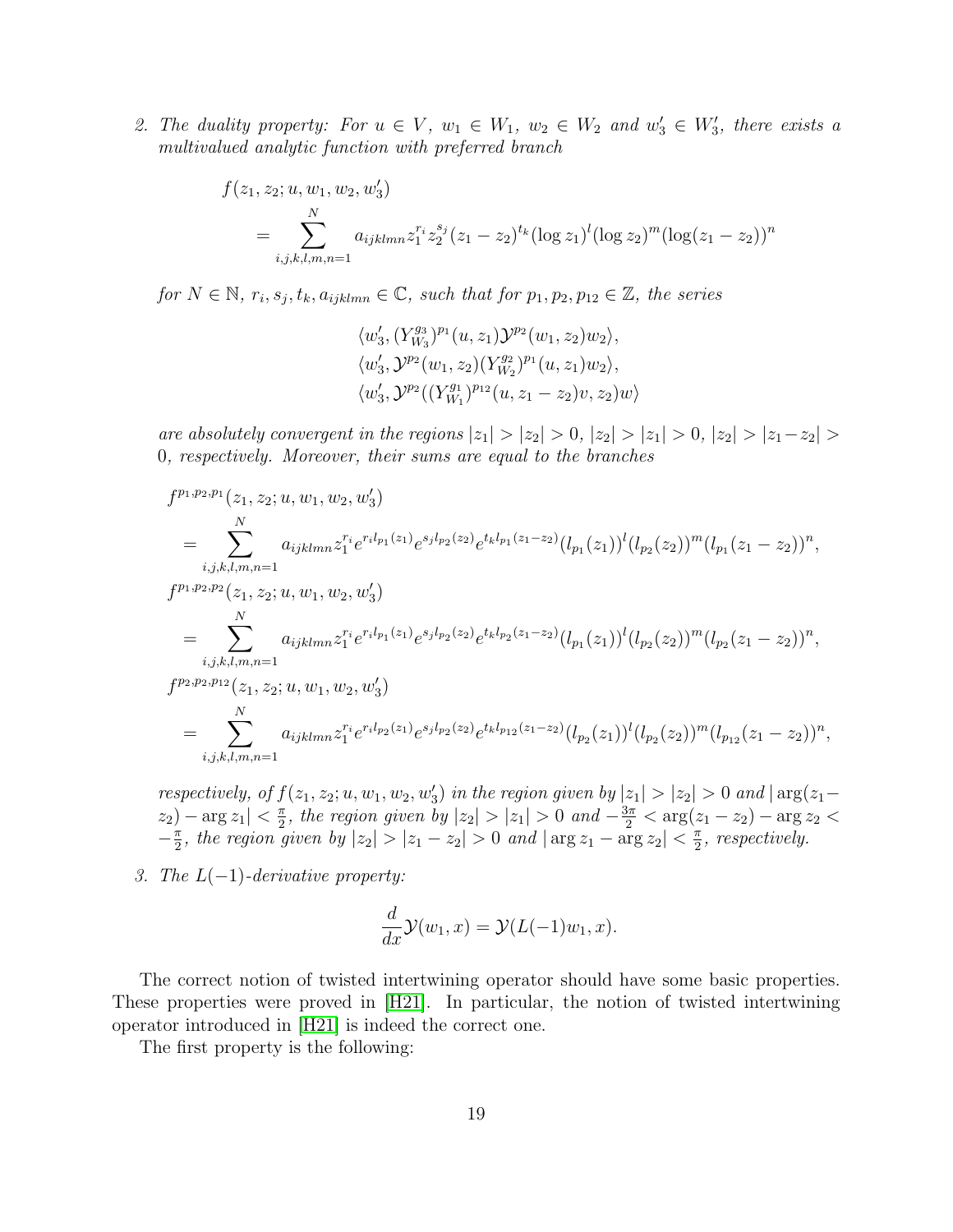

Figure 1: The braiding graphs corresponding to  $g_3$  (left) and  $g_1g_2$  (right)

**Theorem 5.2** ([\[H21\]](#page-31-8)) Let  $g_1, g_2, g_3$  be automorphisms of V and let  $W_1$ ,  $W_2$  and  $W_3$  be  $g_1$ -,  $g_2$ - and  $g_3$ -twisted V-modules, respectively. Assume that the vertex operator map for  $W_3$ given by  $u \mapsto Y_{W_3}^{g_3}$  $W^{g_3}_{W_3}(u, x)$  is injective. If there exists a twisted intertwining operator  ${\cal Y}$  of type  $\begin{pmatrix} W_3 \ W_1W_2 \end{pmatrix}$  such that the coefficients of the series  $\mathcal{Y}(w_1, x)w_2$  for  $w_1 \in W_1$  and  $w_2 \in W_2$  span  $W_3$ , then  $g_3 = g_1 g_2$ .

For the proof of this theorem, we refer the reader to [\[H21\]](#page-31-8). Here we give a geometric explanation of the theorem in terms of a picture (Figure 1). From the equivariance property for twisted modules, the monodromy of the twisted vertex operators corresponds to the action of the automorphism on V. Given a twisted intertwining operator of type  $\binom{W_3}{W_1W_2}$ , the monodromy of the twisted vertex operator for  $W_3$  gives  $g_3$ . This is described in the left braiding graph in Figure 1. But this braiding graph is topologically the same as the right braiding graph in Figure 1. It is clear that the right braiding graph in Figure 1 is equal to the product of the monodromy of the twisted vertex operator for  $W_1$  and the monodromy of the twisted vertex operator for  $W_2$ . So the right braiding graph in Figure 1 gives  $g_1g_2$ . Thus we see from this geometric picture,  $g_3$  should be equal to  $g_1g_2$ .

For the other properties, we first need to recall an action of an automorphism  $h$  of  $V$  on a g-twisted V-module. Let  $(W, Y_W^g)$  be a g-twisted V-module. Let h be an automorphism of V and let

$$
\phi_h(Y^g) : V \times W \to W\{x\}[\log x]
$$
  

$$
v \otimes w \mapsto \phi_h(Y^g)(v, x)w
$$

be the linear map defined by

$$
\phi_h(Y^g)(v, x)w = Y^g(h^{-1}v, x)w.
$$

Then the pair  $(W, \phi_h(Y^g))$  is an  $hgh^{-1}$ -twisted V-module. We shall denote the  $hgh^{-1}$ -twisted V-module in the proposition above by  $\phi_h(W)$ .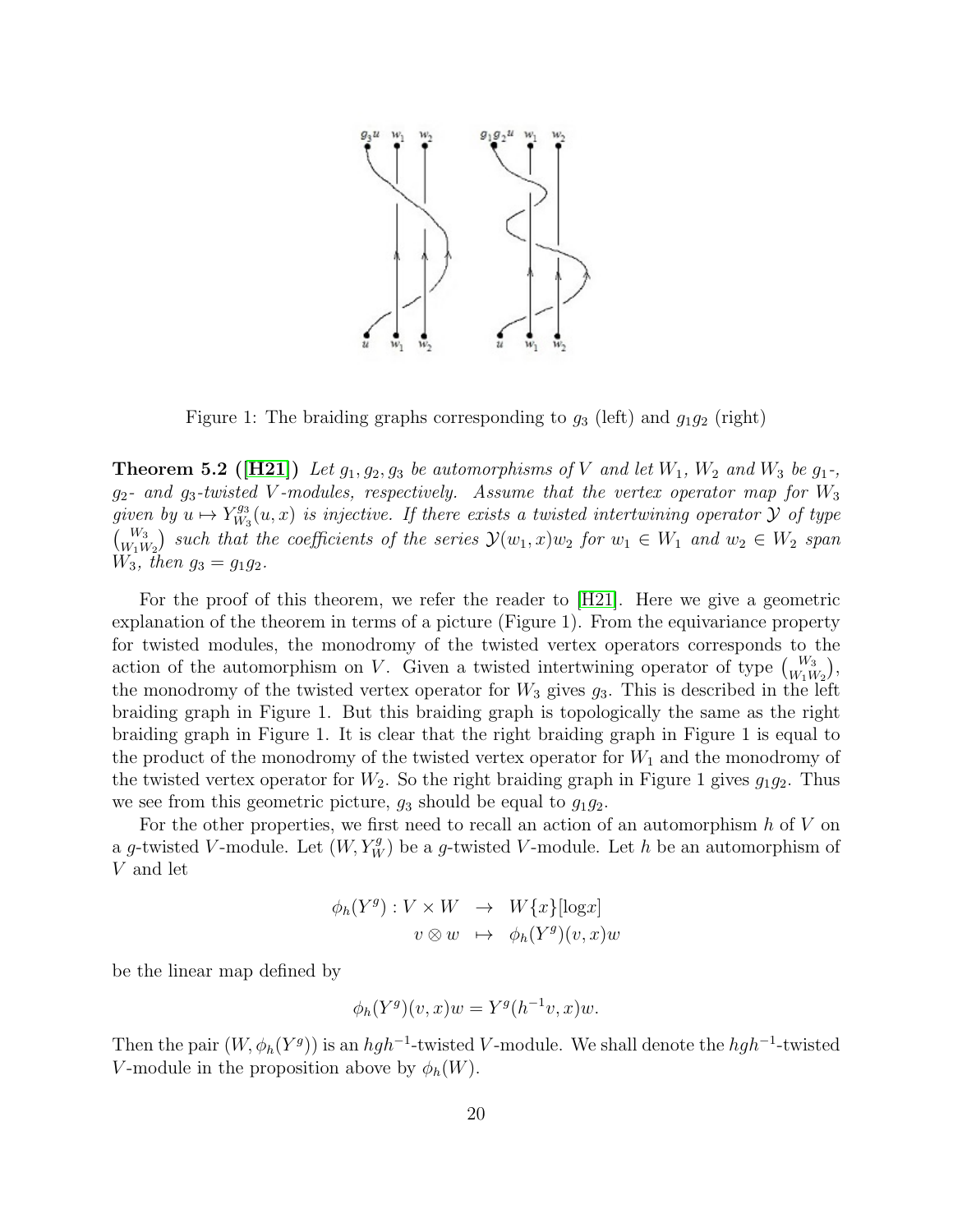We now discuss the skew-symmetry isomorphism for twisted intertwining operators. Let  $g_1, g_2$  be automorphisms of V,  $W_1, W_2$  and  $W_3$   $g_1$ -,  $g_2$ - and  $g_1g_2$ -twisted V-modules and  $\mathcal Y$  a twisted intertwining operator of type  $\binom{W_3}{W_1W_2}$ . We define linear maps

$$
\Omega_{\pm}(\mathcal{Y}): W_2 \otimes W_1 \rightarrow W_3\{x\} [\log x]
$$
  

$$
w_2 \otimes w_1 \rightarrow \Omega_{\pm}(\mathcal{Y})(w_2, x)w_1
$$

by

$$
\Omega_{\pm}(\mathcal{Y})(w_2, x)w_1 = e^{xL(-1)}\mathcal{Y}(w_1, y)w_2\bigg|_{y^n = e^{\pm n\pi i}x^n, \log y = \log x \pm \pi i}
$$

<span id="page-20-0"></span>for  $w_1 \in W_1$  and  $w_2 \in W_2$ .

**Theorem 5.3 ([\[H21\]](#page-31-8))** The linear maps  $\Omega_+(\mathcal{Y})$  and  $\Omega_-(\mathcal{Y})$  are twisted intertwining operators of types  $\binom{W_3}{W_2 \phi_{g_2^{-1}}(W_1)}$  and  $\binom{W_3}{\phi_{g_1}(W_2) W_1}$ , respectively.

From Theorem [5.3,](#page-20-0) we see that  $\Omega_+$  and  $\Omega_-$  are indeed ismorphisms between spaces of twisted intertwining operators.

Corollary 5.4 ([\[H21\]](#page-31-8)) The maps  $\Omega_+ : \mathcal{V}_{W_1 W_2}^{W_3} \to \mathcal{V}_{W_2 \phi_{g_2^{-1}}(W_1)}^{W_3}$  and  $\Omega_- : \mathcal{V}_{W_1 W_2}^{W_3} \to \mathcal{V}_{\phi_{g_1}(W_2)W_1}^{W_3}$ are linear isomorphisms. In particular,  $\mathcal{V}_{W_1}^{W_3}$  $\mathcal{W}_3^{W_3} \mathcal{W}_4^{W_3}$  $\psi_{\theta_{g_1}(W_2)W_1}^{W_3}$  and  $\mathcal{V}_{W_2}^{W_3}$  $\frac{W_3}{W_2 \phi_{g_2^{-1}}(W_1)}$  are linearly isomorphic.

Finally we discuss the contragredient isomorphism for twisted intertwining operators. We first recall contragredient twisted V-modules. Let  $(W, Y_W^g)$  be a g-twisted V-module relative to  $G$ . Let  $W'$  be the graded dual of  $W$ . Define a linear map

$$
(Y_W^g)' : V \otimes W' \rightarrow W'\{x\}[\log x],
$$
  

$$
v \otimes w' \rightarrow (Y_W^g)'(v, x)w'
$$

by

$$
\langle (Y_W^g)'(v,x)w',w \rangle = \langle w', Y_W^g(e^{xL(1)}(-x^{-2})^{L(0)}v,x^{-1})w \rangle
$$

for  $v \in V$ ,  $w \in W$  and  $w' \in W'$ . Then the pair  $(W', (Y_W^g)')$  is a  $g^{-1}$ -twisted V-module. We call  $(W', (Y_W^g)')$  the contragredient twisted V-module of  $(W, Y_W^g)$ .

Let  $g_1, g_2$  be automorphisms of V,  $W_1, W_2$  and  $W_3$   $g_1$ -,  $g_2$ - and  $g_1g_2$ -twisted V-modules and  $\mathcal{Y}$  a twisted intertwining operator of type  $\binom{W_3}{W_1W_2}$ . We define linear maps

$$
A_{\pm}(\mathcal{Y}): W_1 \otimes W_3' \rightarrow W_2'\{x\} [\log x]
$$
  

$$
w_1 \otimes w_3' \rightarrow A_{\pm}(\mathcal{Y})(w_1, x)w_3'
$$

by

$$
\langle A_{\pm}(\mathcal{Y})(w_1, x)w_3', w_2 \rangle = \langle w_3', \mathcal{Y}(e^{xL(1)}e^{\pm \pi i L(0)}(x^{-L(0)})^2 w_1, x^{-1})w_2 \rangle
$$

<span id="page-20-1"></span>for  $w_1 \in W_1$  and  $w_2 \in W_2$  and  $w'_3 \in W'_3$ .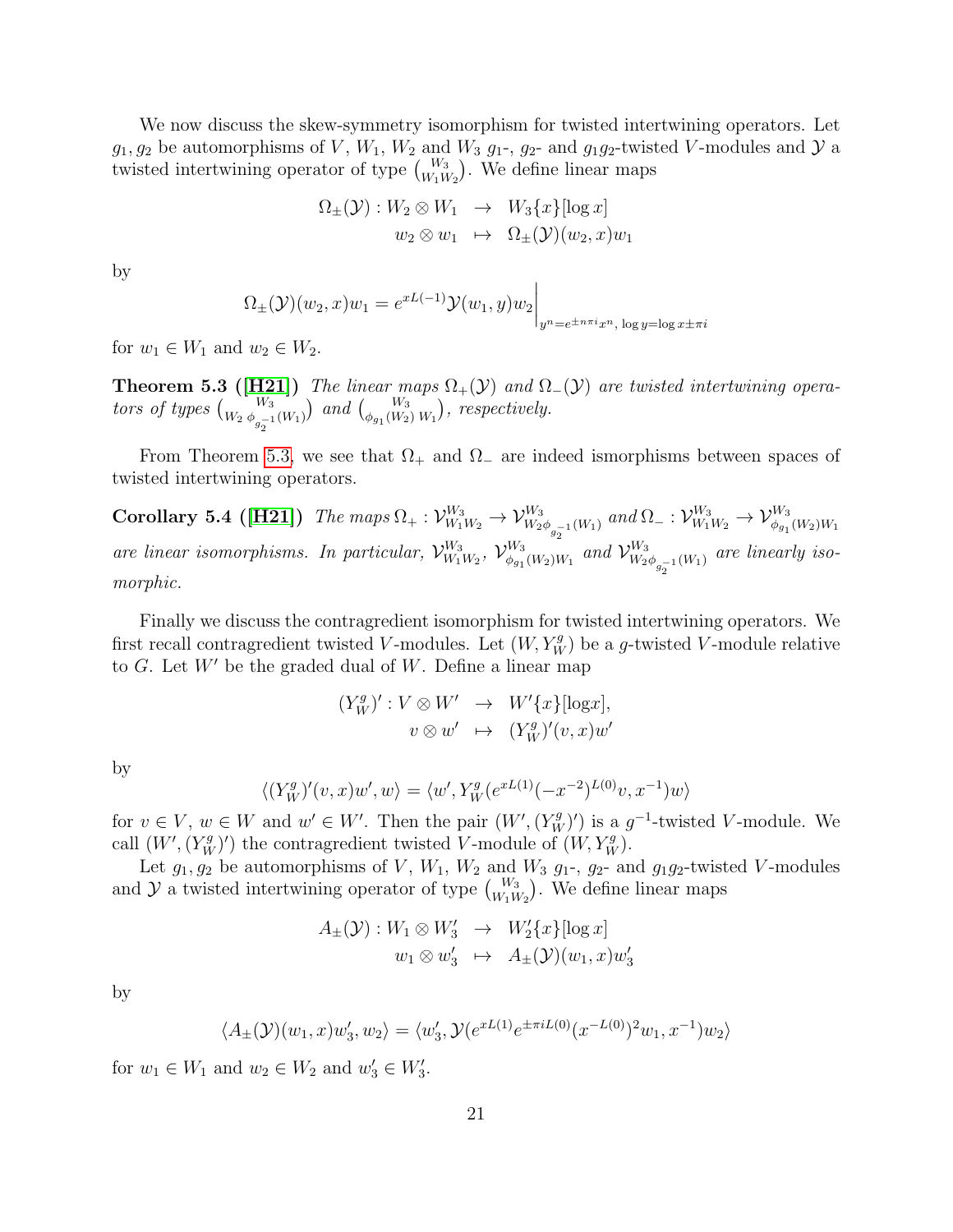**Theorem 5.5 ([\[H21\]](#page-31-8))** The linear maps  $A_+(\mathcal{Y})$  and  $A_-(\mathcal{Y})$  are twisted intertwining operators of types  $\binom{\phi_{g_1}(W_2')}{W_1\cdots W_n'}$  $\binom{w_1}{w_1w_3'}$  and  $\binom{W_2'}{w_1\phi_{g_1^{-1}}(W_3')}$ , respectively.

From Theorem [5.5,](#page-20-1) we see that  $A_+$  and  $A_-$  are indeed ismorphisms between spaces of twisted intertwining operators.

Corollary 5.6 ([\[H21\]](#page-31-8)) The maps  $A_+ : \mathcal{V}_{W_1 W_2}^{W_3} \to \mathcal{V}_{W_1 W_3'}^{\phi_{g_1}(W_2')}$  $W_1W_2^{\phi_{g_1}(W_2')}$  and  $A_-: \mathcal{V}_{W_1W_2}^{W_3} \to \mathcal{V}_{W_1\phi_{g_1^{-1}}(W_3')}^{W_2'}$ 1 are linear isomorphisms. In particular,  $\mathcal{V}_{W_1}^{W_3}$  $\frac{W_3}{W_1W_2},\ \mathcal{V}_{W_1W_3'}^{\phi_{g_1}(W_2')}$  $\frac{\phi_{g_1}(W_2')}{W_1W_3'}$  and  $\mathcal{V}_{W_1\phi_{g_1^{-1}}(W_3')}^{W_2'}$  are linearly isomorphic.

## 6 Main conjectural properties of twisted intertwining operators

In Section 3, we have recalled some main conjectures on the construction of orbifold conformal field theories using the representation theory of vertex operator algebras. In this section, we formulate precisely and discuss in details the conjectural properties in these conjectures.

In several conjectures and problems in Section 3, only associativity, commutativity and modular invariance of twisted intertwining operators are stated. But as in the untwisted case, the statements of these properties make sense only when the corresponding convergence properties hold. In fact, the proofs of these convergence properties are one of the main difficult parts of the proofs of these properties in the untwisted case. The twisted case will certainly be the same. So below we shall first give the formulation of these convergence together with the analytic extensions of the convergent series before the formulations of these properties themselves.

We first formulate the conjectural convergence and extension property, associativity and commutativity of twisted intertwining operators. We formulate them for lower-bounded generalized twisted V -modules so that they are more flexible. But we warn the reader that these properties in general will not be true for such general twisted modules. Usually the twisted modules should be grading-restricted and satisfy some additional conditions. In the case that the vertex operator algebra is finite reductive and the group of automorphisms is finite, the category of twisted modules for which these properties holds is conjectured to be the category of ordinary twisted modules. In general the correct categories of twisted modules will be given in precise conjectures in the future and are also an important part of the research on the construction of orbifold conformal field theories.

Convergence and extension property of products of  $n$  twisted intertwining operators: Let  $g_1, \ldots, g_{n+1}$  be automorphisms of V. Let  $W_0, W_1, \ldots, W_{n+1}, W_1, \ldots, W_{n-1}$  be lowerbounded generalized  $(g_1 \cdots g_{n+1})$ -,  $g_1$ -,  $\ldots, g_{n+1}$ -,  $(g_2 \cdots g_{n+1})$ -,  $\ldots, (g_n g_{n+1})$ -twisted Vmodules, respectively, and  $\mathcal{Y}_1, \ldots, \mathcal{Y}_i, \ldots, \mathcal{Y}_n$  twisted intertwining operators of types  $\binom{W_0}{W_1 \widetilde{W}_1}$  ,  $\ldots, \, \binom{W_{i-1}}{W_{i-1}}$  $W_i W_i$ ), ...,  $\binom{W_{n-1}}{W_n W_{n+1}}$ , respectively. For  $w_1 \in W_1, \ldots, w_{n+1} \in W_{n+1}$  and  $w'_0 \in W'_0$ , the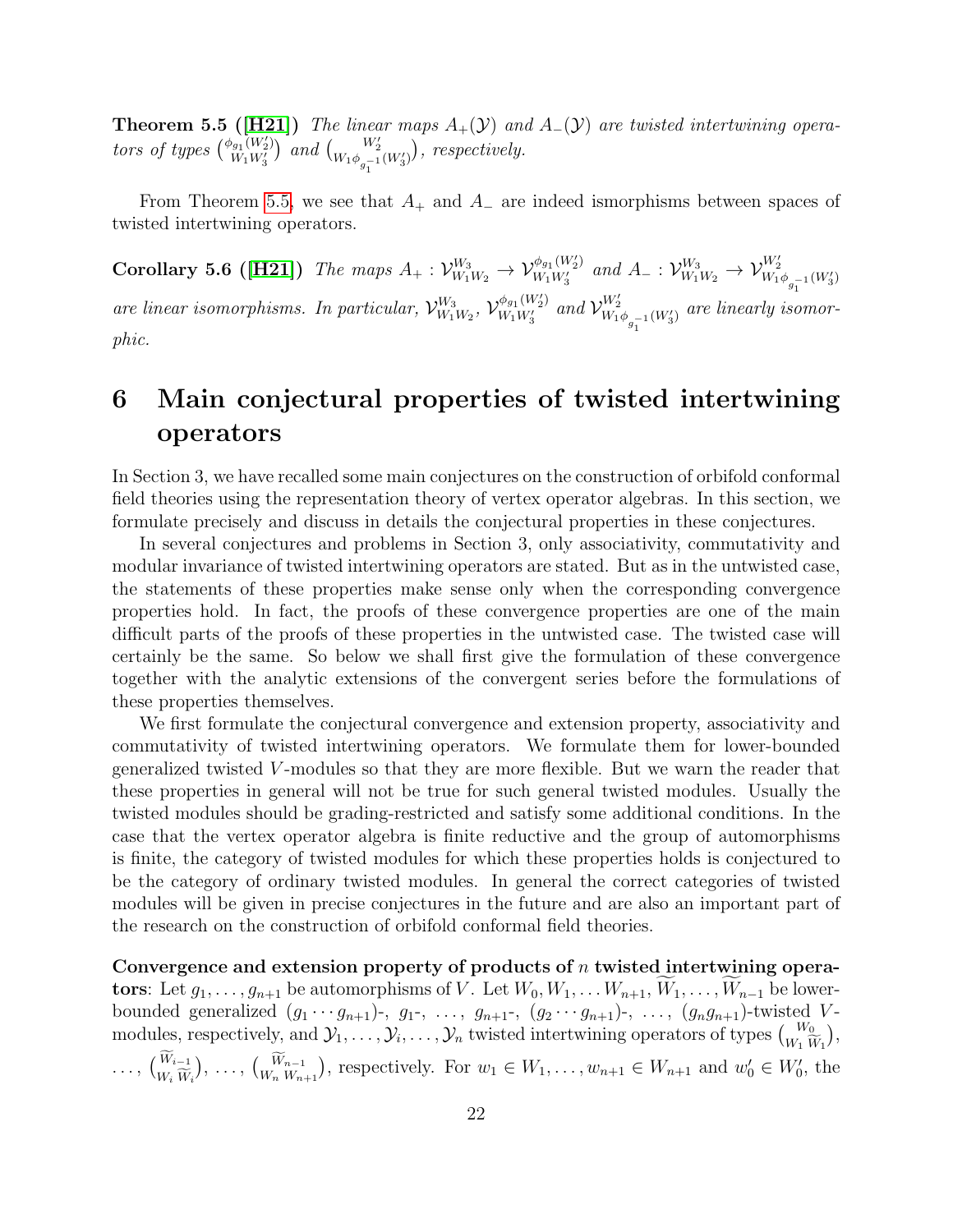series

$$
\langle w'_0, \mathcal{Y}_1(w_1, z_1) \cdots \mathcal{Y}_n(w_n, z_n) w_{n+1} \rangle
$$

in complex variables  $z_1, \ldots z_n$  is absolutely convergent in the region  $|z_1| > \cdots > |z_n| > 0$  and its sum can be analytically continued to a multivalued analytic function

$$
F(\langle u'_1, \mathcal{Y}_1(w_1, z_1) \cdots \mathcal{Y}_n(w_n, z_n) u_{n+1} \rangle)
$$

on the region

$$
\{(z_1,\ldots,z_n) \mid z_i \neq 0, z_i - z_j \neq 0 \text{ for } i \neq j\} \subset \mathbb{C}^n
$$

and the only possible singular points  $z_i = 0$ ,  $\infty$  and  $z_i = z_j$  are regular singular points.

To formulate the associativity of twisted intertwining operators, we need the following result:

Proposition 6.1 Assume that the convergence and extension property of products of 2 twisted intertwining operators holds. Let  $g_1, \ldots, g_4, g$  be automorphisms of V. Let  $W_1, W_2, W_3$ ,  $W_4, W$  be lower-bounded generalized  $g_1$ -,  $g_2$ -,  $g_3$ -,  $(g_1g_2g_3)$ -,  $(g_1g_2)$ -twisted V-modules and  $\mathcal{Y}_3$ and  $\mathcal{Y}_4$  twisted intertwining operators of types  ${W_4 \choose W_1\ W}$  and  ${W \choose W_2\ W_3}$ , respectively. Then for  $w_1 \in W_1, w_2 \in W_2, w_3 \in W_3$  and  $w'_4 \in W'_4$ , the series

$$
\langle w_4',\mathcal{Y}_3(\mathcal{Y}_4(w_1,z_1-z_2)w_2,z_2)w_3\rangle
$$

is absolutely convergent in the region  $|z_2| > |z_1 - z_2| > 0$  and its sum can be analytically continued to a multivalued analytic function

$$
F(\langle w_4', \mathcal{Y}_3(\mathcal{Y}_4(w_1, z_1-z_2)w_2, z_2)w_3 \rangle)
$$

on the region

$$
\{(z_1, z_2) \mid z_1, z_2, z_1 - z_2 \neq 0\} \subset \mathbb{C}^2
$$

and the possible singular points  $z_1, z_2, z_1 - z_2 = 0, \infty$  are regular singular points.

The proof of this proposition is completely the same as the proofs of Proposition 14.1 in [H<sub>1</sub>] and Proposition 7.3 in [H<sub>L</sub>Z6].

We are ready to state precisely the conjectural associativity or the operator product expansion of twisted intertwining operators.

Associativity of twisted intertwining operators Let  $g_1, g_2, g_3$  be automorphisms of V. Let  $W_1, W_2, W_3, W_4, W_5$  be lower-bounded generalized  $g_1, g_2, g_3, (g_1g_2g_3), (g_2g_3)$ -twisted V-modules and  $\mathcal{Y}_1$  and  $\mathcal{Y}_2$  intertwining operators of types  $\binom{W_4}{W_1 W_5}$  and  $\binom{W_5}{W_2 W_3}$ , respectively. There exist a lower-bounded  $(g_1g_2)$ -twisted generalized V-module  $W_6$  and intertwining operators  $\mathcal{Y}_3$  and  $\mathcal{Y}_4$  of the types  $\begin{pmatrix} W_4 \\ W_6 \ W_3 \end{pmatrix}$  and  $\begin{pmatrix} W_6 \\ W_1 \ W_2 \end{pmatrix}$ , respectively, such that for  $w_1 \in W_1, w_2 \in W_2$ ,  $w_3 \in W_3$  and  $w'_4 \in W'_4$ ,

$$
F(\langle w_4', \mathcal{Y}_1(w_1, z_1)\mathcal{Y}_2(w_2, z_2)w_3 \rangle) = F(\langle w_4', \mathcal{Y}_3(\mathcal{Y}_4(w_1, z_1 - z_2)w_2, z_2)w_3 \rangle).
$$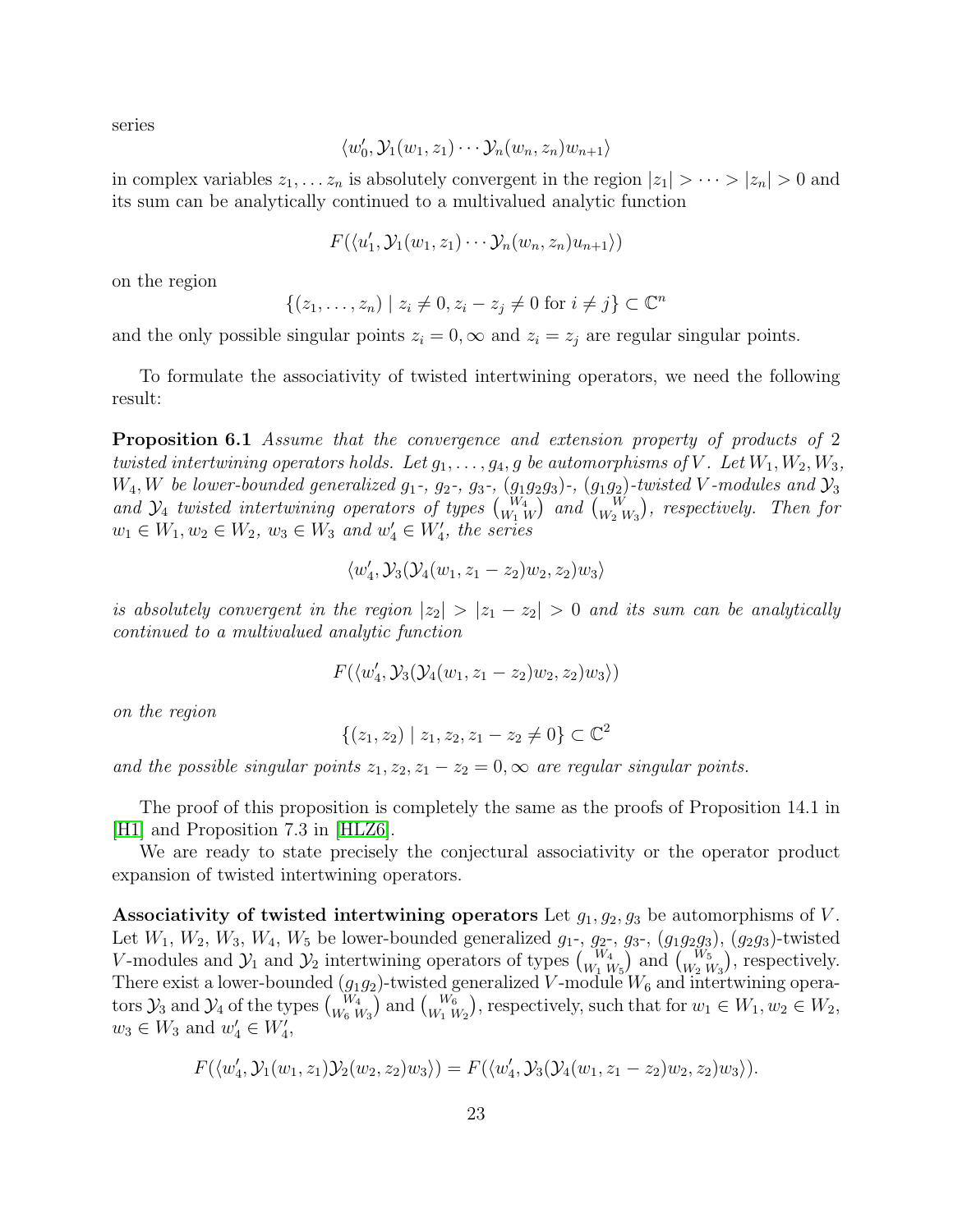Another important conjectural property following immediately from the associativity of twisted intertwining operators and Theorem [5.3](#page-20-0) is the commutativity of twisted intertwining operators:

Commutativity of twisted intertwining operators Let  $g_1, g_2, g_3$  be automorphisms of V. Let  $W_1, W_2, W_3, W_4, W_5$  be lower-bounded generalized  $g_1, g_2, g_3, (g_1g_2g_3), (g_2g_3)$ twisted V-modules and  $\mathcal{Y}_1$  and  $\mathcal{Y}_2$  intertwining operators of types  $\begin{pmatrix} W_4 \\ W_1 \ W_5 \end{pmatrix}$  and  $\begin{pmatrix} W_5 \\ W_2 \ W_3 \end{pmatrix}$ , respectively. There exist a lower-bounded  $g_1g_3$ -twisted generalized V-module  $W_6$  and intertwining operators  $\mathcal{Y}_3$  and  $\mathcal{Y}_4$  of the types  $\binom{W_4}{\phi_{g_1}(W_2) W_6}$  and  $\binom{W_6}{W_1 W_3}$ , respectively, or a lower-bounded  $(g_2^{-1}g_1g_2g_3)$ -twisted generalized V-module  $W_6$  and intertwining operators  $\mathcal{Y}_3$ and  $\mathcal{Y}_4$  of the types  $\binom{W_4}{W_2 W_6}$  and  $\binom{W_6}{\phi_{g_2^{-1}}(W_1) W_3}$ , respectively, such that for  $w_1 \in W_1, w_2 \in W_2$ ,  $w_3 \in W_3$  and  $w'_4 \in W'_4$ ,

$$
F(\langle w_4', \mathcal{Y}_1(w_1, z_1)\mathcal{Y}_2(w_2, z_2)w_3 \rangle) = F(\langle w_4', \mathcal{Y}_3(w_2, z_2)\mathcal{Y}_4(w_1, z_1)w_3 \rangle).
$$

The convergence and extension property, the associativity and commutativity of twisted intertwining operators discussed above are genus-zero properties. We now discuss the conjectural genus-one properties. For a conformal field theory, genus-one correlation functions should be equal to the analytic extensions of q-traces or more generally pseudo-q-traces of products of geometrically-modified intertwining operators. So in our case, we have to consider q-trace or pseudo-q-traces of products of geometrically-modified twisted intertwining operators.

We first have to recall briefly geometrically-modified twisted intertwining operators and pseudo-q-traces. Given a twisted intertwining operator  $\mathcal Y$  of type  ${W_3 \choose W_1 W_2}$  and  $w_1 \in W_1$ , we have an operator (actually a series with linear maps from  $W_2$  to  $W_3$  as coefficients)  $\mathcal{Y}_1(w_1, z)$ . The corresponding geometrically-modified operator is

$$
\mathcal{Y}_1(\mathcal{U}(q_z)w_1, q_z),
$$

where  $q^z = e^{2\pi i z}$ ,  $\mathcal{U}(q_z) = (2\pi i q_z)^{L(0)} e^{-L^+(A)}$  and  $A_j \in \mathbb{C}$  for  $j \in \mathbb{Z}_+$  are defined by

$$
\frac{1}{2\pi i} \log(1 + 2\pi i y) = \left( \exp\left( \sum_{j \in \mathbb{Z}_+} A_j y^{j+1} \frac{\partial}{\partial y} \right) \right) y.
$$

See [\[H12\]](#page-30-1) for details.

For pseudo-traces, we need to consider grading-restricted twisted V -modules equipped with a projective right module structure for an finite-dimensional associative algebra P over  $\mathbb C$ . We first define pseudo-traces for a finitely generated projective right P-module M. For such a right P-module, there exists a projective basis, that is, a pair of sets  $\{w_i\}_{i=1}^n \subseteq M$ ,  $\{w_i'\}_{i=1}^n \subseteq \text{Hom}_P(M, P)$  such that for all  $w \in M$ ,  $w = \sum_{i=1}^n w_i w_i'(w)$ . A linear function  $\phi: P \to \mathbb{C}$  is said to be symmetric if  $\phi(pq) = \phi(qp)$  for all  $p, q \in P$ . For a symmetric linear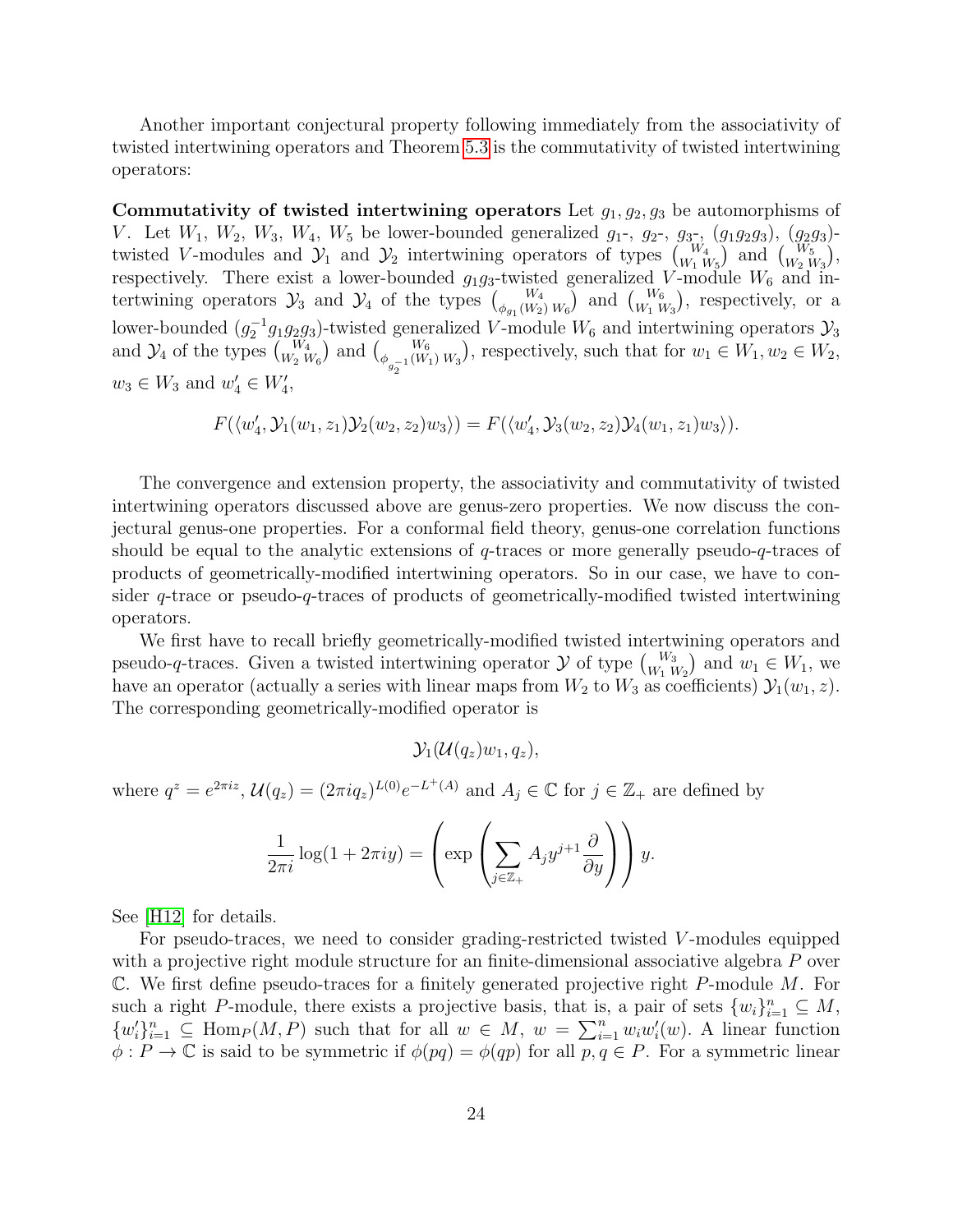function  $\phi$ , the pseud-trace  $\text{Tr}_{M}^{\phi}\alpha$  for  $\alpha \in \text{End}_{P}(M)$  associated to  $\phi$  is the function  $\text{Tr}_{M}^{\phi}$ defined by

$$
\operatorname{Tr}^{\phi}_M \alpha = \phi \left( \sum_{i=1}^n w'_i(\alpha(w_i)) \right).
$$

For a grading-restricted twisted V-module W equipped with a projective right  $P$ -module structure, its homogeneous subspaces  $W_{[n]}$  for  $n \in \mathbb{C}$  are finitely generated projective right P-modules. Then for a given symmetric linear function  $\phi$  on P, we have the pseudo-trace  $\text{Tr}_{M}^{\phi}\alpha_{n}$  of  $\alpha_{n} \in \text{End}_{P}(W_{[n]})$ . For  $\alpha \in \text{End}_{P}(W)$ , we have  $\alpha_{n} = \pi_{n}\alpha|_{W_{[n]}} \in \text{End}_{P}(W_{[n]})$ . We define

$$
\mathrm{Tr}_{W}^{\phi}\alpha=\sum_{n\in\mathbb{C}}\mathrm{Tr}_{W_{[n]}}^{\phi}\alpha_{n}.
$$

Note that  $\text{Tr}_{W}^{\phi} \alpha$  a a series of complex numbers, not a complex number. If we want to get a pseudo-trace in C, we have to prove its convergence.

Convergence and extension property of pseudo-q-traces of products of n geometrically-modified twisted intertwining operators Let  $g_i$  for  $i=1,\ldots,n+1$  be automorphisms of V. Let  $W_i$  for  $i = 1, ..., n$  be grading-restricted generalized  $g_i$ -twisted V-modules,  $W_i$  for  $i = 1, \ldots, n$   $(g_{i+1} \cdots g_{n+1})$ -twisted V-modules, and  $\mathcal{Y}_i$  for  $i = 1, \ldots, n$  twisted intertwining operators of types  $\begin{pmatrix} \tilde{W}_{i-1} \\ W_i \tilde{W}_i \end{pmatrix}$ , respectively, where we use the convention  $\tilde{W}_0 = \tilde{W}_n$ . Let P be a finite-dimensional associative algebra and  $\phi$  a symmetric linear function on P. Assume that  $\tilde{W}_0 = \tilde{W}_n$  is also a projective right P-module and its twisted vertex operators commute with the action of P. Assume in addition that the product  $\mathcal{Y}_1(w_1, x_1) \cdots \mathcal{Y}_n(w_n, x_n)$ for  $w_1 \in W_1, \ldots, w_n \in W_n$  commutes with the action of P. For  $w_i \in W_i$ ,  $i = 1, \ldots, n$ ,

$$
\mathrm{Tr}^{\phi}_{\tilde{W}_n} \mathcal{Y}_1(\mathcal{U}(q_{z_1})w_1, q_{z_1}) \cdots \mathcal{Y}_n(\mathcal{U}(q_{z_n})w_n, q_{z_n}) q_{\tau}^{L(0)-\frac{c}{24}}
$$

is absolutely convergent in the region  $1 > |q_{z_1}| > \ldots > |q_{z_n}| > |q_{\tau}| > 0$  and can be extended to a multivalued analytic function

$$
\overline{F}_{\mathcal{Y}_1,\ldots,\mathcal{Y}_n}^{\phi}(w_1,\ldots,w_n;z_1,\ldots,z_n;\tau).
$$

in the region  $\Im(\tau) > 0$ ,  $z_i \neq z_j + l + m\tau$  for  $i \neq j$ ,  $l, m \in \mathbb{Z}$ .

These multivalued analytic functions are also conjectured to have associativity and commutativity. These properties are consequences of the convergence and extension property of pseudo-q-traces of products of n geometrically-modified twisted intertwining operators and the associativity and commutativity of twisted intertwining operators.

Genus-one associativity In the setting of the convergence and extension property of pseudo-q-traces of products of n geometrically-modified twisted intertwining operators, for  $1 \leq k \leq n-1$ , there exist a  $(g_k g_{k+1})$ -twisted V-module  $\hat{W}_k$  and twisted intertwining operators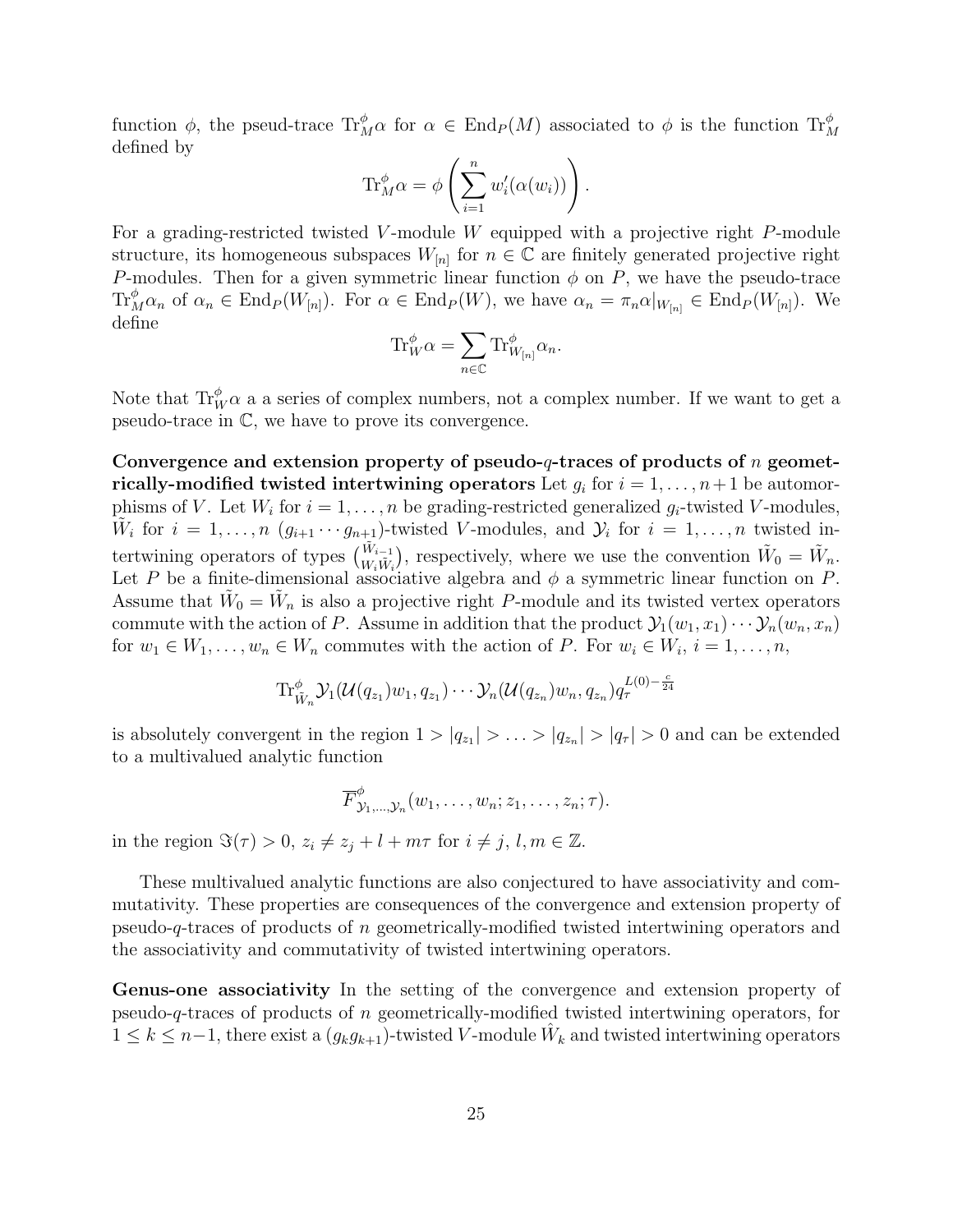$\hat{\mathcal{Y}}_k$  and  $\hat{\mathcal{Y}}_{k+1}$  of types  $\binom{\hat{W}_k}{W_kW_{k+1}}$  and  $\binom{\hat{W}_{k-1}}{\hat{W}_k\hat{W}_{k+1}}$ , respectively, such that

$$
\overline{F}^{\phi} y_{1,\dots,y_{k-1},\hat{y}_{k+1},y_{k+2},\dots,y_n}(w_1,\dots,w_{k-1},\hat{y}(w_k,z_k-z_{k+1})w_{k+1},\dots,\hat{z}_{k-1},\hat{z}_{k+1},\dots,z_n;\tau)
$$

is absolutely convergent in the region  $1 > |q_{z_1}| > \cdots > |q_{z_{k-1}}| > |q_{z_{k+1}}| > \cdots > |q_{z_n}| > |q_{\tau}| >$ 0 and  $1 > |q_{(z_k - z_{k+1})} - 1| > 0$  and is convergent to

$$
\overline{F}^{\phi}_{\mathcal{Y}_1,\ldots,\mathcal{Y}_n}(w_1,\ldots,w_n;z_1,\ldots,z_n;\tau)
$$

in the region  $1 > |q_{z_1}| > \cdots > |q_{z_n}| > |q_{\tau}| > 0$  and  $|q_{(z_k - z_{k+1})}| > 1 > |q_{(z_k - z_{k+1})} - 1| > 0$ .

Genus-one commutativity In the setting of the convergence and extension property of pseudo-q-traces of products of n geometrically-modified twisted intertwining operators, for  $1 \leq k \leq n-1$ , there exist a grading-restricted generalized  $(g_k g_{k+2} \cdots g_{n+1})$ -twisted V-module  $\hat{W}_k$  and twisted intertwining operators  $\hat{\mathcal{Y}}_k$  and  $\hat{\mathcal{Y}}_{k+1}$  of types  $\begin{pmatrix} \hat{W}_k \\ W_k \tilde{W}_{k+1} \end{pmatrix}$  and  $\begin{pmatrix} \tilde{W}_{k-1} \\ \phi_{g_k}(W_{k+1}) \end{pmatrix}$  $\frac{W_{k-1}}{\phi_{g_k}(W_{k+1}) \hat{W}_k},$ respectively, or a grading-restricted generalized  $(g_{k+1}^{-1}g_kg_{k+1}g_{k+2}\cdots g_{n+1})$ -twisted V-module  $\hat{W}_k$  and twisted intertwining operators  $\hat{Y}_k$  and  $\hat{Y}_{k+1}$  of types  $\begin{pmatrix} \hat{W}_k \\ \phi_{g_{k+1}^{-1}}(W_k) \ \tilde{W}_{k+1} \end{pmatrix}$  and  $\begin{pmatrix} \tilde{W}_{k-1} \\ W_{k+1} \ \tilde{W}_k \end{pmatrix}$ , respectively, such that

$$
\overline{F}^{\phi} y_{1,\dots,y_n}(w_1,\dots,w_n;z_1,\dots,z_n;\tau) \n= \overline{F}^{\phi}_{y_1,\dots,y_{k-1},\hat{y}_{k+1},\hat{y}_k,y_{k+2},\dots,y_n}(w_1,\dots,w_{k-1},w_{k+1},w_k,w_{k+2},\dots,w_n; \nz_1,\dots,z_{k-1},z_{k+1},z_k,z_{k+2},\dots,z_n;\tau).
$$

The most important conjectural property of twisted intertwining operators in the genusone case is the modular invaraince.

Modular invariance of twisted intertwining operators For automorphisms  $g_i$  of V, grading-restricted generalized  $g_i$ -twisted V-modules  $W_i$  and  $w_i \in W_i$  for  $i = 1, \ldots, n$ , let  $\mathcal{F}_{w_1,\dots,w_n}$  be the vector space spanned by functions of the form

$$
\overline{F}^{\phi}_{\mathcal{Y}_1,\dots,\mathcal{Y}_n}(w_1,\dots,w_n;z_1,\dots,z_n;\tau)
$$

for all finite-dimensional associative algebras P, all symmetric linear functions  $\phi$ , all  $(g_{i+1} \cdots g_{n+1})$ twisted V-modules  $\tilde{W}_i$  for  $i = 1, \ldots, n+1$ , all projective right P-module structures on  $\tilde{W}_{n+1}$ commuting with its twisted vertex operators, all twisted intertwining operators  $\mathcal{Y}_i$  of types  $\binom{\tilde{W}_{i-1}}{W_i\tilde{W}_i}$  for  $i=1,\ldots,n$ , respectively, such that their product commutes with the right action of P on  $\tilde{W}_{n+1}$ . Then for

$$
\left(\begin{array}{cc} \alpha & \beta \\ \gamma & \delta \end{array}\right) \in SL(2,\mathbb{Z}),
$$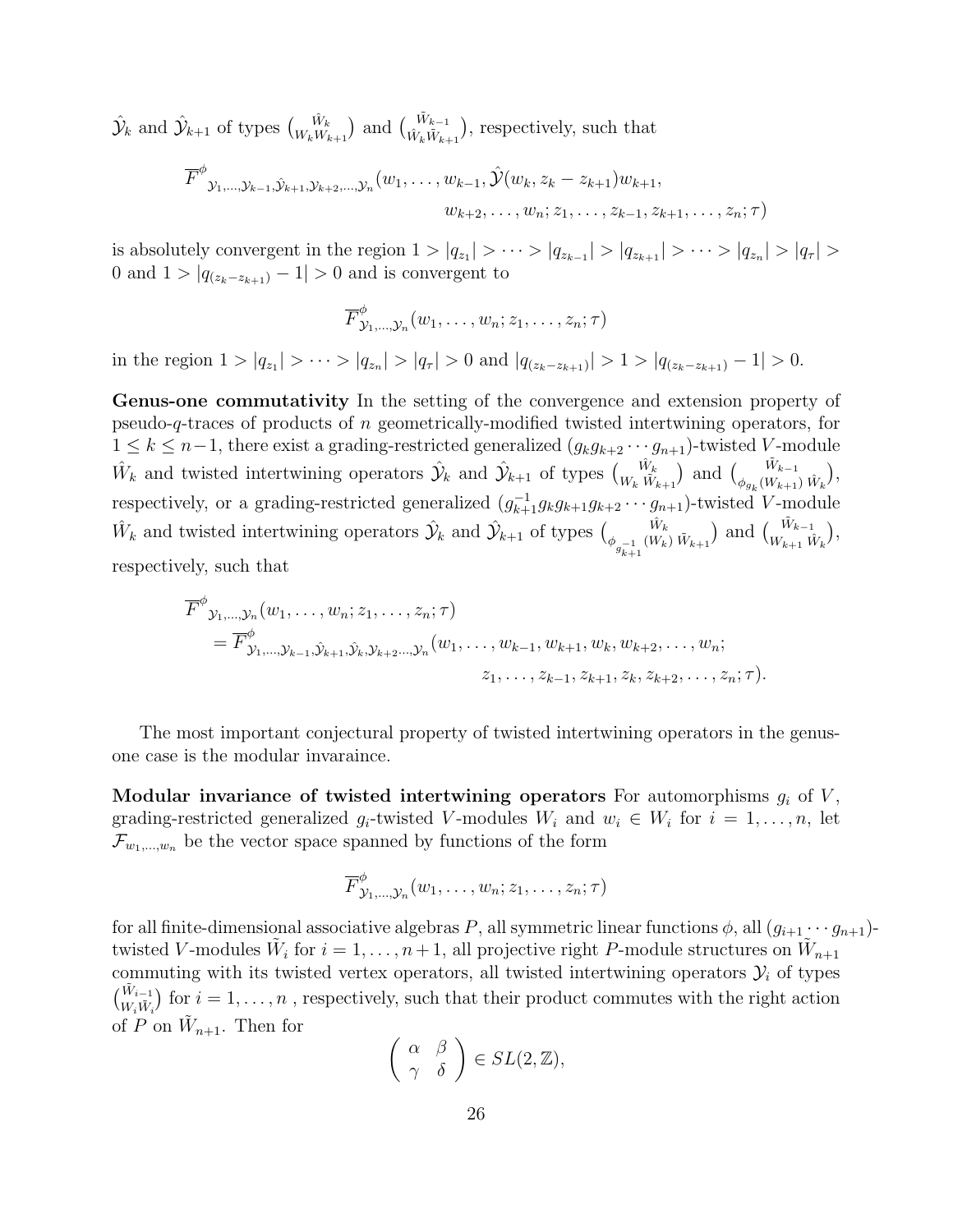$$
\overline{F}_{\mathcal{Y}_1,\dots,\mathcal{Y}_n}^{\phi}\left(\left(\frac{1}{\gamma\tau+\delta}\right)^{L(0)}w_1,\dots,\left(\frac{1}{\gamma\tau+\delta}\right)^{L(0)}w_n;\frac{z_1}{\gamma\tau+\delta},\dots,\frac{z_n}{\gamma\tau+\delta};\frac{\alpha\tau+\beta}{\gamma\tau+\delta}\right)
$$

is in  $\mathcal{F}_{w_1,\dots,w_n}$ .

Since the commutativity, genus-one associativity and genus-one commutativity are consequences of the other properties, the main properties that need to be proved are the convergence and extension property of products of twisted intertwining operators, associativity of twisted intertwining operators, convergence and extension property of pseudo-q-traces of products of n geometrically-modified twisted intertwining operators and the modular invariance of twisted intertwining operators.

### 7 Some thoughts on further developments

We discuss in this section briefly some thoughts of the author on further developments based on the conjectural properties in the preceding section.

Assuming that the conjectural properties in Section 6 hold for twisted intertwining operators among suitable twisted modules associated to a group of automorphisms of a vertex operator algebra. Then we can generalize the results described in Section 2 to results on what can be called "equivariant chiral and full conformal field theories." In particular, we should be able to construct equivariant modular functors, equivariant genus-zero and genusone chrial conformal field theories. In Section 3, we mentioned that to construct higher-genus conformal field theories, the problem of the convergence of multi pseudo-q-traces of products of geometrically-modified intertwining operators is still open. In the case of orbifold conformal field theory, there is also a conjectural convergence of multi q-traces of products of geometrically-modified twisted intertwining operators. If this convergence holds, then we can construct "equivariant (all-genus) chiral and full conformal field theories."

We will also be able to obtain G-crossed tensor category structures. As is mentioned in Section 3, Conjecture [3.3](#page-11-0) is a consequence of Conjecture [3.2.](#page-10-0) In fact, without assuming that Conjecture [3.2](#page-10-0) holds, tensor product bifunctors for suitable twisted modules can be defined in the same way as in [\[HL3\]](#page-31-9), [\[HL5\]](#page-32-6) and [\[HLZ3\]](#page-32-7) with intertwining operators replaced by twisted intertwining operators in [\[H21\]](#page-31-8). On the other hand, though we do have a Jacobi identity for twisted vertex operators and one twisted intertwining operator obtained as a special case for the Jacobi identity for intertwining operators in [\[H7\]](#page-30-8), it is not as nice as the one for vertex operators and one intertwining operator in [\[FHL\]](#page-29-7). Thus the construction of tensor product modules using the compatibility condition and local grading-restriction condition has to be modified by using the method of formulating and studying twisted intertwining operators in [\[H21\]](#page-31-8) instead of the method based on the Jacobi identity in [\[HL3\]](#page-31-9), [\[HL4\]](#page-32-8), [\[HL5\]](#page-32-6) and [\[HLZ4\]](#page-32-9). Now assuming that the convergence and extension property of products of twisted intertwining operators and associativity of twisted intertwining operators hold. Then the associativity of the tensor product bifunctors can be proved in the same way as in [\[H1\]](#page-29-8) and [\[HLZ7\]](#page-32-2). With this construction, we actually obtain what should be called a "vertex G-crossed tensor category" structure and the G-crossed tensor category structure can be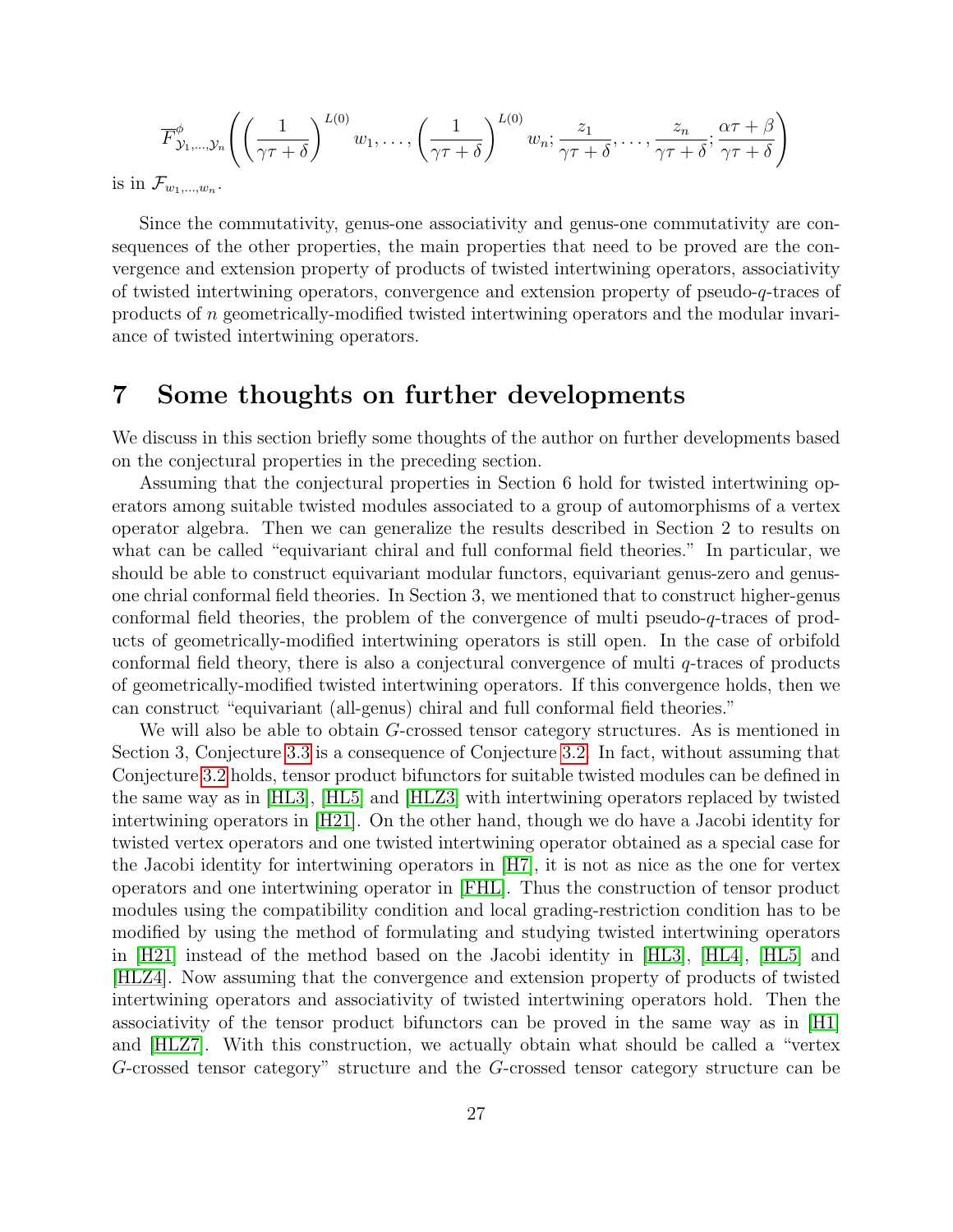derived from this structure in the same way as how the braided tensor category structure is derived from the vertex tensor category structure in [\[H14\]](#page-30-3) and [\[HLZ9\]](#page-33-1). We also expect that if the convergence and extension property of  $q$ -traces of products of n geometrically-modified twisted intertwining operators and the modular invariance of twisted intertwining operators hold, then the rigidity can be proved in the same way as in [\[H14\]](#page-30-3) in the case that the category of lower-bounded generalized twisted modules are semisimple.

The conjectural properties in Section 6 can be proved if we know that the fixed point subalgebra  $V^G$  of V satisfies conditions in the papers [\[H11\]](#page-30-0), [\[H12\]](#page-30-1), [\[H13\]](#page-30-2) and [\[H14\]](#page-30-3) or some other conditions. See [\[Mi\]](#page-34-7) and [\[CM\]](#page-28-8) for proofs of the conditions for  $V^G$  in the case that G is finite cyclic and [\[Mc1\]](#page-33-13) and [\[Mc2\]](#page-33-14) for some results one can obtain when  $V^G$  is assumed to satisfy certain conditions, including in particular suitable conditions on suitable categories of  $V^G$ -modules. But proving these conditions to hold for  $V^G$  seems to be at least as difficult as proving the conjectural properties in Section 6. Also note that the reason why we want to prove these conditions for  $V^G$  is exactly that these conditions can be used to prove the the conjectural properties in Section 6. In fact, the proof of the reductivity property of  $V^G$ in [\[CM\]](#page-28-8) uses heavily the theory of intertwining operators established in [\[H11\]](#page-30-0) and [\[H12\]](#page-30-1). The author believes that these conditions for  $V^G$  follow from the conjectures in Section 3. Therefore in the author's opinion, if possible, we should prove the conjectural properties in Section 6 directly, without using the fixed point subalgebra  $V^G$ . Then we should be able to derive the algebraic conditions for  $V^G$  as consequences. In order to derive the conditions on  $V^G$  as consequences, we need to prove that for a general vertex operator algebra V, the properties of (untwisted) intertwining operators (such as the associativity and modular invariance) imply the algebraic conditions on  $V$ . This problem is interesting even without the study of orbifold conformal field theory since it provides a deep understanding of the connection between algebraic properties of the vertex operator algebra V and geometric properties of genus-zero and genus-one correlation functions of the corresponding conformal field theory.

In [\[H10\]](#page-30-11), the author introduced a precise notion of dual of an intertwining operator algebra. Since vertex operator algebra is also an intertwining operator algebra, we also have a dual of a vertex operator algebra. In fact, the dual of a vertex operator algebra is simply the intertwining operator algebra constructed using all intertwining operators among all modules for the vertex operator algebras. In particular, a self-dual vertex operator algebra in this sense means that the only irreducible module is the vertex operator algebra itself and is called in many papers a holomorphic vertex operator algebra. The moonshine module constructed in [\[FLM3\]](#page-29-2) is a self-dual vertex operator algebra and the uniqueness conjecture of the moonshine module states that a self-dual vertex operator algebra of central charge 24 and without nonzero weight 1 elements must be isomorphic to the moonshine module as a vertex operator algebra. Let V be a self-dual vertex operator algebra of central charge 24 and without nonzero weight 1 elements. It is desirable if we can embed  $V$  into a largest possible intertwining operator algebra. Then we can perform all types of operations and constructions in this largest intertwining operator algebra containing  $V$ . But taking the dual of V does not work since it is self dual. On the other hand, if we let G be the full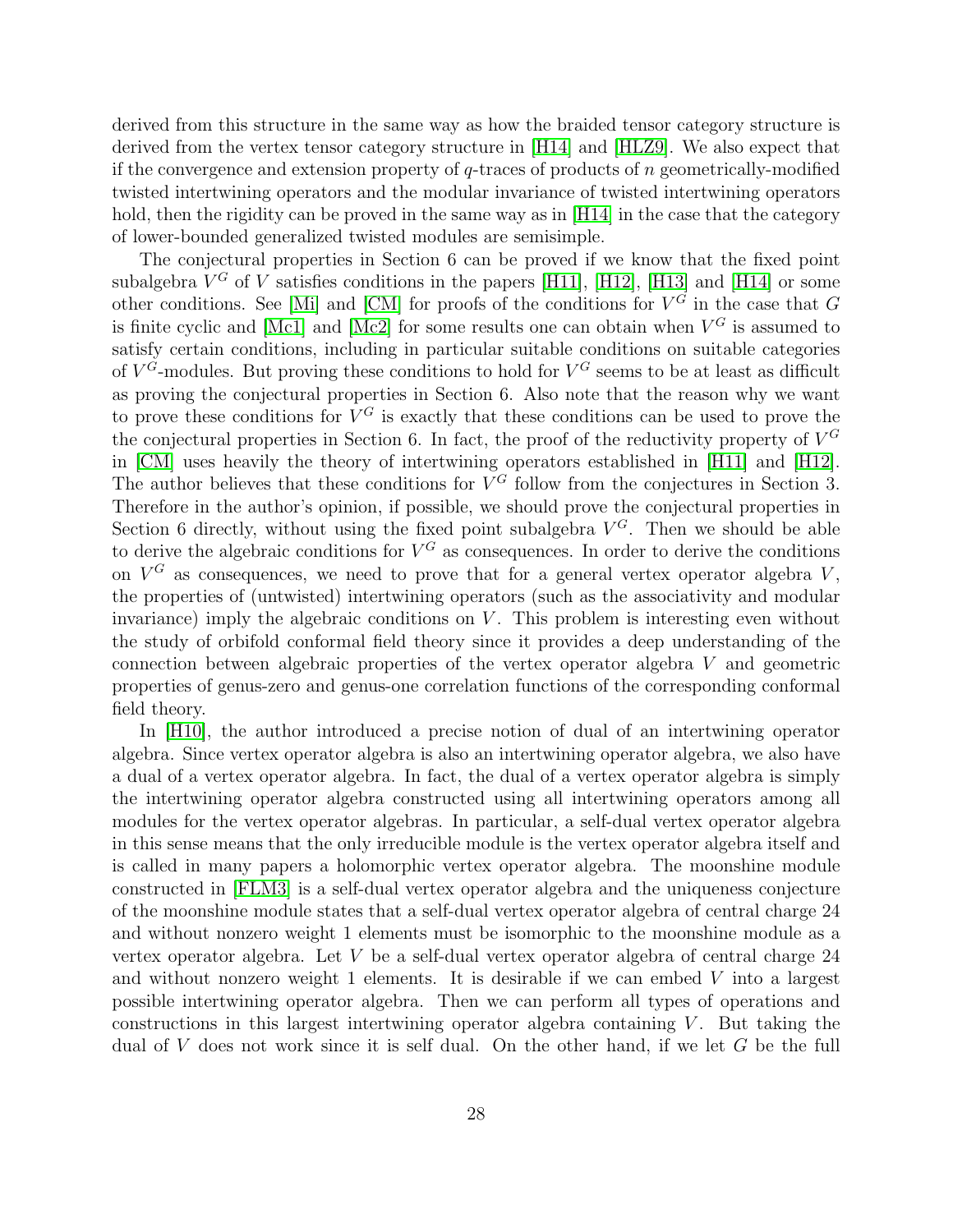automorphism group of V, then we can take the dual of the vertex operator subalgebra  $V^G$ of V. This dual of  $V^G$  must contain V and is the largest among the duals of all the fixed point subalgebras of V. The construction of the dual of  $V^G$  is in fact part of Problem [3.1.](#page-10-1) As is mentioned after Problem [3.1](#page-10-1) and in the beginning of Section 5, instead of studying directly  $V^G$ -modules and intertwining operators among  $V^G$ -modules, we study twisted V-modules and twisted intertwining operators among twisted V-modules. Thus the construction and study of the dual of  $V^G$  are reduced to the construction and study of the orbifold conformal field theory obtained from the vertex operator algebra  $V$  and its automorphsim group  $G$ . We hope that if this orbifold conformal field theory is constructed, we can use it to find a strategy to prove the uniqueness of the moonshine module. Note that the construction of such an orbifold conformal field theory from such an arbitrary vertex operator algebra satisfying three conditions must be general and abstract and cannot be worked out for a particular example such as the moonshine module itself. This is in fact one important reason why we have to develop a general orbifold conformal field theory instead of just explicit examples.

### References

<span id="page-28-8"></span><span id="page-28-7"></span><span id="page-28-5"></span><span id="page-28-3"></span><span id="page-28-2"></span>

| [Ba]     | B. Bakalov, Twisted logarithmic modules of vertex algebras, Comm. Math. Phys.<br><b>345</b> (2015), 355-383.                                                           |
|----------|------------------------------------------------------------------------------------------------------------------------------------------------------------------------|
| [BPZ]    | A. Belavin, A. M. Polyakov, A. B. Zamolodchikov, Infinite conformal symmetries<br>in two-dimensional quantum field theory, <i>Nucl. Phys.</i> $B241$ (1984), 333-380.  |
| [Bo]     | R. E. Borcherds, Vertex algebras, Kac-Moody algebras, and the Monster, <i>Proc.</i><br>Natl. Acad. Sci. USA 83 (1986), 3068-3071.                                      |
| [CM]     | S. Carnahan, M. Miyamoto, Regularity of fixed-point vertex operator subalgebras,<br>to appear; $arXiv:1603.05645$ .                                                    |
| [C]      | T. Creutzig, Fusion categories for affine vertex algebras at admissible levels, Sel.<br><i>Math.</i> $(N.S.$ ) <b>25</b> (2019), 25:27.                                |
| [CHY]    | T. Creutzig, Y.-Z. Huang and J. Yang, Braided tensor categories of admissible<br>modules for affine Lie algebras, <i>Comm. Math. Phys.</i> <b>362</b> (2018), 827–854. |
|          | [DHVW1] L. Dixon, J. Harvey, C. Vafa and E. Witten, Strings on orbifolds, <i>Nucl. Phys.</i><br><b>B261</b> (1985), 678-686.                                           |
|          | [DHVW2] L. Dixon, J. Harvey, C. Vafa and E. Witten, Strings on orbifolds, II, Nucl. Phys.<br><b>B274</b> (1986), 285–314.                                              |
| $\Gamma$ | $\alpha$ Dependent Longwaler Consumined Venter Hashnes and Delative Venter $\alpha$                                                                                    |

<span id="page-28-6"></span><span id="page-28-4"></span><span id="page-28-1"></span><span id="page-28-0"></span>[DL] C. Dong and J. Lepowsky, Generalized Vertex Algebras and Relative Vertex Operators, Progress in Math., Vol. 112, Birkhäuser, Boston, 1993.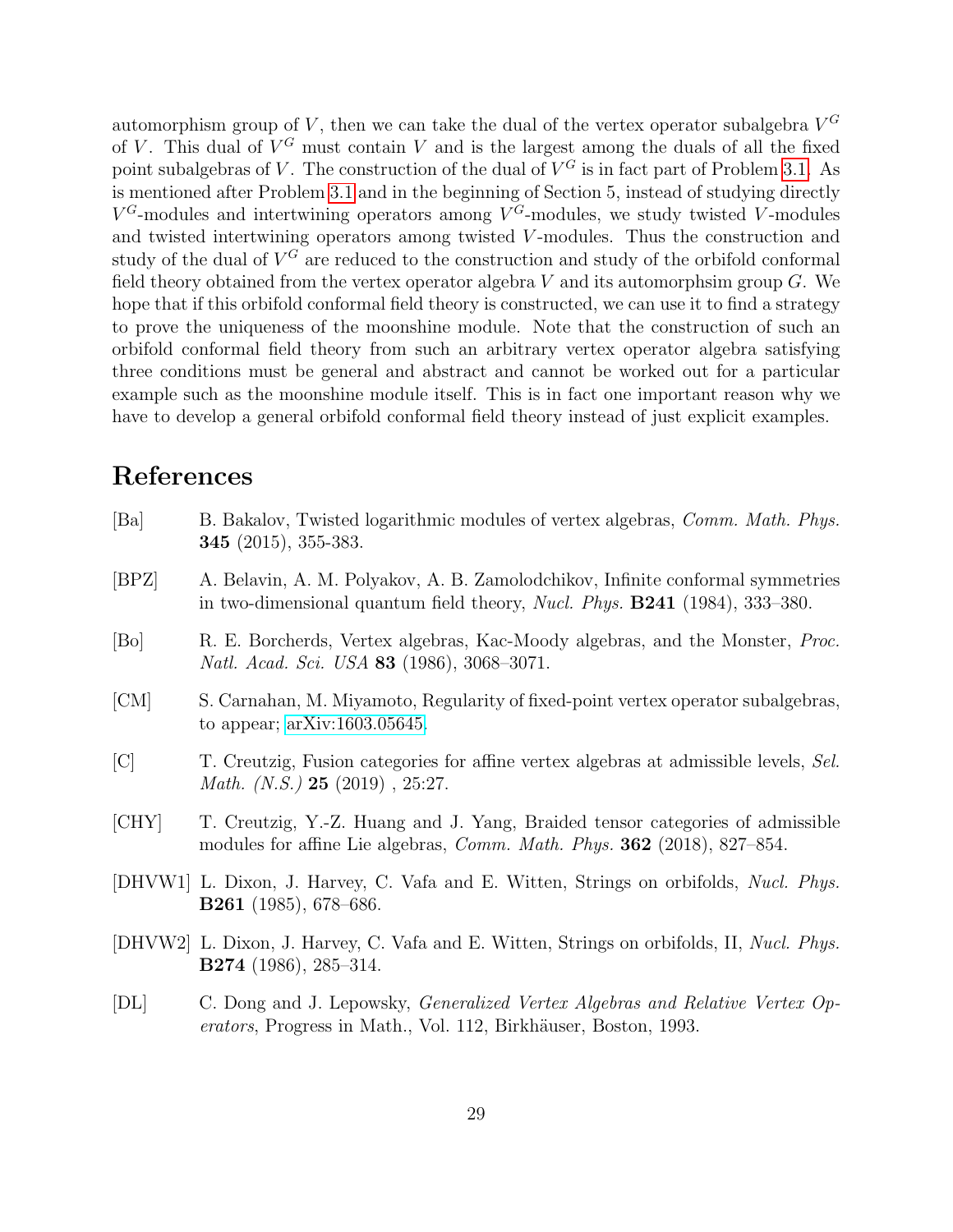- <span id="page-29-13"></span>[DLM1] C. Dong, H. Li and G. Mason, Twisted representations of vertex operator algebras, Math Ann 310 (1998), 571–600; arXiv version: [arXiv:q-alg/9509005.](http://arxiv.org/abs/q-alg/9509005)
- <span id="page-29-12"></span>[DLM2] C. Dong, H. Li and G. Mason, Modular-invariance of trace functions in orbifold theory and generalized moonshine, *Comm. Math. Phys.* **214** (2000),  $1-56$ .
- <span id="page-29-3"></span>[EMS] J. van Ekeren, S. M¨oller, N. R. Scheithauer, Construction and classification of holomorphic vertex operator algebras. J. Reine Angew. Math. 759 (2020), 61–99.
- <span id="page-29-9"></span>[F1] F. Fiordalisi, Logarithmic intertwining operator and genus-one correlation functions, Ph.D. Thesis, Rutgers University, 2015.
- <span id="page-29-10"></span>[F2] F. Fiordalisi, Logarithmic intertwining operators and genus-one correlation functions, Comm. in Contemp. Math. 18 (2016), 1650026.
- <span id="page-29-7"></span>[FHL] I. Frenkel, Y.-Z. Huang and J. Lepowsky, On axiomatic approaches to vertex operator algebras and modules, Memoirs American Math. Soc. 104, 1993.
- <span id="page-29-0"></span>[FLM1] I. Frenkel, J. Lepowsky and A. Meurman, A natural representation of the Fischer-Griess Monster with the modular function J as character, *Proc. Natl. Acad. Sci.* USA 81 (1984), 3256–3260.
- <span id="page-29-1"></span>[FLM2] I. Frenkel, J. Lepowsky and A. Meurman, Vertex operator calculus, in: Mathematical Aspects of String Theory, Proc. 1986 Conference, San Diego, ed. by S.-T. Yau, World Scientific, Singapore, 1987, 150–188.
- <span id="page-29-2"></span>[FLM3] I. B. Frenkel, J. Lepowsky and A. Meurman, Vertex Operator Algebras and the Monster, Pure and Appl. Math., Vol. 134, Academic Press, Boston, 1988.
- [FZ] I. B. Frenkel and Y. Zhu, Vertex operator algebras associated to representations of affine and Virasoro algebras, Duke Math. J. 66 (1992), 123–168.
- <span id="page-29-4"></span>[GK] T. Gemünden and C. A. Keller, Non-Abelian orbifolds of lattice vertex operator algebras, to appear; [arXiv:1909.09626.](http://arxiv.org/abs/1909.09626)
- <span id="page-29-8"></span>[H1] Y.-Z. Huang, A theory of tensor products for module categories for a vertex operator algebra, IV, J. Pure Appl. Alg. 100 (1995) 173–216.
- <span id="page-29-11"></span>[H2] Y.-Z. Huang, Virasoro vertex operator algebras, (nonmeromorphic) operator product expansion and the tensor product theory, J. Alg. 182 (1996), 201–234.
- <span id="page-29-5"></span>[H3] Y.-Z. Huang, Intertwining operator algebras, genus-zero modular functors and genus-zero conformal field theories, in: Operads: Proceedings of Renaissance Conferences, ed. J.-L. Loday, J. Stasheff, and A. A. Voronov, Contemporary Math., Vol. 202, Amer. Math. Soc., Providence, 1997, 335–355.
- <span id="page-29-6"></span>[H4] Y.-Z. Huang, Two-dimensional conformal geometry and vertex operator algebras, Progress in Mathematics, Vol. 148, 1997, Birkhuser, Boston.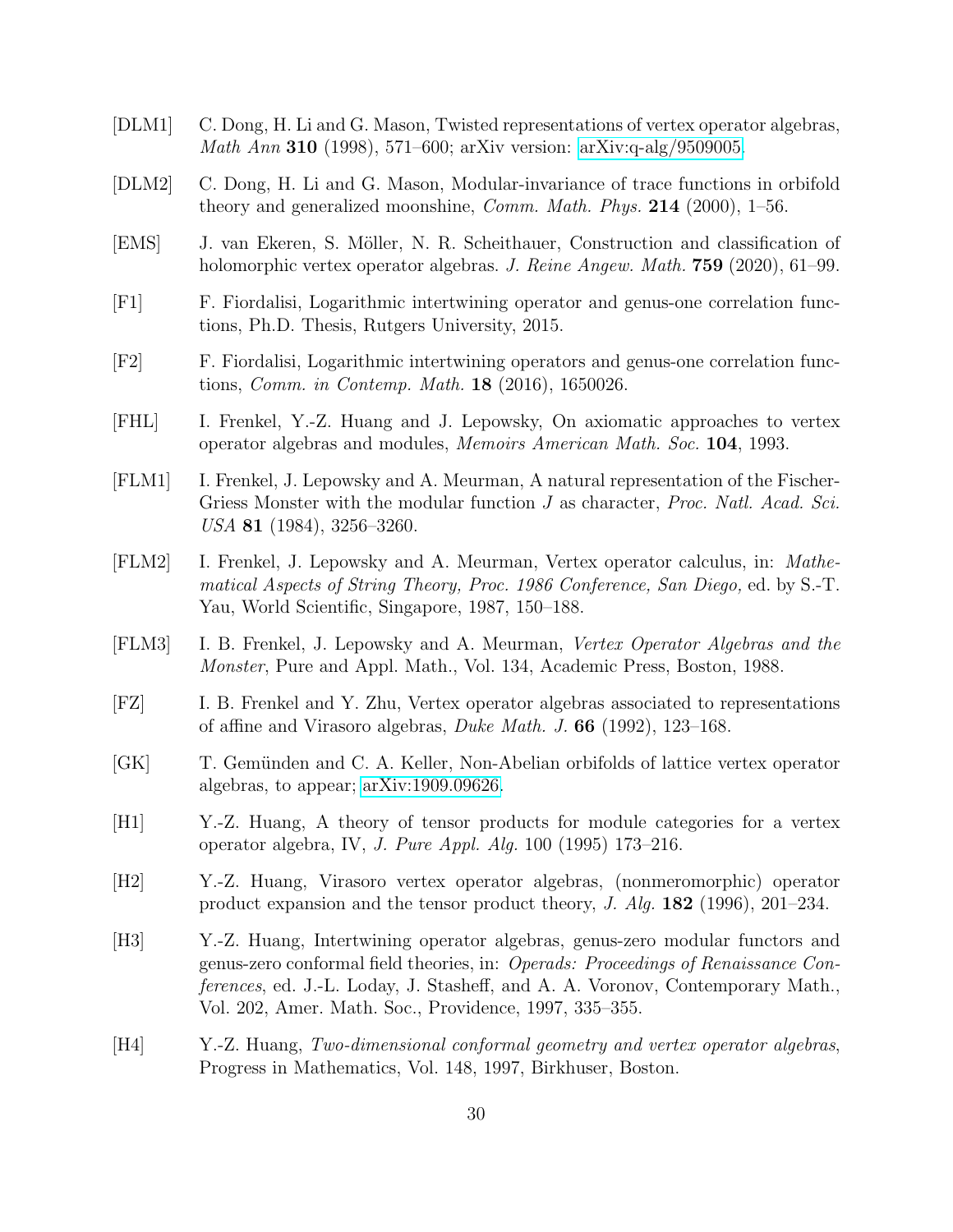- <span id="page-30-4"></span>[H5] Y.-Z. Huang, Genus-zero modular functors and intertwining operator algebras, Internat. J. Math. 9 (1998), 845–863.
- <span id="page-30-9"></span>[H6] Y.-Z. Huang, A functional-analytic theory of vertex (operator) algebras, I, Comm. *Math. Phys.* **204** (1999), 61–84.
- <span id="page-30-8"></span>[H7] Y.-Z. Huang, Generalized rationality and a "Jacobi identity" for intertwining operator algebras, Selecta Mathematica, New Series 6 (2000), 225–267.
- <span id="page-30-5"></span>[H8] Y.-Z. Huang, Riemann surfaces with boundaries and the theory of vertex operator algebras, in: Vertex Operator Algebras in Mathematics and Physics, ed. S. Berman, Y. Billig, Y.-Z. Huang and J. Lepowsky, Fields Institute Communications, Vol. 39, Amer. Math. Soc., Providence, 2003, 109–125.
- <span id="page-30-10"></span>[H9] Y.-Z. Huang, A functional-analytic theory of vertex (operator) algebras, II, Comm. Math. Phys. 242 (2003), 425–444.
- <span id="page-30-11"></span>[H10] Y.-Z. Huang, Conformal-field-theoretic analogues of codes and lattices, in: Kac-Moody Lie Algebras and Related Topics, Proc. Ramanujan International Symposium on Kac-Moody Lie algebras and applications, ed. N. Sthanumoorthy and K. C. Misra, Contemp. Math., Vol. 343, Amer. Math. Soc., Providence, 2004, 131–145.
- <span id="page-30-0"></span>[H11] Y.-Z. Huang, Differential equations and intertwining operators, Comm. Contemp. *Math.* **7** (2005), 375–400.
- <span id="page-30-1"></span>[H12] Y.-Z. Huang, Differential equations, duality and modular invariance, Comm. Contemp. Math. 7 (2005), 649–706.
- <span id="page-30-2"></span>[H13] Y.-Z. Huang, Vertex operator algebras and the Verlinde conjecture, *Comm. Con*temp. Math. **10** (2008), 103-154.
- <span id="page-30-3"></span>[H14] Y.-Z. Huang, Rigidity and modularity of vertex tensor categories, Comm. Contemp. Math. **10** (2008), 871–911.
- <span id="page-30-12"></span>[H15] Y.-Z. Huang, Cofiniteness conditions, projective covers and the logarithmic tensor product theory, J. Pure Appl. Alg. 213 (2009), 458–475.
- <span id="page-30-13"></span>[H16] Y.-Z. Huang, Generalized twisted modules associated to general automorphisms of a vertex operator algebra, Comm. Math. Phys. 298 (2010), 265–292.
- <span id="page-30-6"></span>[H17] Y.-Z. Huang, A program to construct and study conformal field theories, blog article posted on September 16, 2014 at https://qcft.wordpress.com/2014/09/16/aprogram-to-construct-and-study-conformal-field-theories/
- <span id="page-30-7"></span>[H18] Y.-Z. Huang, Two constructions of grading-restricted vertex (super)algebras, J. Pure Appl. Alg. 220 (2016), 3628-3649.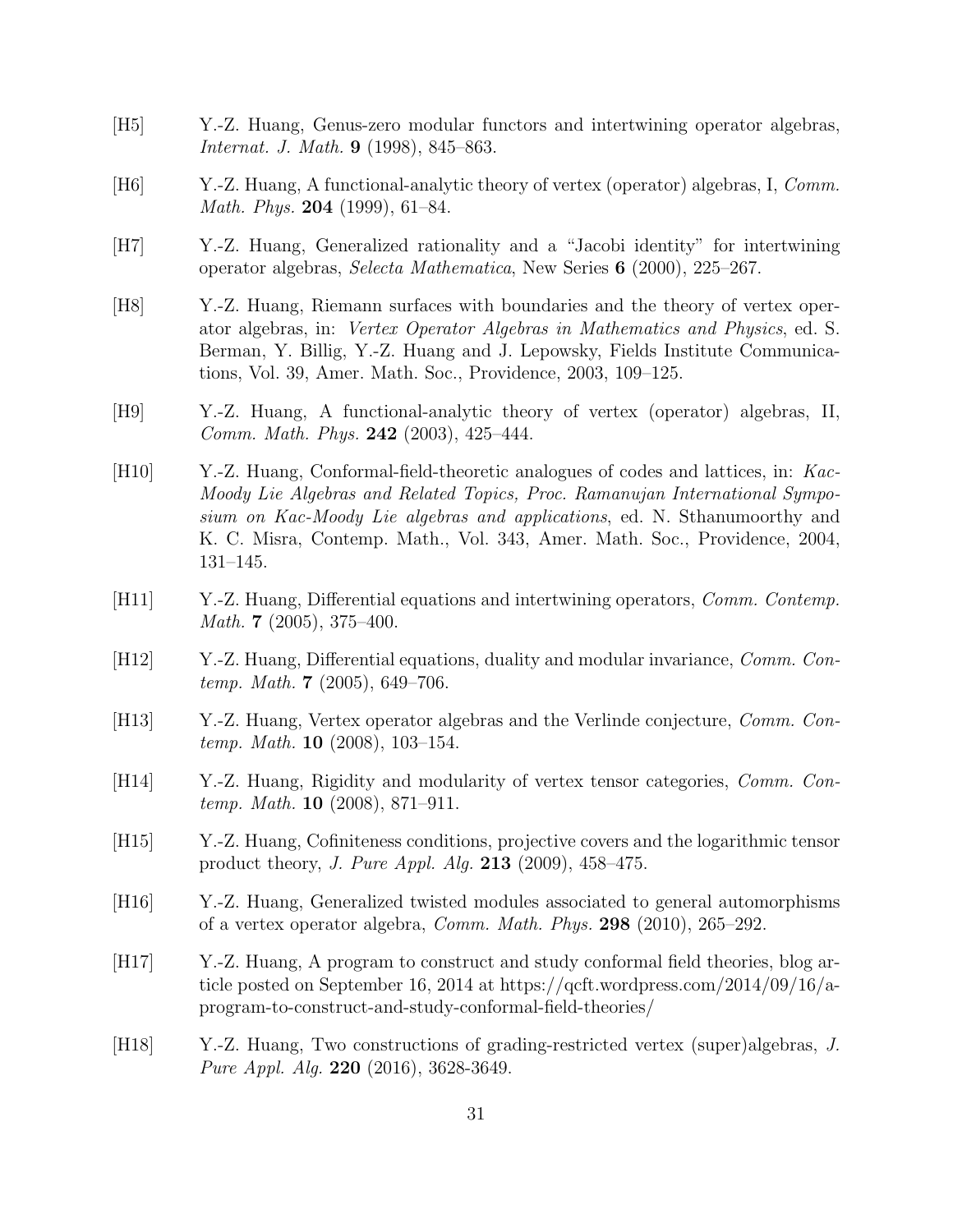- <span id="page-31-0"></span>[H19] Y.-Z. Huang, Some open problems in mathematical two-dimensional conformal field theory, in: Proceedings of the Conference on Lie Algebras, Vertex Operator Algebras, and Related Topics, held at University of Notre Dame, Notre Dame, Indiana, August 14-18, 2015, ed. K. Barron, E. Jurisich, H. Li, A. Milas, K. C. Misra, Contemp. Math, Vol. 695, American Mathematical Society, Providence, RI, 2017, 123–138.
- <span id="page-31-3"></span>[H20] Y.-Z. Huang, On the applicability of logarithmic tensor category theory, to appear; [arXiv:1702.00133.](http://arxiv.org/abs/1702.00133)
- <span id="page-31-8"></span>[H21] Y.-Z. Huang, Intertwining operators among twisted modules associated to notnecessarily-commuting automorphisms, J. Alg. 493 (2018), 346–380.
- <span id="page-31-7"></span>[H22] Y.-Z. Huang, Twist vertex operators for twisted modules, J. Alg. 539 (2019), 53–83.
- <span id="page-31-5"></span>[H23] Y.-Z. Huang, A construction of lower-bounded generalized twisted modules for a grading-restricted vertex (super)algebra, Comm. Math. Phys. (2019), https://doi.org/10.1007/s00220-019-03582-6; [arXiv:1903.00737.](http://arxiv.org/abs/1903.00737)
- <span id="page-31-1"></span>[H24] Y.-Z. Huang, Generators, spanning sets and existence of twisted modules for a grading-restricted vertex (super)algebra, to appear; [arXiv:1905.13138.](http://arxiv.org/abs/1905.13138)
- <span id="page-31-4"></span>[H25] Y.-Z. Huang, Locally convex topological completions of modules for a vertex operator algebra, an extended abstract for the author's talk at the Oberwolfach Workshop "Subfactors and Applications" from October 27 to November 2, 2019, Oberwolfach Report 49/2019, 57–59.
- <span id="page-31-6"></span>[H26] Y.-Z. Huang, Lower-bounded and grading-restricted twisted modules for affine vertex (operator) algebras, to appear; [arXiv:2003.09107.](http://arxiv.org/abs/2003.09107)
- [HL1] Y.-Z. Huang and J. Lepowsky, Toward a theory of tensor products for representations of a vertex operator algebra, in: Proc. 20th International Conference on Differential Geometric Methods in Theoretical Physics, New York, 1991, ed. S. Catto and A. Rocha, World Scientific, Singapore, 1992, Vol. 1, 344–354.
- <span id="page-31-2"></span>[HL2] Y.-Z. Huang and J. Lepowsky, Tensor products of modules for a vertex operator algebras and vertex tensor categories, in: Lie Theory and Geometry, in honor of Bertram Kostant, ed. R. Brylinski, J.-L. Brylinski, V. Guillemin, V. Kac, Birkhäuser, Boston, 1994, 349–383.
- <span id="page-31-9"></span>[HL3] Y.-Z. Huang and J. Lepowsky, A theory of tensor products for module categories for a vertex operator algebra, I, Selecta Mathematica (New Series) 1 (1995), 699– 756.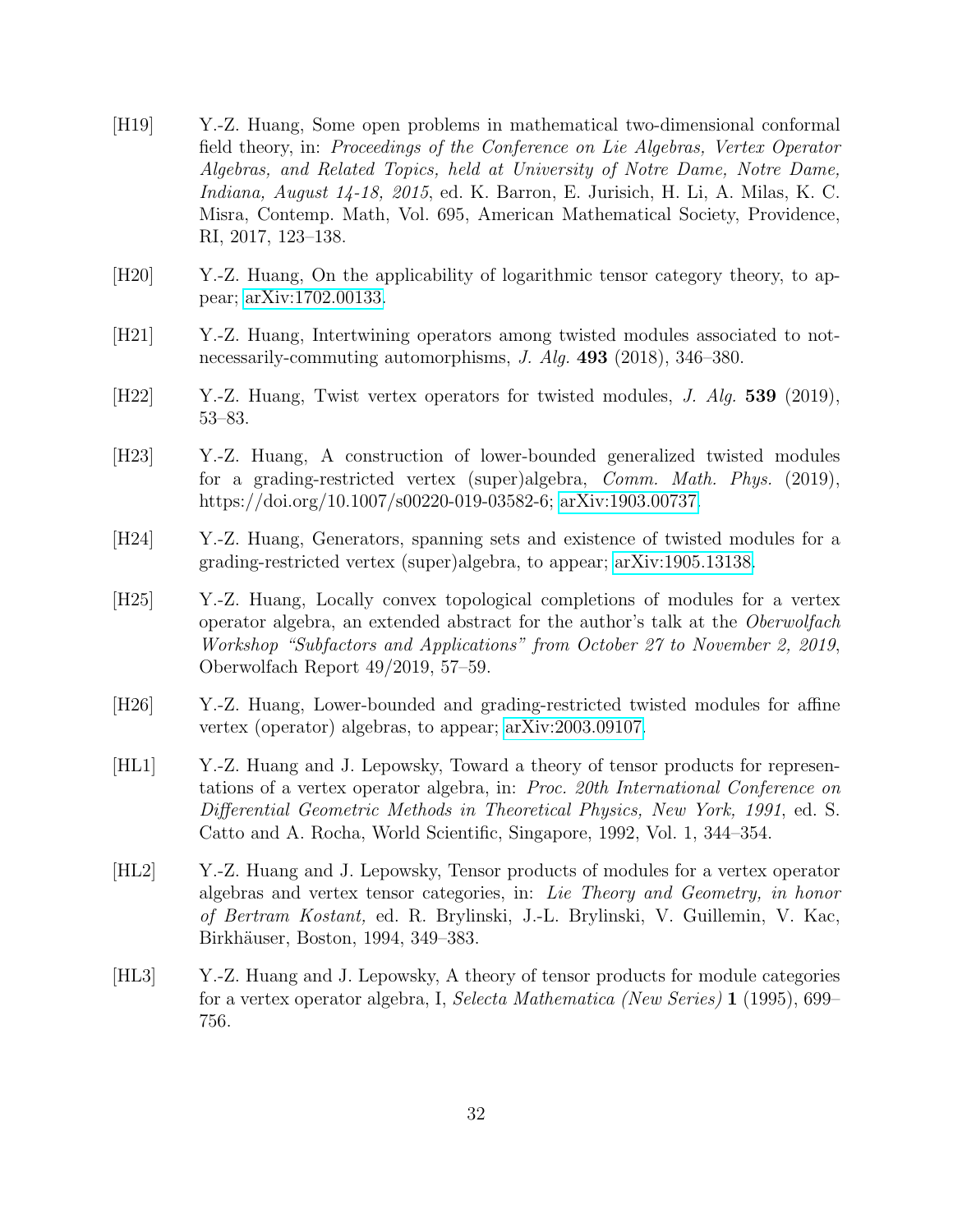- <span id="page-32-8"></span>[HL4] Y.-Z. Huang and J. Lepowsky, A theory of tensor products for module categories for a vertex operator algebra, II, Selecta Mathematica, New Series, 1 (1995), 757–786.
- <span id="page-32-6"></span>[HL5] Y.-Z. Huang and J. Lepowsky, A theory of tensor products for module categories for a vertex operator algebra, III, *J. Pure. Appl. Alg.*,  $100$  (1995), 141–171.
- <span id="page-32-3"></span>[HL6] Y.-Z. Huang and J. Lepowsky, Intertwining operator algebras and vertex tensor categories for affine Lie algebras, Duke Math. J. 99 (1999), 113–134.
- <span id="page-32-4"></span>[HLZ1] Y.-Z. Huang, J, Lepowsky and L. Zhang, A logarithmic generalization of tensor product theory for modules for a vertex operator algebra, Internat. J. Math. 17 (2006), 975–1012.
- <span id="page-32-0"></span>[HLZ2] Y.-Z. Huang, J, Lepowsky and L. Zhang, Logarithmic tensor category theory for generalized modules for a conformal vertex algebra, I: Introduction and strongly graded algebras and their generalized modules, with J, Lepowsky and L. Zhang, in: Conformal Field Theories and Tensor Categories, Proceedings of a Workshop Held at Beijing International Center for Mathematics Research, ed. C. Bai, J. Fuchs, Y.-Z. Huang, L. Kong, I. Runkel and C. Schweigert, Mathematical Lectures from Beijing University, Vol. 2, Springer, New York, 2014, 169–248.
- <span id="page-32-7"></span>[HLZ3] Y.-Z. Huang, J, Lepowsky and L. Zhang, Logarithmic tensor category theory for generalized modules for a conformal vertex algebra, II: Logarithmic formal calculus and properties of logarithmic intertwining operators, arXiv: 1012.4196.
- <span id="page-32-9"></span>[HLZ4] Y.-Z. Huang, J, Lepowsky and L. Zhang, Logarithmic tensor category theory for generalized modules for a conformal vertex algebra, III: Intertwining maps and tensor product bifunctors, arXiv: 1012.4197.
- [HLZ5] Y.-Z. Huang, J, Lepowsky and L. Zhang, Logarithmic tensor category theory for generalized modules for a conformal vertex algebra, IV: Construction of tensor product bifunctors and the compatibility conditions, arXiv: 1012.4198.
- <span id="page-32-5"></span>[HLZ6] Y.-Z. Huang, J, Lepowsky and L. Zhang, Logarithmic tensor category theory for generalized modules for a conformal vertex algebra, V: Convergence condition for intertwining maps and the corresponding compatibility condition, arXiv: 1012.4199.
- <span id="page-32-2"></span>[HLZ7] Y.-Z. Huang, J. Lepowsky and L. Zhang, Logarithmic tensor category theory, VI: Expansion condition, associativity of logarithmic intertwining operators, and the associativity isomorphisms; [arXiv:1012.4202.](http://arxiv.org/abs/1012.4202)
- <span id="page-32-1"></span>[HLZ8] Y.-Z. Huang, J. Lepowsky and L. Zhang, Logarithmi tensor category theory, VII: Convergence and extension properties and applications to expansion for intertwining maps; [arXiv:1110.1929.](http://arxiv.org/abs/1110.1929)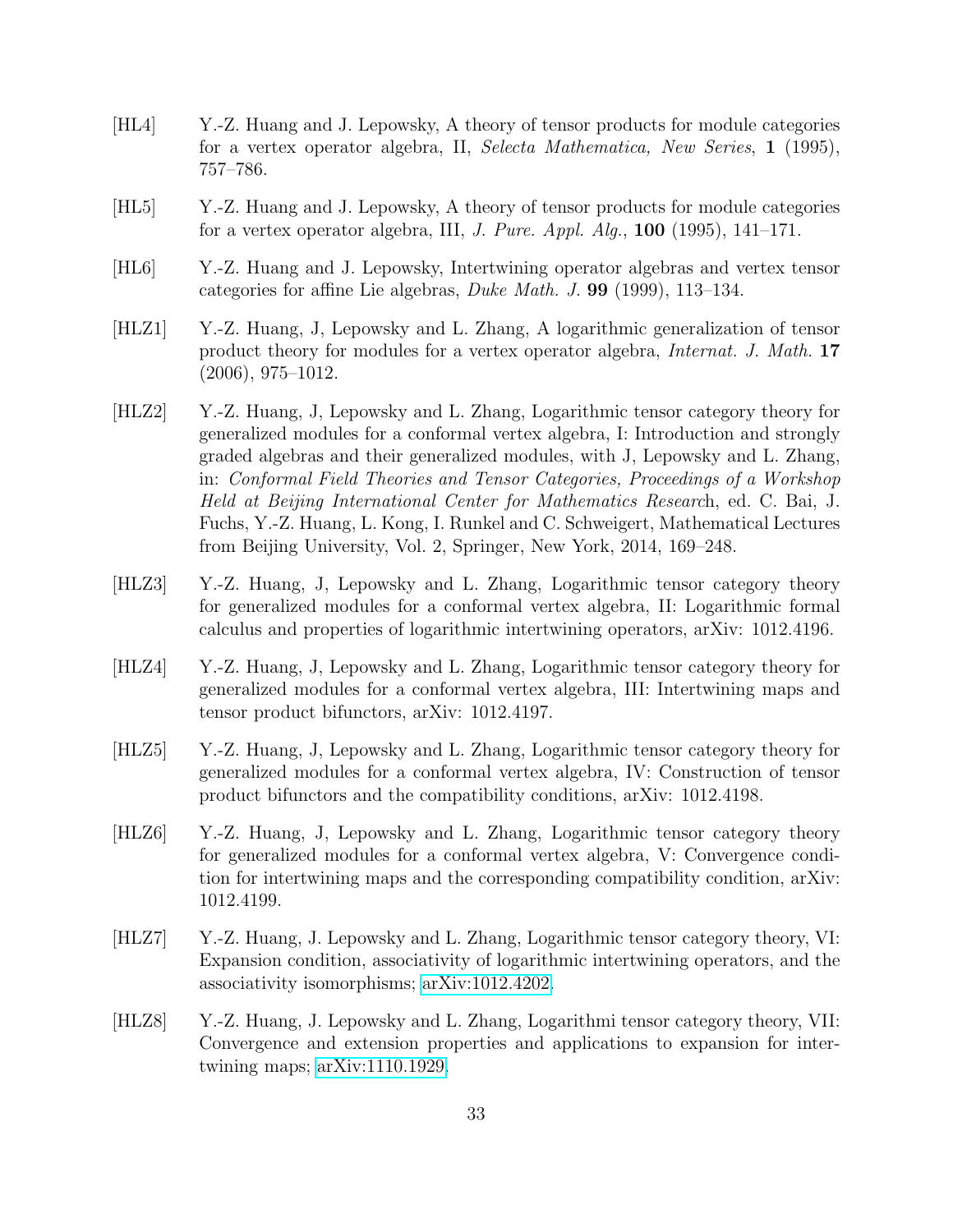- <span id="page-33-1"></span>[HLZ9] Y.-Z. Huang, J. Lepowsky and L. Zhang, Logarithmic tensor category theory, VIII: Braided tensor category structure on categories of generalized modules for a conformal vertex algebra, to appear; [arXiv:1110.1931.](http://arxiv.org/abs/1110.1931)
- <span id="page-33-4"></span>[HK1] Y.-Z. Huang and L. Kong, Open-string vertex algebras, tensor categories and operads, Comm. Math. Phys. 250 (2004), 433–471.
- <span id="page-33-2"></span>[HK2] Y.-Z. Huang and L. Kong, Full field algebras, *Comm. Math. Phys.* 272 (2007), 345–396.
- <span id="page-33-3"></span>[HK3] Y.-Z. Huang and L. Kong, Modular invariance for conformal full field algebras, Trans. Amer. Math. Soc. 362 (2010), 3027–3067.
- <span id="page-33-8"></span>[HM1] Y.-Z. Huang and A. Milas, Intertwining operator superalgebras and vertex tensor categories for superconformal algebras, I, Comm. Contemp. Math. 4 (2002), 327– 355.
- <span id="page-33-9"></span>[HM2] Y.-Z. Huang and A. Milas, Intertwining operator superalgebras and vertex tensor categories for superconformal algebras, II, Trans. Amer. Math. Soc. 354 (2002), 363–385.
- <span id="page-33-12"></span>[HY] Y.-Z. Huang and J. Yang, Associative algebras for (logarithmic) twisted modules for a vertex operator algebra, Trans. Amer. Math. Soc. 371 (2019), 3747–3786.
- <span id="page-33-7"></span>[Ka] V. Kac, Infinite Dimensional Lie Algebras, 3rd ed., Cambridge Univ. Press, Cambridge, 1990.
- <span id="page-33-10"></span>[Ki] A. Kirillov, Jr, On G-equivariant modular categories; [arXiv:math/0401119.](http://arxiv.org/abs/math/0401119)
- <span id="page-33-5"></span>[Ko1] L. Kong, Cardy condition for open-closed field algebras, Comm. Math. Phys. 283 (2008), 25–92.
- <span id="page-33-6"></span>[Ko2] L. Kong, Open-closed field algebras, Comm. Math. Phys. 280 (2008) 207-261.
- <span id="page-33-0"></span>[Le] J. Lepowsky, Calculus of twisted vertex operators, Proc. Nat. Acad. Sci. USA 82 (1985), 8295–8299.
- <span id="page-33-11"></span>[Li] H. Li, Local systems of twisted vertex operators, vertex operator superalgebras and twisted modules, in: Moonshine, the Monster, and related topics Mount Holyoke, 1994, ed. C. Dong and G. Mason, Contemporary Math., Vol. 193, Amer. Math. Soc., Providence, 1996, 203–236.
- <span id="page-33-13"></span>[Mc1] R. McRae, On the tensor structure of modules for compact orbifold vertex operator algebras, Math. Z. (2019), https://doi.org/10.1007/s00209-019-02445-z
- <span id="page-33-14"></span>[Mc2] R. McRae, Twisted modules and G-equivariantization in logarithmic conformal field theory, to appear; [arXiv:1910.13226.](http://arxiv.org/abs/1910.13226)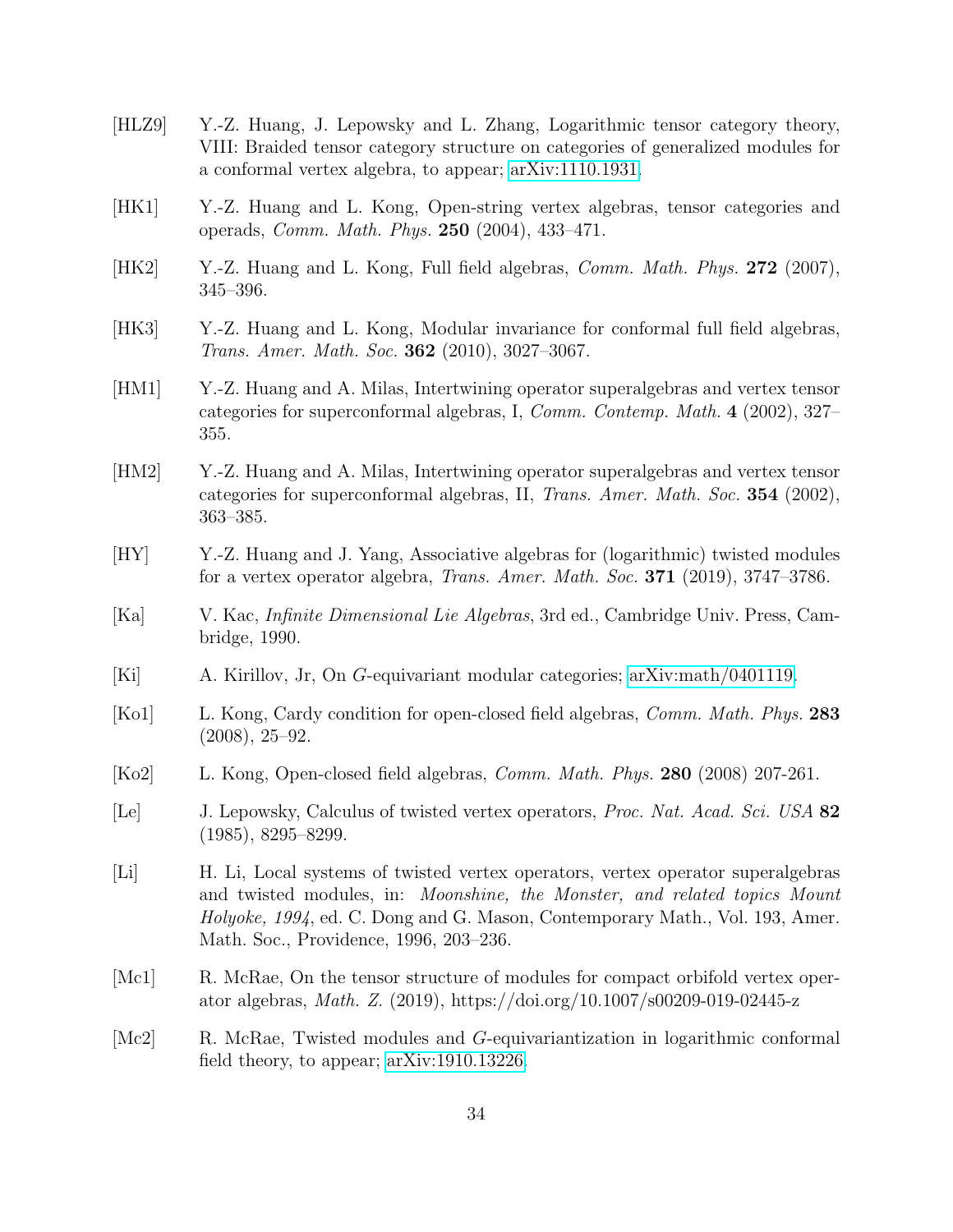- <span id="page-34-7"></span>[Mi] M. Miyamoto,  $C_2$ -cofiniteness of cyclic-orbifold models, *Comm. Math. Phys.* **335** (2015), 1279–1286.
- <span id="page-34-0"></span>[Mo] S. Möller. A cyclic orbifold theory for holomorphic vertex operator algebras and applications, Ph.D. thesis, Technische Universität Darmstadt, 2016; [arXiv:1704.00478.](http://arxiv.org/abs/1704.00478)
- <span id="page-34-1"></span>[MS] G. Moore and N. Seiberg, Classical and quantum conformal field theory, *Comm.* Math. Phys. **123** (1989), 177–254.
- <span id="page-34-3"></span>[RS1] D. Radnell and E. Schippers, Quasisymmetric sewing in rigged Teichm¨uller space, Comm. Contemp. Math. 8 (2006), 481–534.
- [RS2] D. Radnell and E. Schippers, A complex structure on the set of quasiconformally extendible nonoverlapping mappings into a Riemann surface, J. Anal. Math. **108** (2009), 277–291.
- <span id="page-34-4"></span>[RS3] D. Radnell and E. Schippers, Fiber structure and local coordinates for the Teichmüller space of a bordered Riemann surface,  $Conform. Geom. Dyn. 14 (2010),$ 14–34.
- <span id="page-34-5"></span>[RSS1] D. Radnell, E. Schippers and W. Staubach, A Hilbert manifold structure on the Weil-Petersson class Teichmüller space of bordered Riemann surfaces, Comm. Contemp. Math. 17(2015), 1550016.
- [RSS2] D. Radnell, E. Schippers and W. Staubach, Weil-Petersson class non-overlapping mappings into a Riemann surface, Comm. Contemp. Math., 18 (2016), 1550060.
- [RSS3] D. Radnell, E. Schippers and W. Staubach, Quasiconformal maps of bordered Riemann surfaces with  $L^2$  Beltrami differentials, J. Anal. Math. 132 (2017), 229– 245.
- [RSS4] D. Radnell, E. Schippers and W. Staubach, Convergence of the Weil-Petersson metric on the Teichmüller space of Bordered Riemann Surfaces, Comm. Contemp. Math. **19** (2017), 1650025.
- <span id="page-34-6"></span>[RSS5] D. Radnell, E. Schippers and W. Staubach, Quasiconformal Teichmüller theory as an analytical foundation for two dimensional conformal field theory, in; Proceedings of the Conference on Lie Algebras, Vertex Operator Algebras, and Related Topics, held at University of Notre Dame, Notre Dame, Indiana, August 14-18, 2015, ed. K. Barron, E. Jurisich, H. Li, A. Milas, K. C. Misra, Contemp. Math, American Mathematical Society, Providence, RI, 2017, 205–238.
- <span id="page-34-2"></span>[S] G. Segal, The definition of conformal field theory, in: Topology, Geometry and Quantum Field Theory: Proceedings of the 2002 Oxford Symposium in Honour of the 60th Birthday of Graeme Segal, ed. U. Tillmann, London Mathematical